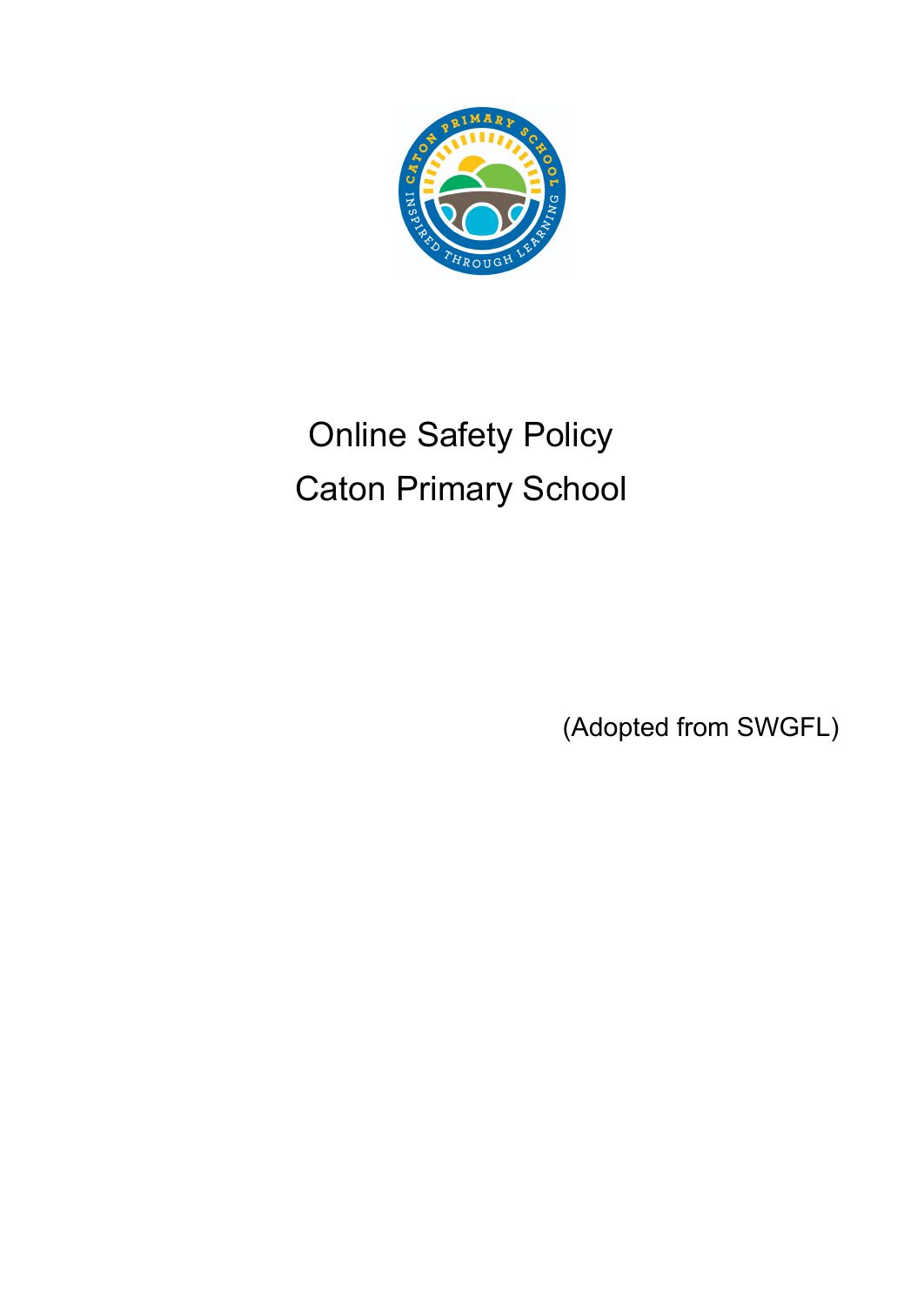## **Contents**

| Summary                                          | $\overline{2}$ |
|--------------------------------------------------|----------------|
| Roles and Responsibilities                       | 3              |
| Policy Statements                                | 5              |
| Communications                                   | 11             |
| Dealing with unsuitable/inappropriate activities | 13             |
| Responding to incidents of misuse                | 15             |
| Illegal incidents                                | 16             |
| Other incidents                                  | 17             |
| School actions and sanctions                     | 17             |
| Appendix                                         | 2 <sup>1</sup> |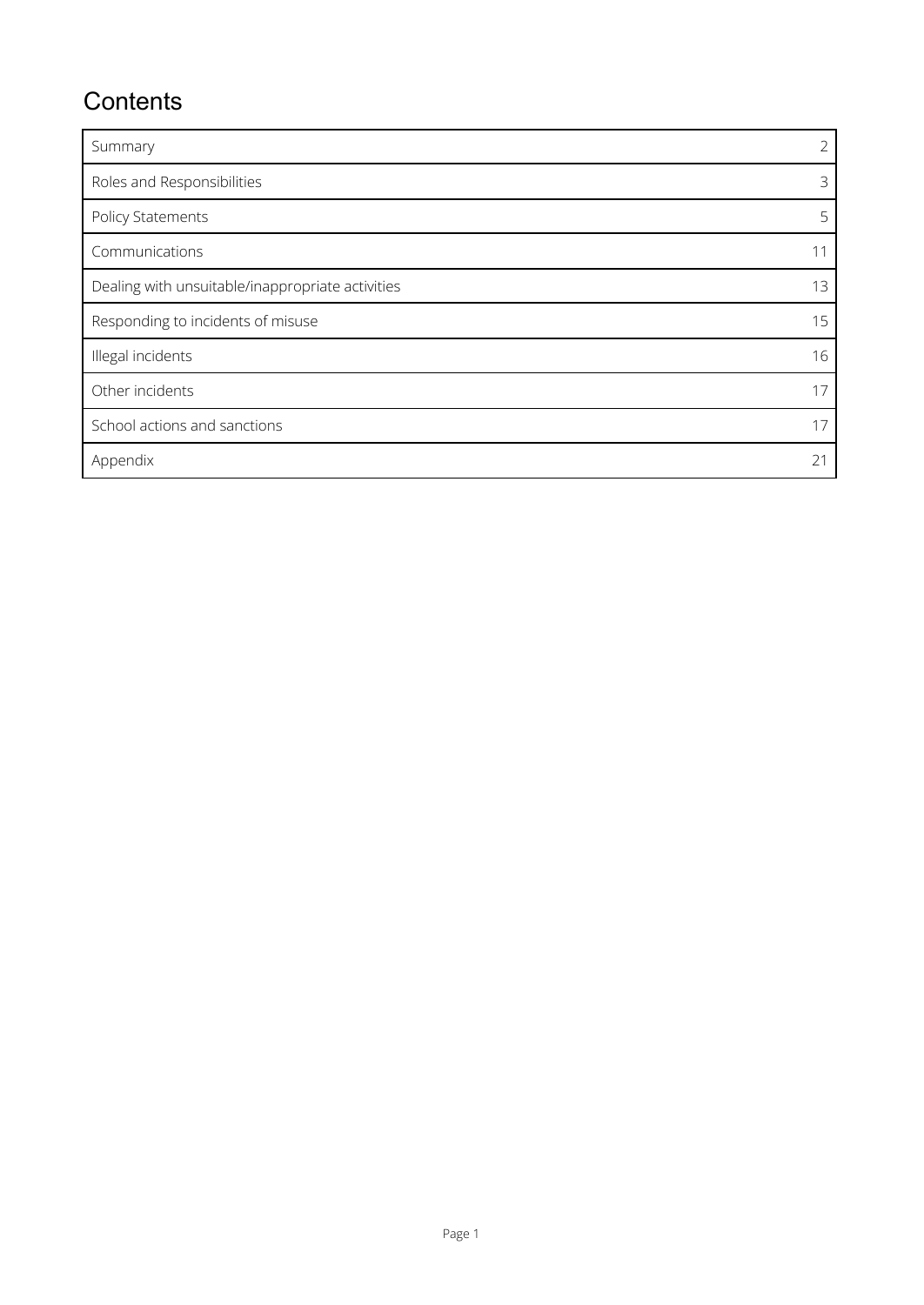## Schedule for Development/Monitoring/Review

| This online safety policy was approved by the Board of                    | February 2022                      |
|---------------------------------------------------------------------------|------------------------------------|
| Directors/Governing Body/Governors Sub Committee on:                      |                                    |
| The implementation of this online safety policy will be monitored by the: | DSL                                |
|                                                                           | <b>Online Safety Governor</b>      |
| Monitoring will take place at regular intervals:                          | Annually                           |
| The Governing Body will receive a report on the implementation of the     | Termly at Full Governors' meetings |
| online safety policy (which will include anonymous details of online      |                                    |
| safety incidents) at regular intervals:                                   |                                    |
| The online safety policy will be reviewed annually, or more regularly in  | February 2023                      |
| the light of any significant new developments in the use of the           |                                    |
| technologies, new threats to online safety or incidents that have taken   |                                    |
| place. The next anticipated review date will be:                          |                                    |
| Should serious online safety incidents take place, the following external | LA Safeguarding Officer, LADO,     |
| persons/agencies should be informed:                                      | Police                             |

The school will monitor the impact of the policy using:

- Logs of reported incidents
- Monitoring logs of internet activity (including sites visited)/filtering
- Internal monitoring data for network activity
- Surveys/questionnaires of
	- o students/pupils
	- o parents/carers
	- o staff

## <span id="page-2-0"></span>Summary

This document outlines the roles and responsibilities of the whole school community in keeping everyone safe when using technology. It outlines how we can achieve this through a robust curriculum, educating and supporting parents and training all adults who work with our pupils. It details the technical systems in place to support online safety and defines the acceptable use of communication technology by various adults and children, including action to be taken when guidance is not followed

## Scope of the Policy

This policy applies to all members of the school (including staff, students/pupils, volunteers, parents/carers, visitors, community users) who have access to and are users of school digital technology systems, both in and out of the school.

The Education and Inspections Act 2006 empowers Headteachers to such extent as is reasonable, to regulate the behaviour of pupils when they are off the school site and empowers members of staff to impose disciplinary penalties for inappropriate behaviour. This is pertinent to incidents of online-bullying or other online safety incidents covered by this policy, which may take place outside of the school, but is linked to membership of the school. The 2011 Education Act increased these powers with regard to the searching for and of electronic devices and the deletion of data (see appendix for policy). In the case of both acts, action can only be taken over issues covered by the published Behaviour Policy.

The school will deal with such incidents within this policy and associated behaviour and anti-bullying policies and will, where known, inform parents/carers of incidents of inappropriate online safety behaviour that take place out of school.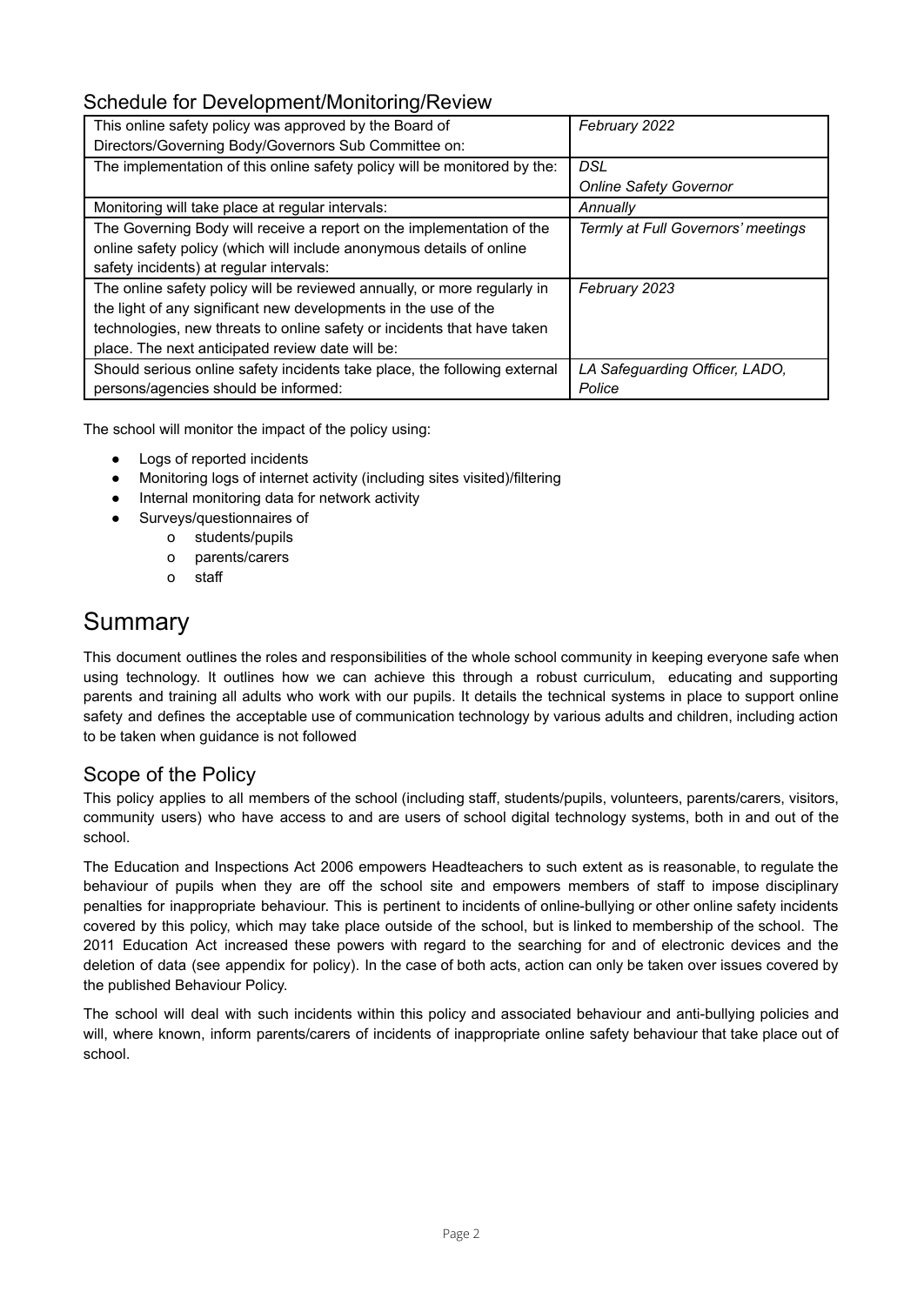## <span id="page-3-0"></span>Roles and Responsibilities

The following section outlines the online safety roles and responsibilities of individuals and groups within the school:

#### Governors

Governors are responsible for the approval of the online safety policy and for reviewing the effectiveness of the policy. This will be carried out by the Governors receiving regular information about online safety incidents and monitoring reports. A member of the Governing Body has taken on the role of Online Safety Governor. The role of the Online Safety Governor will include:

- regular meetings with the Online Safety Lead / DSL
- regular monitoring of online safety incident logs
- regular monitoring of filtering/change control logs
- reporting to relevant Governors' meeting

#### Headteacher and Leaders

- The Headteacher has a duty of care for ensuring the safety (including online safety) of members of the school community.
- The Headteacher and the Deputy DSL should be aware of the procedures to be followed in the event of a serious online safety allegation being made against a member of staff. (see flow chart on dealing with online safety incidents – included in a later section – "Responding to incidents of misuse" and relevant Local Authority/other relevant body disciplinary procedures). Online Safety BOOST includes an 'Incident Response Tool' that outlines the steps (and forms to complete) any staff facing an issue, disclosure or report, need to follow. More information is available at: <https://boost.swgfl.org.uk/>
- The Headteacher is responsible for ensuring that relevant staff receive suitable training to enable them to carry out their online safety roles and to train other colleagues, as relevant. Online Safety BOOST includes access to unlimited online webinar training – further details are at <https://boost.swgfl.org.uk/>
- The Headteacher will receive regular monitoring reports from the school's IT technician.

## Online Safety Lead: Gail Bowskill (Headteacher/DSL)

- takes day to day responsibility for online safety issues and has a leading role in establishing and reviewing the school online safety policies/documents
- ensures that all staff are aware of the procedures that need to be followed in the event of an online safety incident taking place.
- provides training and advice for staff
- liaises with the Local Authority
- liaises with school technical staff
- receives reports of online safety incidents and creates a log of incidents to inform future online safety developments, (Examples of suitable log sheets may be found later in this document). Online Safety BOOST includes access to Whisper, an anonymous reporting app that installs onto a school website and extends the schools ability to capture reports from staff, children and parents <https://boost.swgfl.org.uk/>
- meets regularly with Online Safety Governor to discuss current issues, review incident logs and filtering/change control logs
- attends relevant meetings of Governors
- reports regularly to Senior Leadership Team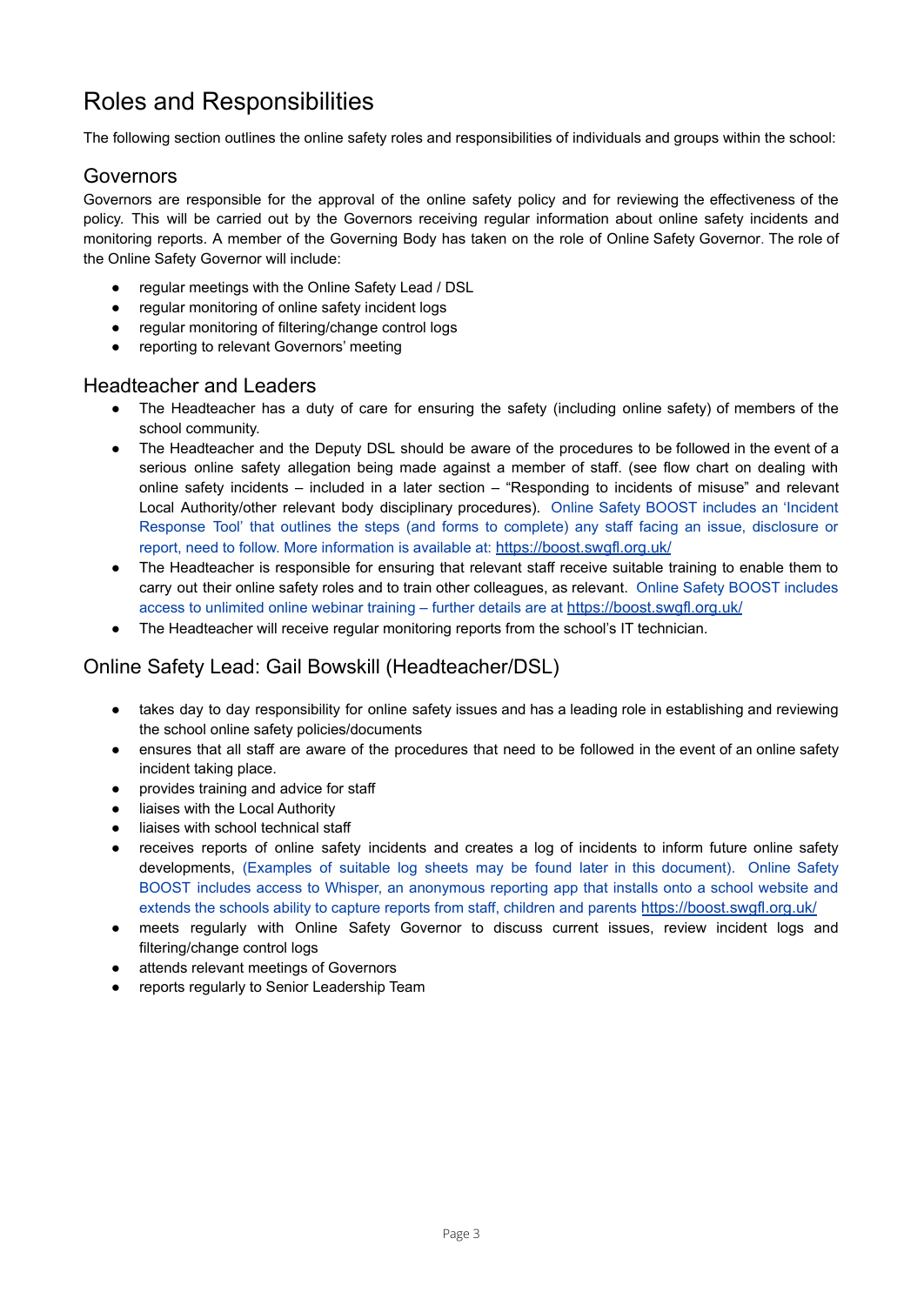## Network Manager/Technical staff (Tech Hub (North West) Ltd.)

Those with technical responsibilities are responsible for ensuring:

- that the school's technical infrastructure is secure and is not open to misuse or malicious attack
- that the school meets required online safety technical requirements and any Local Authority online safety policy/guidance that may apply.
- that users may only access the networks and devices through a properly enforced password protection policy
- the filtering policy is applied and updated on a regular basis and that its implementation is not the sole responsibility of any single person (see appendix "Technical Security Policy" for good practice)
- that they keep up to date with online safety technical information in order to effectively carry out their online safety role and to inform and update others as relevant
- that the use of the networks/internet/digital technologies is regularly monitored in order that any misuse/attempted misuse can be reported to the Headteacher / Online Safety Governor for investigation/action/sanction
- that monitoring software/systems are implemented and updated as agreed in school policies

## Teaching and Support Staff

Are responsible for ensuring that:

- they have an up to date awareness of online safety matters and of the current *school* online safety policy and practices
- they have read, understood and signed the staff acceptable use policy/agreement (AUP/AUA)
- they report any suspected misuse or problem to the Headteacher for investigation/action/sanction
- all digital communications with students/pupils/parents/carers should be on a professional level and only carried out using official school systems
- online safety issues are embedded in all aspects of the curriculum and other activities
- pupils understand and follow the Online Safety Policy and acceptable use policies
- pupils have a good understanding of research skills and the need to avoid plagiarism and uphold copyright regulations
- they monitor the use of digital technologies, mobile devices, cameras, etc. in lessons and other school activities (where allowed) and implement current policies with regard to these devices
- in lessons where internet use is pre-planned pupils should be guided to sites checked as suitable for their use and that processes are in place for dealing with any unsuitable material that is found in internet searches

## Designated Safeguarding Lead

Should be trained in online safety issues and be aware of the potential for serious child protection/safeguarding issues to arise from:

- sharing of personal data
- access to illegal/inappropriate materials
- inappropriate on-line contact with adults/strangers
- potential or actual incidents of grooming
- online-bullying

#### Pupils:

- are responsible for using the school digital technology systems in accordance with the pupil acceptable use agreement
- have a good understanding of research skills and the need to avoid plagiarism and uphold copyright regulations
- need to understand the importance of reporting abuse, misuse or access to inappropriate materials and know how to do so
- will be expected to know and understand policies on the use of mobile devices and digital cameras. They should also know and understand policies on the taking/use of images and on online-bullying.
- should understand the importance of adopting good online safety practice when using digital technologies out of school and realise that the school's online safety policy covers their actions out of school, if related to their membership of the school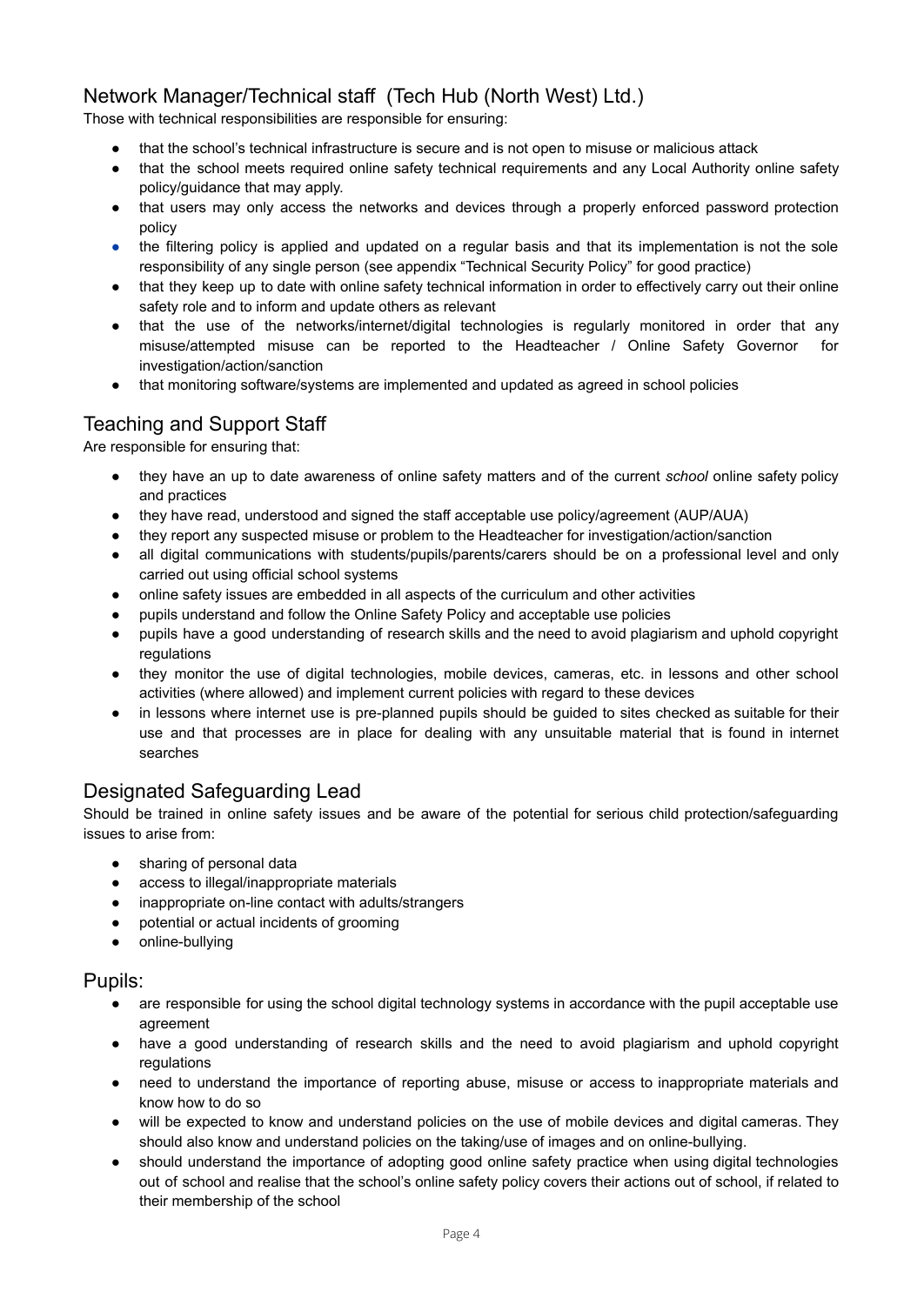## Parents/carers

Parents/carers play a crucial role in ensuring that their children understand the need to use the internet/mobile devices in an appropriate way. The school will take every opportunity to help parents understand these issues through parents' evenings, newsletters, letters, website, social media and information about national/local online safety campaigns/literature. Parents and carers will be encouraged to support the school in promoting good online safety practice and to follow guidelines on the appropriate use of:

- digital and video images taken at school events
- access to parents' sections of the website/Learning Platform and on-line student/pupil records
- their children's personal devices in the school

### Community Users

Community Users who access school systems or programmes as part of the wider school provision will be expected to sign a Community User AUA before being provided with access to school systems. (A community users' acceptable use agreement can be found in the appendices.)

## <span id="page-5-0"></span>Policy Statements

### Education – Pupils

Whilst regulation and technical solutions are very important, their use must be balanced by educating pupils to take a responsible approach. The education of pupils in online safety/digital literacy is therefore an essential part of the school's online safety provision. Children and young people need the help and support of the school to recognise and avoid online safety risks and build their resilience.

In planning their online safety curriculum schools may refer to:

- DfE [Teaching](https://www.gov.uk/government/publications/teaching-online-safety-in-schools) Online Safety in Schools
- Education for a Connected Word [Framework](https://www.gov.uk/government/publications/education-for-a-connected-world)
- SWGfL Project Evolve online safety curriculum [programme](https://evolve.swgfl.co.uk/toolkit/) and resources

Online safety should be a focus in all areas of the curriculum and staff should reinforce online safety messages across the curriculum. The online safety curriculum should be broad, relevant and provide progression, with opportunities for creative activities and will be provided in the following ways:

- A planned online safety curriculum should be provided as part of Computing/PSHE/other lessons and should be regularly revisited
- Key online safety messages should be reinforced as part of a planned programme of assemblies and pastoral activities
- Pupils should be taught in all lessons to be critically aware of the materials/content they access on-line and be guided to validate the accuracy of information.
- Pupils should be taught to acknowledge the source of information used and to respect copyright when using material accessed on the internet
- Pupils should be supported in building resilience to radicalisation by providing a safe environment for debating controversial issues and helping them to understand how they can influence and participate in decision-making. N.B. additional duties for schools under the Counter Terrorism and Securities Act 2015 which requires schools to ensure that children are safe from terrorist and extremist material on the internet.
- Pupils should be helped to understand the need for the pupil acceptable use agreement and encouraged to adopt safe and responsible use both within and outside school.
- Staff should act as good role models in their use of digital technologies, the internet and mobile devices
- In lessons where internet use is pre-planned, it is best practice that pupils should be guided to sites checked as suitable for their use and that processes are in place for dealing with any unsuitable material that is found in internet searches.
- Where pupils are allowed to freely search the internet, staff should be vigilant in monitoring the content of the websites the young people visit.
- It is accepted that from time to time, for good educational reasons, students may need to research topics (e.g. racism, drugs, discrimination) that would normally result in internet searches being blocked. In such a situation, staff can request that the Technical Staff (or other relevant designated person) can temporarily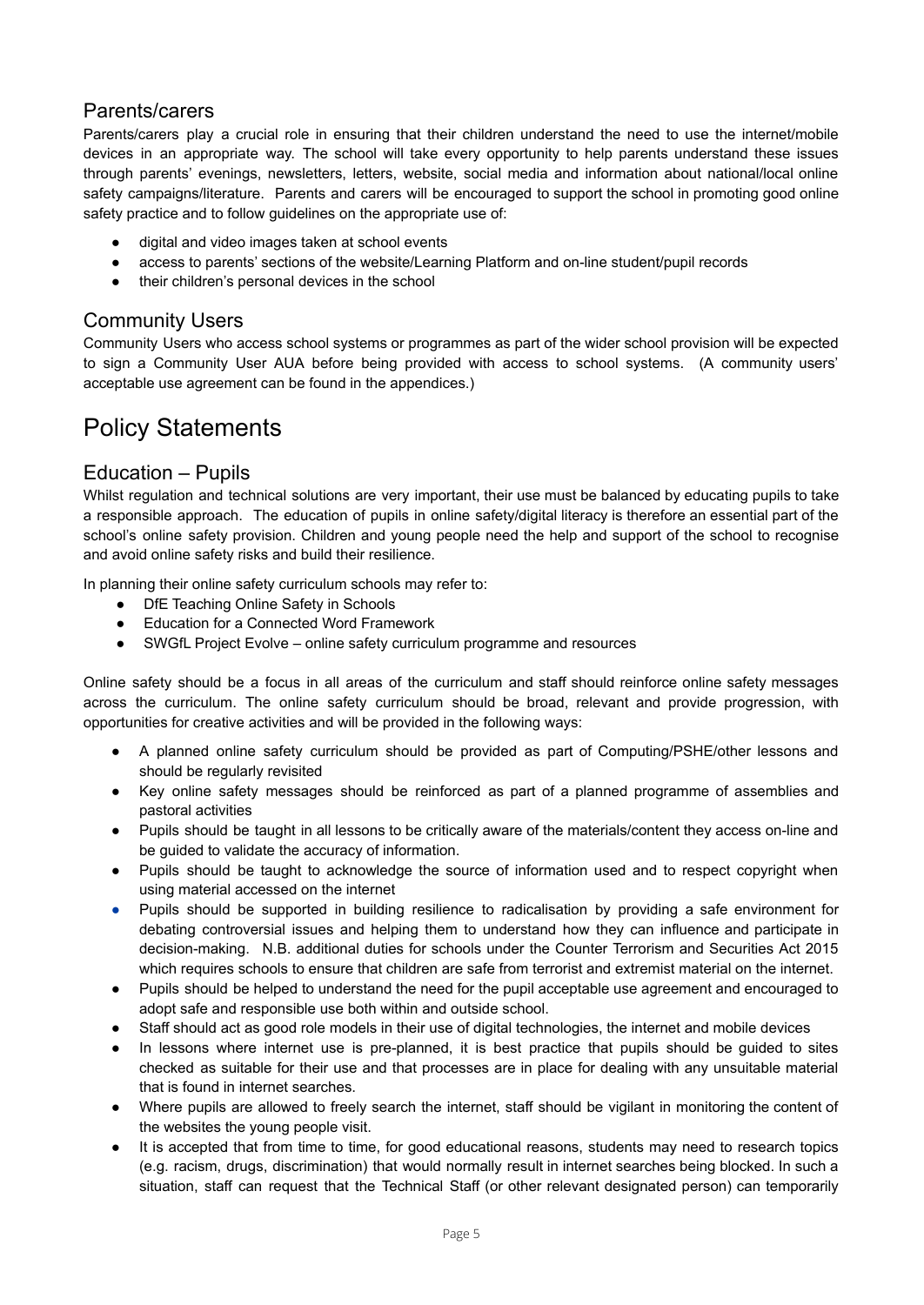remove those sites from the filtered list for the period of study. Any request to do so, should be auditable, with clear reasons for the need.

## Education – Parents/carers

Many parents and carers have only a limited understanding of online safety risks and issues, yet they play an essential role in the education of their children and in the monitoring/regulation of the children's online behaviours. Parents may underestimate how often children and young people come across potentially harmful and inappropriate material on the internet and may be unsure about how to respond.

The school will therefore seek to provide information and awareness to parents and carers through:

- Curriculum activities
- Letters, newsletters, web site, Learning Platform
- Parents/carers evenings/sessions
- High profile events/campaigns e.g. Safer Internet Day
- Reference to the relevant web sites/publications e.g. [swgfl.org.uk](http://swgfl.org.uk), [www.saferinternet.org.uk/](http://www.saferinternet.org.uk/), <http://www.childnet.com/parents-and-carers> (see appendix for further links/resources)

#### Education & Training – Staff/Volunteers

It is essential that all staff receive online safety training and understand their responsibilities, as outlined in this policy. Training will be offered as follows:

- A planned programme of formal online safety training will be made available to staff. This will be regularly updated and reinforced. An audit of the online safety training needs of all staff will be carried out regularly. Online Safety BOOST includes unlimited online webinar training for all, or nominated, staff (<https://boost.swgfl.org.uk/>)
- All new staff should receive online safety training as part of their induction programme, ensuring that they fully understand the school online safety policy and acceptable use agreements. Online Safety BOOST includes an array of presentations and resources that can be presented to new staff (<https://boost.swgfl.org.uk/>)
- It is expected that some staff will identify online safety as a training need within the performance management process.
- The Online Safety Lead (or other nominated person) will receive regular updates through attendance at external training events (e.g. from SWGfL/LA/other relevant organisations) and by reviewing guidance documents released by relevant organisations.
- This online safety policy and its updates will be presented to and discussed by staff in staff/team meetings/training sessions.
- The Online Safety Lead will provide advice/guidance/training to individuals as required. Online Safety BOOST includes an array of presentation resources that the Online Safety coordinator can access to deliver to staff <https://boost.swgfl.org.uk/> It includes presenter notes to make it easy to confidently cascade to all staff

#### Training – Governors

Governors/Directors should take part in online safety training/awareness sessions, with particular importance for those who are members of any group involved in technology/online safety/health and safety /safeguarding. This may be offered in a number of ways:

- Attendance at training provided by the Local Authority National Governors Association/or other relevant organisation (e.g. SWGfL).
- Participation in school training/information sessions for staff or parents (this may include attendance at assemblies/lessons).

## Technical – infrastructure/equipment, filtering (using Lightspeed Filter) and

#### monitoring

The school will be responsible for ensuring that the school infrastructure/network is as safe and secure as is reasonably possible and that policies and procedures approved within this policy are implemented. It will also need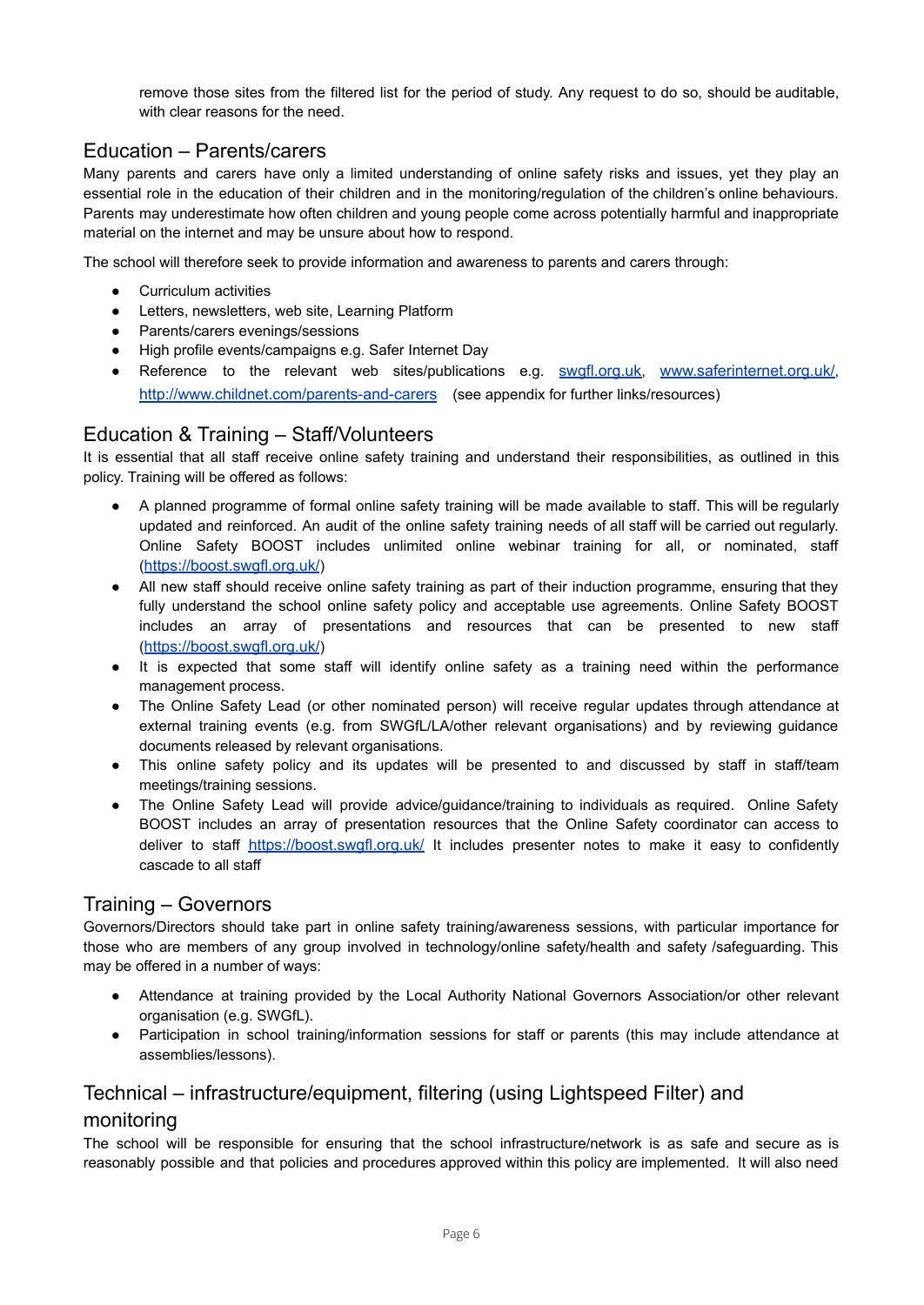to ensure that the relevant people named in the above sections will be effective in carrying out their online safety responsibilities:

A more detailed Technical Security Policy can be found in the appendix.

- School technical systems will be managed in ways that ensure that the school meets recommended technical requirements
- There will be regular reviews and audits of the safety and security of school technical systems
- Servers, wireless systems and cabling must be securely located and physical access restricted
- All users will have clearly defined access rights to school technical systems and devices.
- All users will be provided with a username and secure password by Tech-Hub who will keep an up to date record of users and their usernames. Users are responsible for the security of their username and password.
- The "master/administrator" passwords for the school systems, used by the Network Manager must also be available to the Headteacher or other nominated senior leader and kept in a secure place (password protected desktop)
- Tech Hub Technical Support is responsible for ensuring that software licence logs are accurate and up to date and that regular checks are made to reconcile the number of licences purchased against the number of software installations
- Internet access is filtered for all users. Illegal content (child sexual abuse images) is filtered by the broadband or filtering provider by actively employing the Internet Watch Foundation CAIC list. Content lists are regularly updated and internet use is logged and regularly monitored. There is a clear process in place to deal with requests for filtering changes (see appendix for more details)
- Internet filtering/monitoring should ensure that children are safe from terrorist and extremist material when accessing the internet. N.B. additional duties for schools under the Counter Terrorism and Securities Act 2015 which requires schools to ensure that children are safe from terrorist and extremist material on the internet. (see appendix for information on "appropriate filtering").
- The school has provided enhanced/differentiated user-level filtering (allowing different filtering levels for different ages/stages and different groups of users – staff/pupils/students etc)
- School technical staff and the Head Teacher regularly monitor and record the activity of users on the school technical systems and users are made aware of this in the acceptable use agreement
- An appropriate system is in place (using CEOP for immediate online issues and also by notifying staff members who will inform Online Safety Lead) for users to report any actual/potential technical incident/security breach to the relevant person, as agreed).
- Appropriate security measures are in place to protect the servers, firewalls, routers, wireless systems, work stations, mobile devices, etc. from accidental or malicious attempts which might threaten the security of the school systems and data. These are tested regularly. The school infrastructure and individual devices are protected by up to date virus software.
- An agreed policy is in place (Acceptable Use Agreement) for the provision of temporary access of "guests" (e.g. trainee teachers, supply teachers, visitors) onto the school systems.
- An agreed policy is in place (Acceptable Use Agreement) regarding the extent of personal use that users (staff/students/pupils/community users) and their family members are allowed on school devices that may be used out of school.
- An agreed policy is in place (Acceptable Use Agreement) that allows staff to/forbids staff from downloading executable files and installing programmes on school devices.
- An agreed policy is in place (Acceptable Use Agreement) regarding the use of removable media (e.g. memory sticks/CDs/DVDs) by users on school devices. Personal data cannot be sent over the internet or taken off the school site unless safely encrypted or otherwise secured. (see School Personal Data Policy in the appendix for further detail)

## Mobile Technologies (including BYOD/BYOT)

Mobile technology devices may be school owned/provided or personally owned and might include: smartphone, tablet, notebook/laptop or other technology that usually has the capability of utilising the school's wireless network. The device then has access to the wider internet which may include the school's learning platform and other cloud based services such as email and data storage.

All users should understand that the primary purpose of the use mobile/personal devices in a school context is educational. The mobile technologies policy should be consistent with and inter-related to other relevant school policies including but not limited to the safeguarding policy, behaviour policy, bullying policy, acceptable use policy,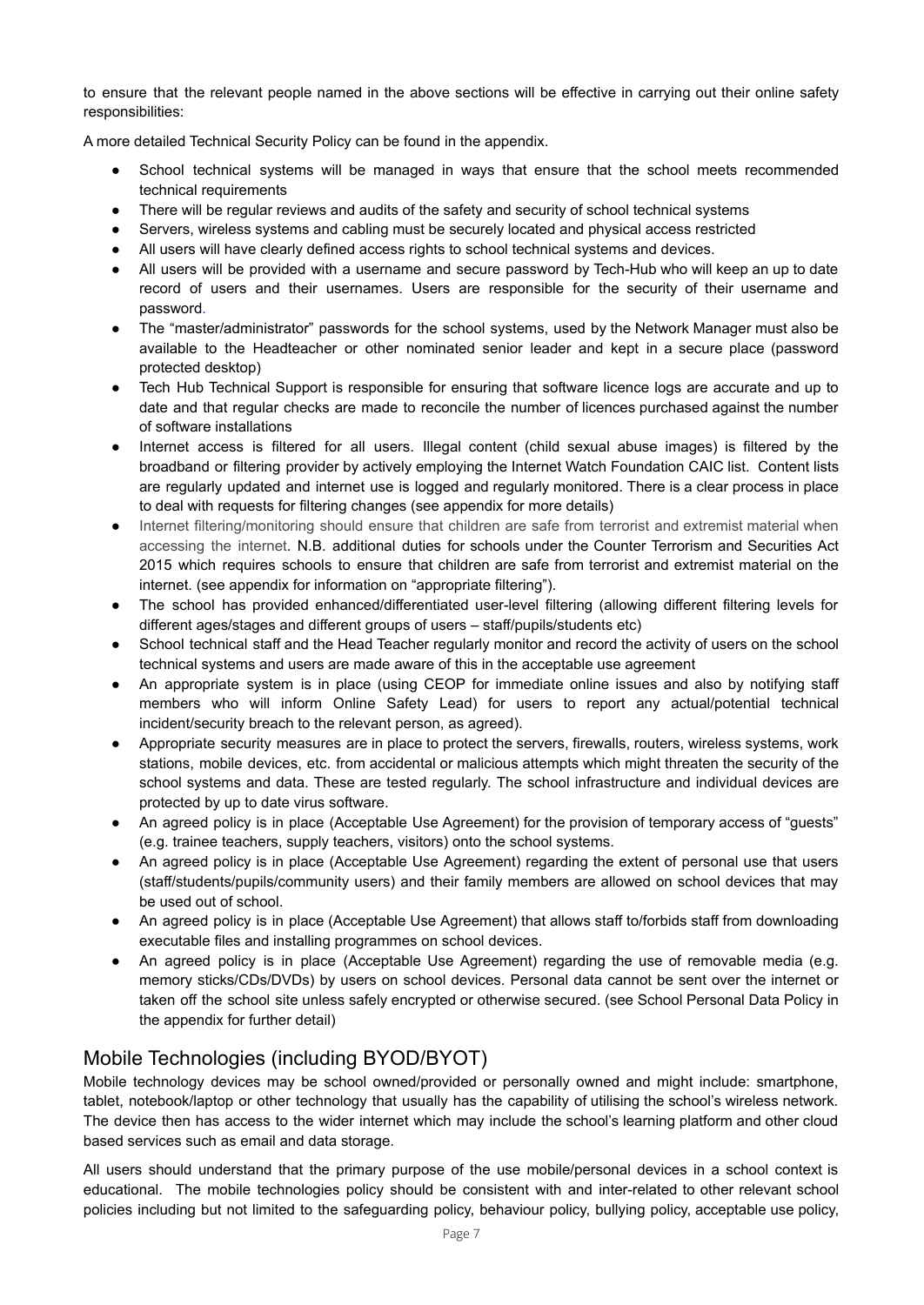and policies around theft or malicious damage. Teaching about the safe and appropriate use of mobile technologies should be an integral part of the school's online safety education programme.

- The school acceptable use agreements for staff, pupils and parents/carers will give consideration to the use of mobile technologies
- The school allows:

|                     |             | <b>School Devices</b> |                     | <b>Personal Devices</b> |       |         |
|---------------------|-------------|-----------------------|---------------------|-------------------------|-------|---------|
|                     | School      | School owned          | Authorised          | Student                 | Staff | Visitor |
|                     | owned for   | for multiple          | device <sup>1</sup> | owned                   | owned | owned   |
|                     | single user | users                 |                     |                         |       |         |
| Allowed in school   | Yes         | Yes                   | Yes                 | No.                     | Yes   | Yes     |
|                     |             |                       |                     |                         |       |         |
|                     |             |                       |                     |                         |       |         |
| Full network access | Yes         | Yes                   | Yes                 | No.                     | Yes   | No      |
| Internet            |             |                       |                     | No.                     |       | Yes     |
| only                |             |                       |                     |                         |       |         |

School owned/provided devices:

- Who they will be allocated to: Staff; classes
- Where, when and how their use is allowed times/places/in school/out of school: Curriculum use; After School Clubs where appropriate
- If personal use is allowed: No
- Levels of access to networks/internet (as above): See above
- Management of devices/installation of apps/changing of settings/monitoring: Tech Hub to monitor
- Network/broadband capacity: Administered by B4RN/Tech Hub
- Technical support: Administered by Tech Hub
- **Filtering of devices: Administered by Tech Hub**
- Access to cloud services: Administered by Tech Hub
- Data Protection: School policy
- Taking/storage/use of images: All images remain 'in-house' and deleted once child leaves
- Exit processes what happens to devices/software/apps/stored data if user leaves the school: all of child's files wiped
- Liability for damage: School insurance
- Staff training: Ongoing staff CPD, training in line with national and local initiatives and needs and SIP

Personal devices:

- Which users are allowed to use personal mobile devices in school (staff/pupils/students/visitors): Staff and visitors outside of classes and lessons (Staffroom)
- Restrictions on where, when and how they may be used in school: See above
- Storage: in locker; handbag/bag
- Whether staff will be allowed to use personal devices for school business: No
- Levels of access to networks/internet (as above): No use of school WiFi for personal purposes
- Technical support (this may be a clear statement that no technical support is available): None
- Filtering of the internet connection to these devices: Use of own data
- Data Protection: personal use only
- The right to take, examine and search users devices in the case of misuse (England only): Via HR and Code of Conduct
- Taking/storage/use of images: Not permitted
- Liability for loss/damage or malfunction following access to the network (likely to be a disclaimer about school responsibility).: Personal devices remain owner's responsibility
- Identification/labelling of personal devices : N/A
- How visitors will be informed about school requirements: Code of Conduct

 $1$  Authorised device – purchased by the pupil/family through a school-organised scheme. This device may be given full access to the network as if it were owned by the school.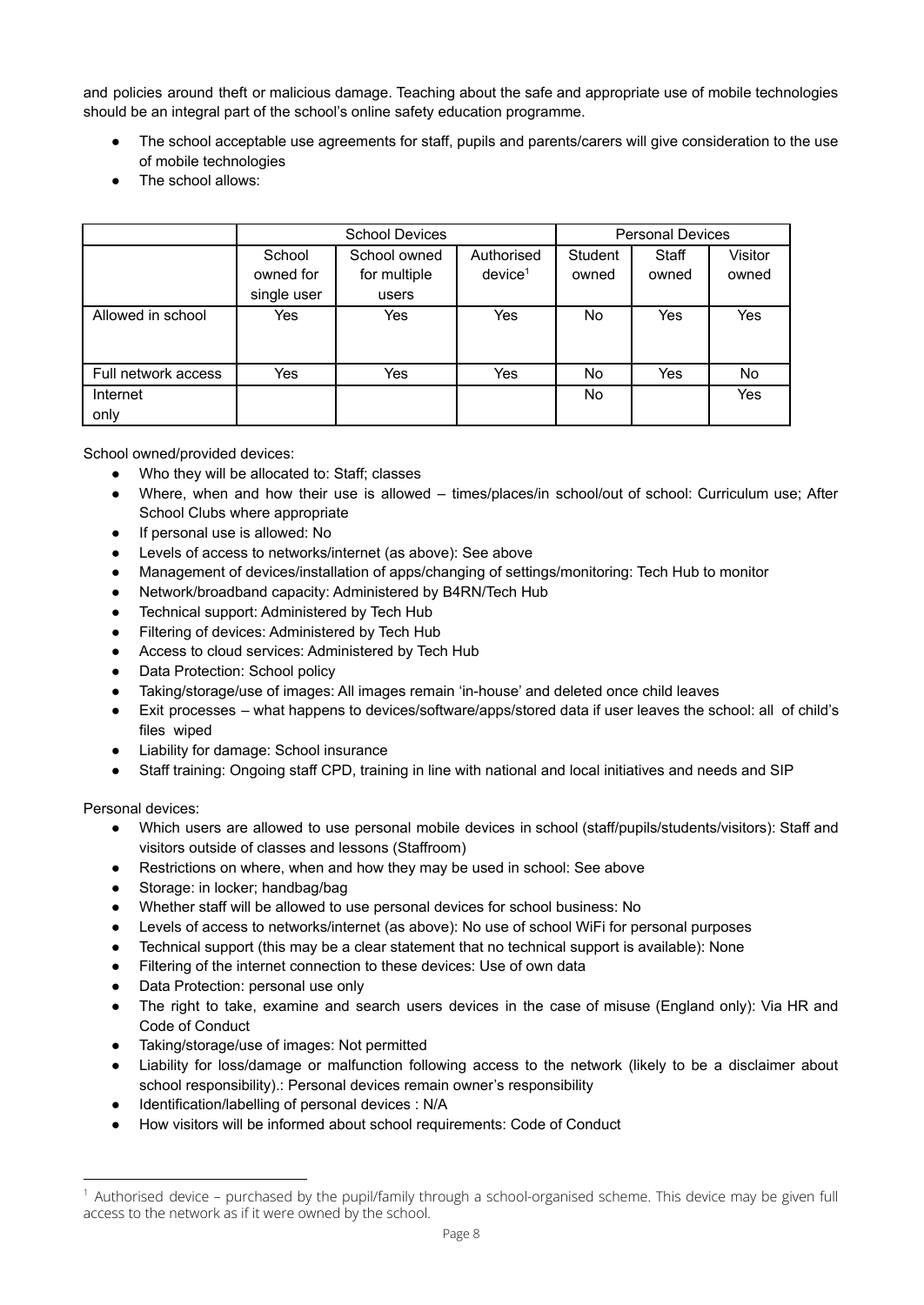How education about the safe and responsible use of mobile devices is included in the school online safety education programmes: Ongoing through RHSE and within whole curriculum

### Use of digital and video images

The development of digital imaging technologies has created significant benefits to learning, allowing staff and students/pupils instant use of images that they have recorded themselves or downloaded from the internet. However, staff, parents/carers and students/pupils need to be aware of the risks associated with publishing digital images on the internet. Such images may provide avenues for online-bullying to take place. Digital images may remain available on the internet forever and may cause harm or embarrassment to individuals in the short or longer term. It is common for employers to carry out internet searches for information about potential and existing employees. The school will inform and educate users about these risks and will implement policies to reduce the likelihood of the potential for harm:

- When using digital images, staff should inform and educate pupils about the risks associated with the taking, use, sharing, publication and distribution of images. In particular they should recognise the risks attached to publishing their own images on the internet e.g. on social networking sites.
- Written permission from parents or carers will be obtained before photographs of pupils are published on the school website/social media/local press
- In accordance with quidance from the Information Commissioner's Office, parents/carers are welcome to take videos and digital images of their children at school events for their own personal use (as such use is not covered by the Data Protection Act). To respect everyone's privacy and in some cases protection, these images should not be published/made publicly available on social networking sites, nor should parents/carers comment on any activities involving other *pupils* in the digital/video images.
- Staff and volunteers are allowed to take digital/video images to support educational aims, but must follow school policies concerning the sharing, distribution and publication of those images. Those images should only be taken on school equipment; the personal equipment of staff should not be used for such purposes.
- Care should be taken when taking digital/video images that pupils are appropriately dressed and are not participating in activities that might bring the individuals or the school into disrepute.
- Pupils must not take, use, share, publish or distribute images of others without their permission
- Photographs published on the website, or elsewhere that include pupils will be selected carefully and will comply with good practice guidance on the use of such images.
- Pupils' full names will not be used anywhere on a website or blog, particularly in association with photographs.
- Pupils' work can only be published with the permission of the pupil and parents or carers.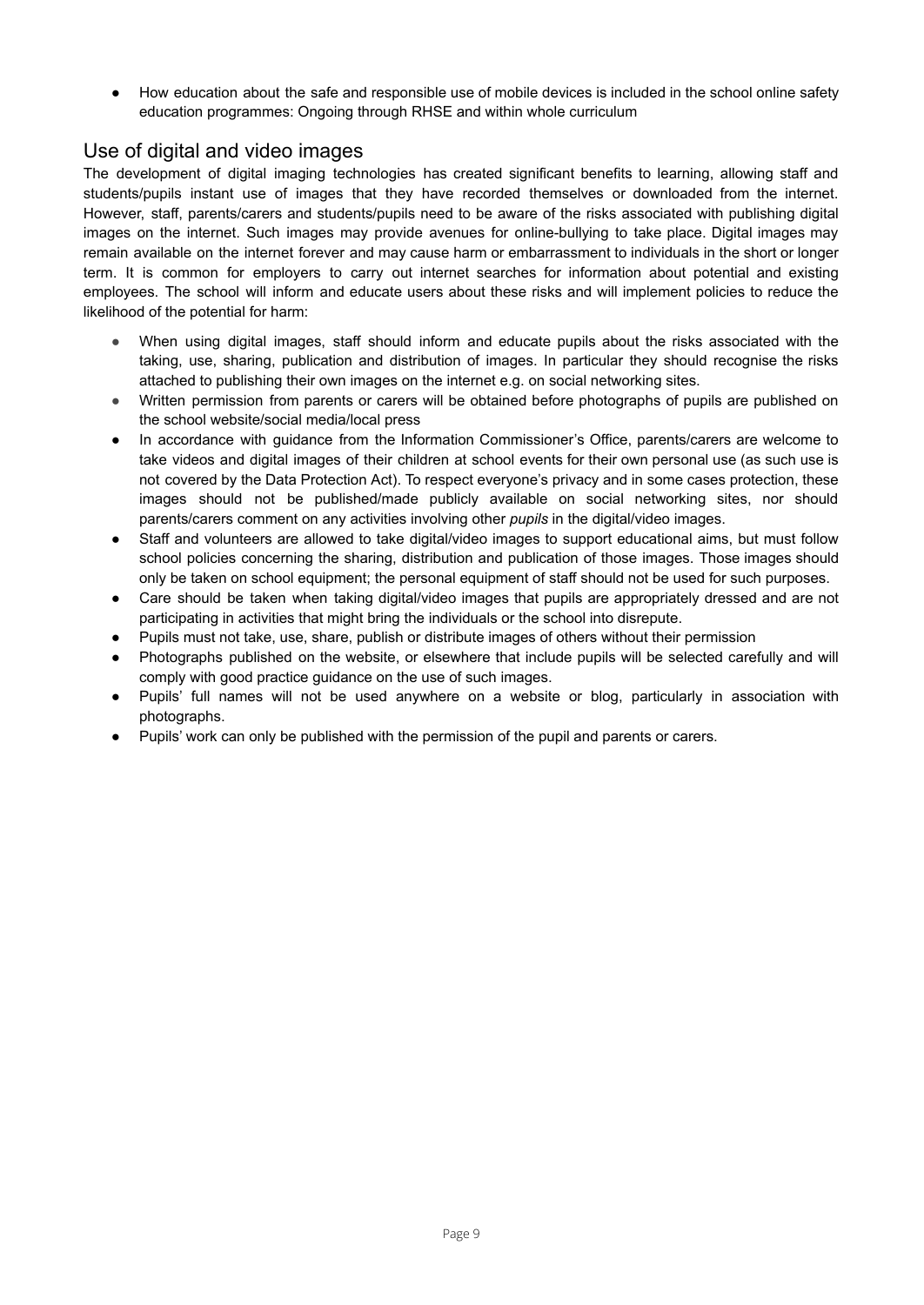## Data Protection

With effect from 25th May 2018, the data protection arrangements for the UK changed following the European Union General Data Protection Regulation (GDPR).

Personal data will be recorded, processed, transferred and made available according to the current data protection legislation.

The school must ensure that:

- it has a Data Protection Policy.
- it implements the data protection principles and is able to demonstrate that it does so through use of policies, notices and records.
- it has paid the appropriate fee to the information Commissioner's Office (ICO) and included details of the Data Protection Officer (DPO).
- it has appointed an appropriate Data Protection Officer (DPO) who has a high level of understanding of data protection law and is free from any conflict of interest.
- it has an 'information asset register' in place and knows exactly what personal data it holds, where this data is held, why and which member of staff has responsibility for managing it
- the information asset register records the lawful basis for processing personal data (including, where relevant, how consent was obtained and refreshed). Where special category data is processed, an additional lawful basis will have also been recorded
- it will hold only the minimum personal data necessary to enable it to perform its function and it will not hold it for longer than necessary for the purposes it was collected for. The school should develop and implement a 'retention policy" to ensure there are clear and understood policies and routines for the deletion and disposal of data to support this. personal data held must be accurate and up to date where this is necessary for the purpose it is processed for. Have systems in place to identify inaccuracies, such as asking parents to check emergency contact details at suitable intervals
- it provides staff, parents, volunteers, teenagers and older children with information about how the school looks after their data and what their rights are in a clear Privacy Notice (see Privacy Notice section in the appendix)
- procedures must be in place to deal with the individual rights of the data subject, e.g. one of the 8 data subject rights applicable is that of Subject Access which enables an individual to see to have a copy of the personal data held about them (subject to certain exceptions which may apply).
- data Protection Impact Assessments (DPIA) are carried out where necessary. For example, to ensure protection of personal data when accessed using any remote access solutions, or entering into a relationship with a new supplier
- IT system security is ensured and regularly checked. Patches and other security essential updates are applied promptly to protect the personal data on the systems. Administrative systems are securely ring fenced from systems accessible in the classroom/to learners
- it has undertaken appropriate due diligence and has required data processing clauses in contracts in place with any data processors where personal data is processed.
- it understands how to share data lawfully and safely with other relevant data controllers.
- it reports any relevant breaches to the Information [Commissioner](https://ico.org.uk/for-organisations/report-a-breach/) within 72hrs of becoming aware of the breach in accordance with UK data protection law. It also reports relevant breaches to the individuals affected as required by law. In order to do this, it has a policy for reporting, logging, managing, investigating and learning from information risk incidents.
- If a maintained school, it must have a Freedom of Information Policy which sets out how it will deal with FOI requests.
- all staff receive data protection training at induction and appropriate refresher training thereafter. Staff undertaking particular data protection functions, such as handling requests under the individual's rights, will receive training appropriate for their function as well as the core training provided to all staff.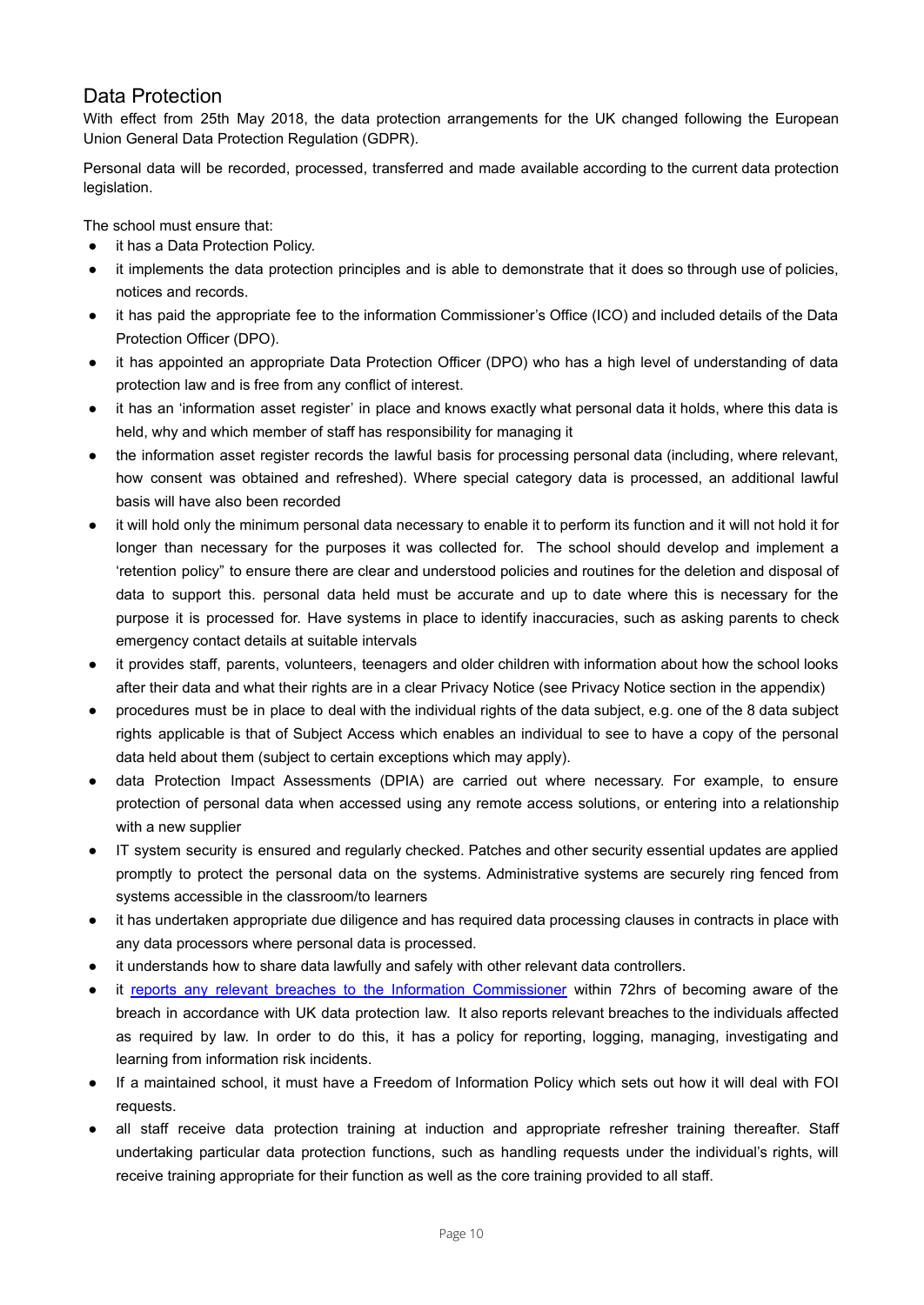When personal data is stored on any mobile device or removable media the:

- data must be encrypted and password protected.
- device must be password protected.
- device must be protected by up to date virus and malware checking software
- data must be securely deleted from the device, in line with school policy (below) once it has been transferred or its use is complete.

Staff must ensure that they:

- at all times take care to ensure the safe-keeping of personal data, minimising the risk of its loss or misuse
- can recognise a possible breach, understand the need for urgency and know who to report it to within the school
- can help data subjects understand their rights and know how to handle a request whether verbal or written
- know who to pass it to in the school
- where personal data is stored or transferred on mobile or other devices (including USBs) these must be encrypted and password protected.
- will not transfer any school personal data to personal devices except as in line with school policy
- access personal data sources and records only on secure password protected computers and other devices, ensuring that they are properly "logged-off" at the end of any session in which they are using personal data

## <span id="page-11-0"></span>**Communications**

A wide range of rapidly developing communications technologies has the potential to enhance learning. The following table shows how the school currently considers the benefit of using these technologies for education outweighs their risks/disadvantages:

|                                                             | Staff & other adults |                          | Pupils      |             |
|-------------------------------------------------------------|----------------------|--------------------------|-------------|-------------|
| Communication<br><b>Technologies</b>                        | Allowed              | Allowed at certain times | Not Allowed | Not Allowed |
| Mobile phones may be brought<br>to the school               |                      |                          |             |             |
| Use of mobile phones in<br>lessons                          |                      |                          |             |             |
| Use of mobile phones in social<br>time                      |                      |                          |             |             |
| Taking photos on mobile<br>phones/cameras                   |                      |                          |             |             |
| Use of other mobile devices e.g.<br>tablets, gaming devices |                      |                          |             |             |
| Use of personal email<br>addresses in school                |                      |                          |             |             |
| Use of school email for personal<br>emails                  |                      |                          |             |             |
| Use of messaging apps                                       |                      |                          |             |             |
| Use of social media                                         |                      |                          |             |             |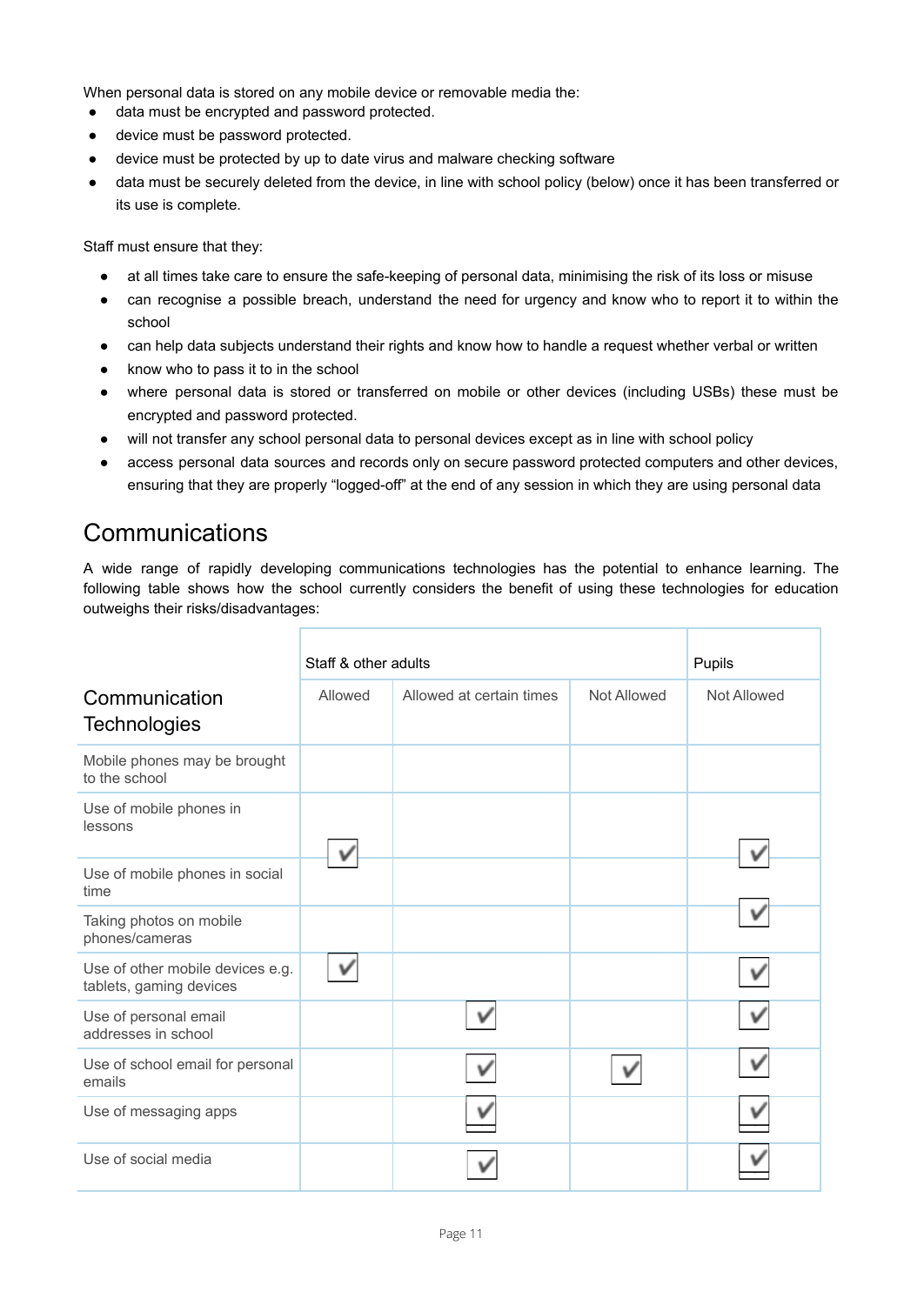| Use.<br>ັ |  |  |
|-----------|--|--|
|           |  |  |

When using communication technologies, the school considers the following as good practice:

- The official school email service may be regarded as safe and secure and is monitored. Users should be aware that email communications are monitored. Staff and pupils should therefore use only the school email service to communicate with others when in school, or on school systems (e.g. by remote access).
- Users must immediately report, to the nominated person in accordance with the school policy, the receipt of any communication that makes them feel uncomfortable, is offensive, discriminatory, threatening or bullying in nature and must not respond to any such communication. (Online Safety BOOST includes an anonymous reporting app Whisper – <https://boost.swgfl.org.uk/>)
- Any digital communication between staff and pupils or parents/carers (email, social media, chat, blogs, VLE etc) must be professional in tone and content. These communications may only take place on official (monitored) school systems. Personal email addresses, text messaging or social media must not be used for these communications, solely the use of class or school email addresses.
- Whole class/group email addresses are used across school, for educational use.
- Pupils should be taught about online safety issues, such as the risks attached to the sharing of personal details. They should also be taught strategies to deal with inappropriate communications and be reminded of the need to communicate appropriately when using digital technologies.
- Personal information should not be posted on the school website and only official email addresses should be used to identify members of staff.

#### Social Media - Protecting Professional Identity

All schools and local authorities have a duty of care to provide a safe learning environment for pupils and staff. Schools and local authorities could be held responsible, indirectly for acts of their employees in the course of their employment. Staff members who harass, engage in online bullying, discriminate on the grounds of sex, race or disability or who defame a third party may render the *school* or local authority liable to the injured party. Reasonable steps to prevent predictable harm must be in place.

The school provides the following measures to ensure reasonable steps are in place to minimise risk of harm to pupils, staff and the school through:

- Ensuring that personal information is not published
- Training is provided including: acceptable use; social media risks; checking of settings; data protection; reporting issues. Online Safety BOOST includes unlimited webinar training on this subject: <https://boost.swgfl.org.uk/>
- Clear reporting guidance, including responsibilities, procedures and sanctions
- Risk assessment, including legal risk

School staff should ensure that:

- No reference should be made in social media to pupils, parents/carers or school staff
- They do not engage in online discussion on personal matters relating to members of the school community
- Personal opinions should not be attributed to the school or local authority
- Security settings on personal social media profiles are regularly checked to minimise risk of loss of personal information

When official school social media accounts are established there should be:

- A process for approval by senior leaders (at Caton Primary School, the Headteacher and class teachers are responsible for the content upload to the school's social media accounts)
- Clear processes for the administration and monitoring of these accounts involving at least two members of staff
- A code of behaviour for users of the accounts, including
- Systems for reporting and dealing with abuse and misuse
- Understanding of how incidents may be dealt with under school disciplinary procedures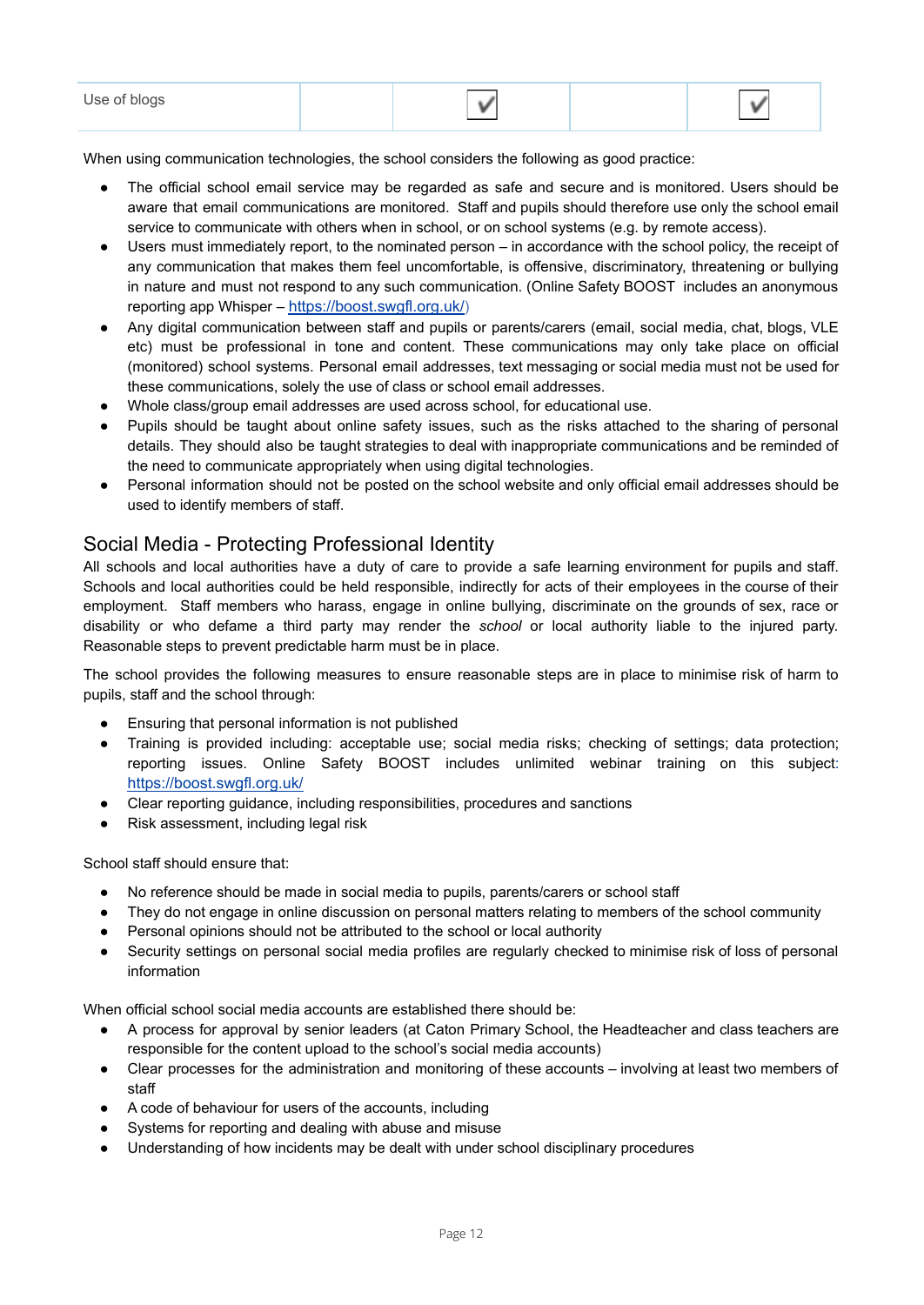Personal Use:

- Personal communications are those made via personal social media accounts. In all cases, where a personal account is used which associates itself with the school or impacts on the school, it must be made clear that the member of staff is not communicating on behalf of the school with an appropriate disclaimer. Such personal communications are within the scope of this policy
- Personal communications which do not refer to or impact upon the school are outside the scope of this policy
- Where excessive personal use of social media in school is suspected, and considered to be interfering with relevant duties, disciplinary action may be taken
- The school permits reasonable and appropriate access to private social media sites

Monitoring of Public Social Media:

- As part of active social media engagement, it is considered good practice to pro-actively monitor the Internet for public postings about the school
- The school should effectively respond to social media comments made by others according to a defined policy or process

The school's use of social media for professional purposes will be checked regularly by the senior risk officer and Online Safety Group to ensure compliance with the school policies. Online Safety BOOST includes Reputation Alerts that highlight any reference to the school in online media (newspaper or social media for example) <https://boost.swgfl.org.uk/>)

## <span id="page-13-0"></span>Dealing with unsuitable/inappropriate activities

Some internet activity e.g. accessing child abuse images or distributing racist material is illegal and would obviously be banned from school and all other technical systems. Other activities e.g. cyber-bullying would be banned and could lead to criminal prosecution. There are however a range of activities which may, generally, be legal but would be inappropriate in a school context, either because of the age of the users or the nature of those activities.

The school believes that the activities referred to in the following section would be inappropriate in a school context and that users, as defined below, should not engage in these activities in/or outside the school when using school equipment or systems. The school policy restricts usage as follows:

 $| - | - | - | - | - |$ 

User Actions

| USEI ACTIONS                                         |                                                                                                                                                          | Acceptable | certain times<br>ಸ<br>Acceptable | users<br>nominated<br>Acceptable for | Unacceptable | illegal<br>and<br>Unacceptable |
|------------------------------------------------------|----------------------------------------------------------------------------------------------------------------------------------------------------------|------------|----------------------------------|--------------------------------------|--------------|--------------------------------|
| Users shall<br>not visit<br>Internet<br>sites, make, | Child sexual abuse images - The making, production or distribution of<br>indecent images of children. Contrary to The Protection of Children Act<br>1978 |            |                                  |                                      |              | X                              |
| post,<br>download,                                   | UKSIC Responding to and managing sexting incidents and UKCIS -<br>Sexting in schools and colleges                                                        |            |                                  |                                      |              |                                |
| upload, data<br>transfer,<br>communicat              | Grooming, incitement, arrangement or facilitation of sexual acts against<br>children Contrary to the Sexual Offences Act 2003.                           |            |                                  |                                      |              | X                              |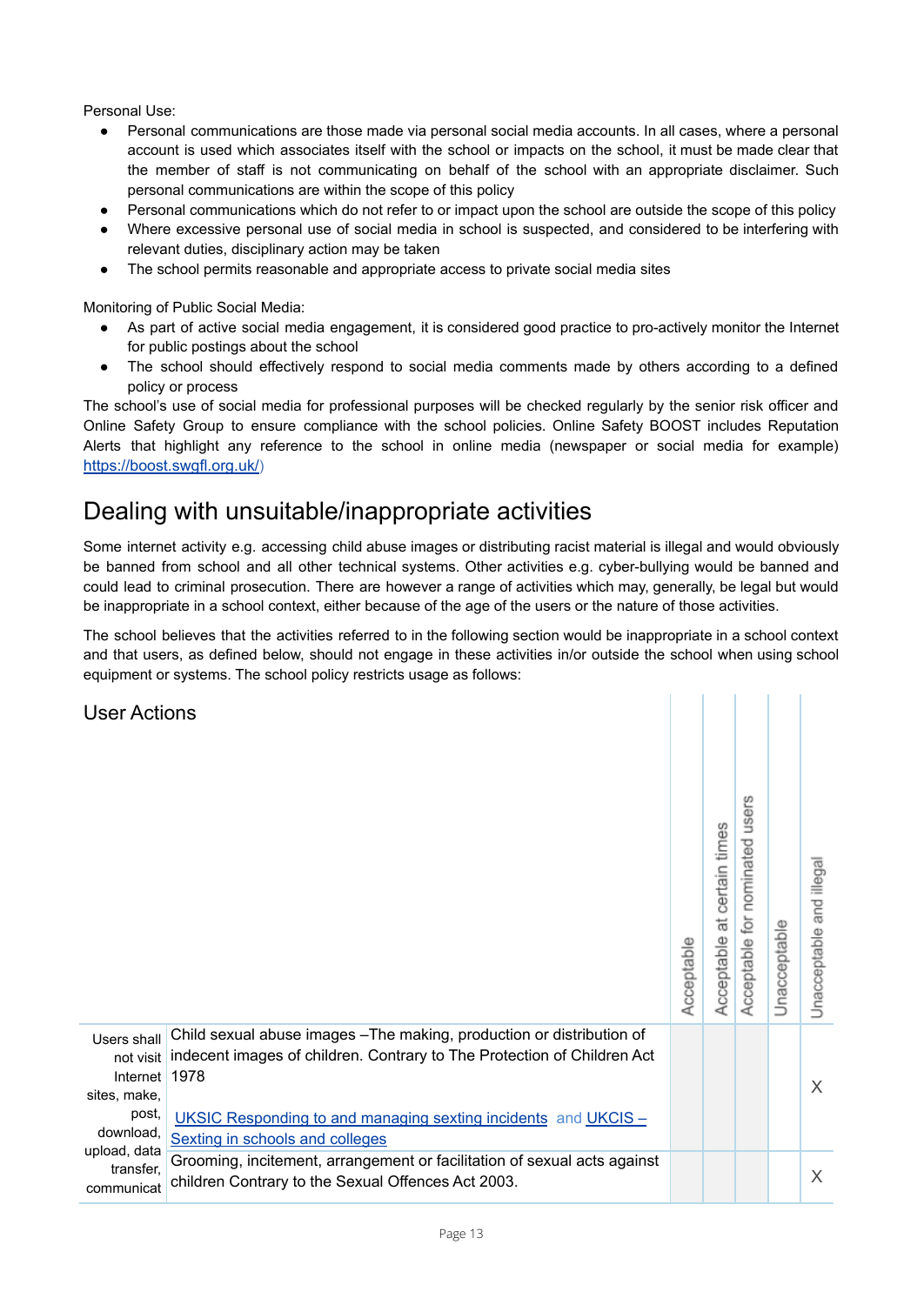| e or pass<br>on, material,<br>remarks.                                                                                                                                                                                                                                                                                                                                                                                                                                                                                                                                                                                                                                                                                                                                                                                                                                                                                                                                                                                                      | Possession of an extreme pornographic image (grossly offensive,<br>disgusting or otherwise of an obscene character) Contrary to the<br>Criminal Justice and Immigration Act 2008 |  |   |   |          | X |  |  |
|---------------------------------------------------------------------------------------------------------------------------------------------------------------------------------------------------------------------------------------------------------------------------------------------------------------------------------------------------------------------------------------------------------------------------------------------------------------------------------------------------------------------------------------------------------------------------------------------------------------------------------------------------------------------------------------------------------------------------------------------------------------------------------------------------------------------------------------------------------------------------------------------------------------------------------------------------------------------------------------------------------------------------------------------|----------------------------------------------------------------------------------------------------------------------------------------------------------------------------------|--|---|---|----------|---|--|--|
| proposals or<br>comments<br>that contain                                                                                                                                                                                                                                                                                                                                                                                                                                                                                                                                                                                                                                                                                                                                                                                                                                                                                                                                                                                                    |                                                                                                                                                                                  |  |   |   | $\times$ |   |  |  |
|                                                                                                                                                                                                                                                                                                                                                                                                                                                                                                                                                                                                                                                                                                                                                                                                                                                                                                                                                                                                                                             | or relate to:<br>Pornography                                                                                                                                                     |  |   |   |          |   |  |  |
|                                                                                                                                                                                                                                                                                                                                                                                                                                                                                                                                                                                                                                                                                                                                                                                                                                                                                                                                                                                                                                             | Promotion of any kind of discrimination                                                                                                                                          |  |   |   | $\chi$   |   |  |  |
|                                                                                                                                                                                                                                                                                                                                                                                                                                                                                                                                                                                                                                                                                                                                                                                                                                                                                                                                                                                                                                             | threatening behaviour, including promotion of physical violence or<br>mental harm                                                                                                |  |   |   | X        |   |  |  |
|                                                                                                                                                                                                                                                                                                                                                                                                                                                                                                                                                                                                                                                                                                                                                                                                                                                                                                                                                                                                                                             | Promotion of extremism or terrorism                                                                                                                                              |  |   |   | $\chi$   |   |  |  |
|                                                                                                                                                                                                                                                                                                                                                                                                                                                                                                                                                                                                                                                                                                                                                                                                                                                                                                                                                                                                                                             | Any other information which may be offensive to colleagues or breaches<br>the integrity of the ethos of the school or brings the school into disrepute                           |  |   |   | X        |   |  |  |
| Activities that might be classed as cyber-crime under the Computer Misuse Act:<br>Gaining unauthorised access to school networks, data and files, through the<br>use of computers/devices<br>Creating or propagating computer viruses or other harmful files<br>$\bullet$<br>Revealing or publicising confidential or proprietary information (e.g. financial<br>$\bullet$<br>/ personal information, databases, computer / network access codes and<br>passwords)<br>Disable/Impair/Disrupt network functionality through the use of<br>$\bullet$<br>computers/devices<br>Using penetration testing equipment (without relevant permission)<br>$\bullet$<br>N.B. Schools will need to decide whether these should be dealt with internally or by<br>the police. Serious or repeat offences should be reported to the police. Under the<br>Cyber-Prevent agenda the National Crime Agency has a remit to prevent young<br>people becoming involved in cyber-crime and harness their activity in positive ways -<br>further information here |                                                                                                                                                                                  |  |   |   | X        |   |  |  |
|                                                                                                                                                                                                                                                                                                                                                                                                                                                                                                                                                                                                                                                                                                                                                                                                                                                                                                                                                                                                                                             | Using systems, applications, websites or other mechanisms that bypass the filtering<br>or other safeguards employed by the school                                                |  |   |   | X        |   |  |  |
| passwords)                                                                                                                                                                                                                                                                                                                                                                                                                                                                                                                                                                                                                                                                                                                                                                                                                                                                                                                                                                                                                                  | Revealing or publicising confidential or proprietary information (e.g.<br>financial/personal information, databases, computer/network access codes and                           |  |   |   | X        |   |  |  |
| internet)                                                                                                                                                                                                                                                                                                                                                                                                                                                                                                                                                                                                                                                                                                                                                                                                                                                                                                                                                                                                                                   | Unfair usage (downloading/uploading large files that hinders others in their use of the                                                                                          |  |   |   | X        |   |  |  |
|                                                                                                                                                                                                                                                                                                                                                                                                                                                                                                                                                                                                                                                                                                                                                                                                                                                                                                                                                                                                                                             | Using school systems to run a private business                                                                                                                                   |  |   |   | X        |   |  |  |
| Infringing copyright                                                                                                                                                                                                                                                                                                                                                                                                                                                                                                                                                                                                                                                                                                                                                                                                                                                                                                                                                                                                                        |                                                                                                                                                                                  |  |   |   | X        |   |  |  |
|                                                                                                                                                                                                                                                                                                                                                                                                                                                                                                                                                                                                                                                                                                                                                                                                                                                                                                                                                                                                                                             | On-line gaming (educational)                                                                                                                                                     |  | X |   |          |   |  |  |
|                                                                                                                                                                                                                                                                                                                                                                                                                                                                                                                                                                                                                                                                                                                                                                                                                                                                                                                                                                                                                                             | On-line gaming (non-educational)                                                                                                                                                 |  |   |   | X        |   |  |  |
| On-line gambling                                                                                                                                                                                                                                                                                                                                                                                                                                                                                                                                                                                                                                                                                                                                                                                                                                                                                                                                                                                                                            |                                                                                                                                                                                  |  |   |   | X.       |   |  |  |
|                                                                                                                                                                                                                                                                                                                                                                                                                                                                                                                                                                                                                                                                                                                                                                                                                                                                                                                                                                                                                                             | On-line shopping/commerce                                                                                                                                                        |  |   |   | X        |   |  |  |
| File sharing                                                                                                                                                                                                                                                                                                                                                                                                                                                                                                                                                                                                                                                                                                                                                                                                                                                                                                                                                                                                                                |                                                                                                                                                                                  |  |   | X |          |   |  |  |
| Use of social media                                                                                                                                                                                                                                                                                                                                                                                                                                                                                                                                                                                                                                                                                                                                                                                                                                                                                                                                                                                                                         |                                                                                                                                                                                  |  |   | X |          |   |  |  |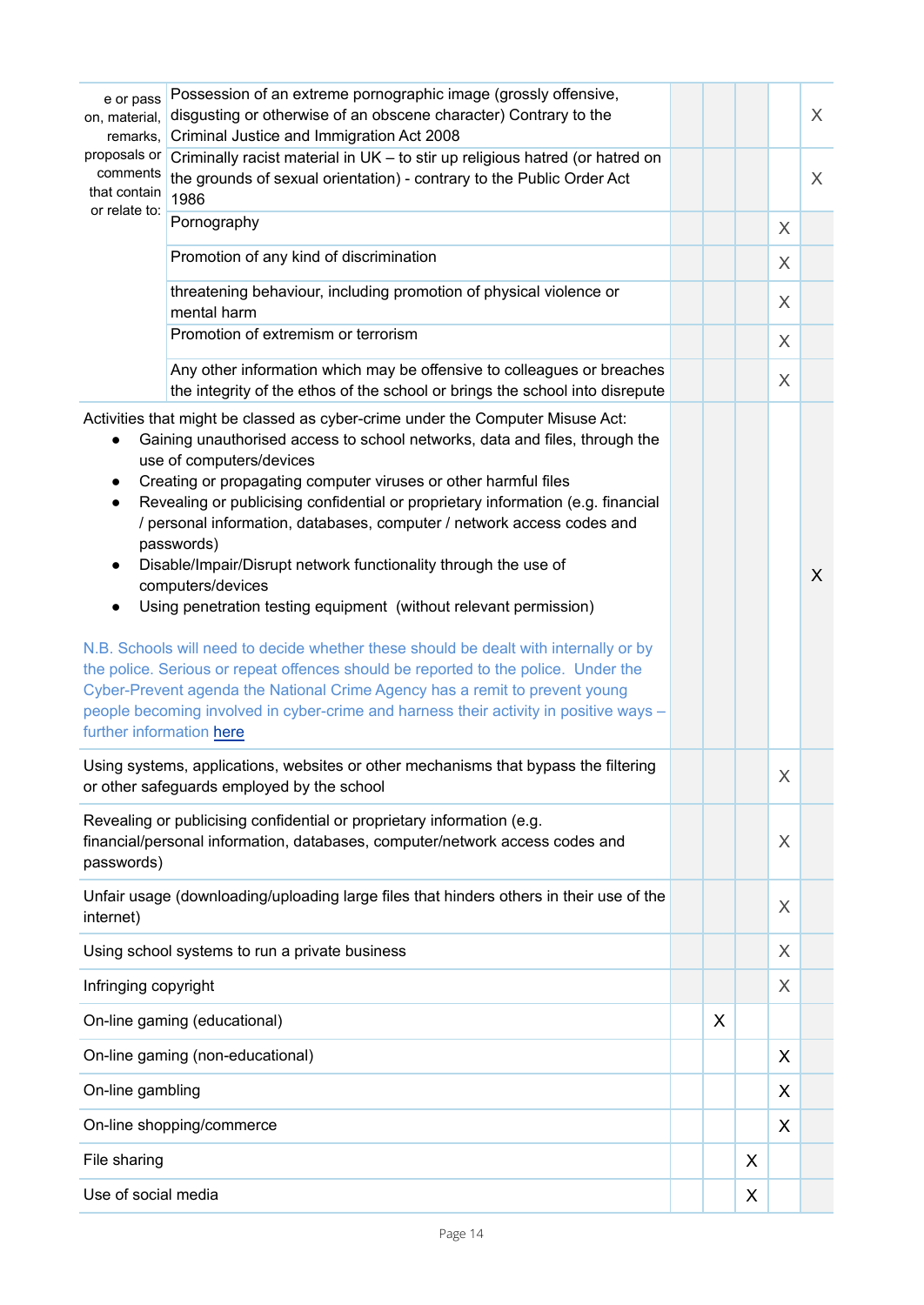| Use of messaging apps                  |  | $\lambda$ |  |
|----------------------------------------|--|-----------|--|
| Use of video broadcasting e.g. Youtube |  |           |  |

## <span id="page-15-0"></span>Responding to incidents of misuse

This guidance is intended for use when staff need to manage incidents that involve the use of online services. It encourages a safe and secure approach to the management of the incident. Incidents might involve illegal or inappropriate activities (see "User Actions" above). Online Safety BOOST includes a comprehensive and interactive 'Incident Management Tool' that steps staff through how to respond, forms to complete and action to take when managing reported incidents (<https://boost.swgfl.org.uk/>)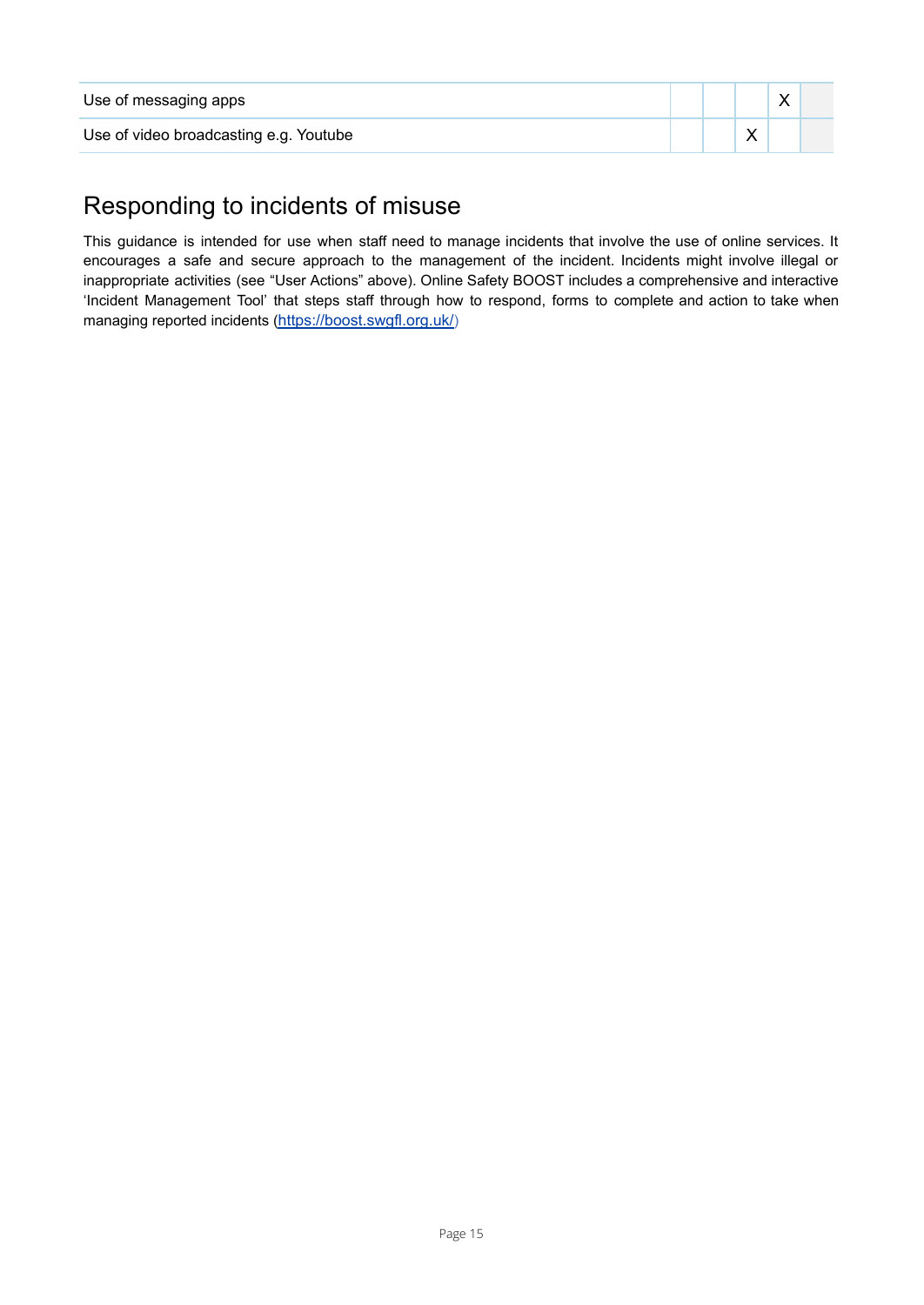## <span id="page-16-0"></span>Illegal Incidents

If there is any suspicion that the web site(s) concerned may contain child abuse images, or if there is any other suspected illegal activity, refer to the right hand side of the Flowchart (below and appendix) for responding to online safety incidents and report immediately to the police.

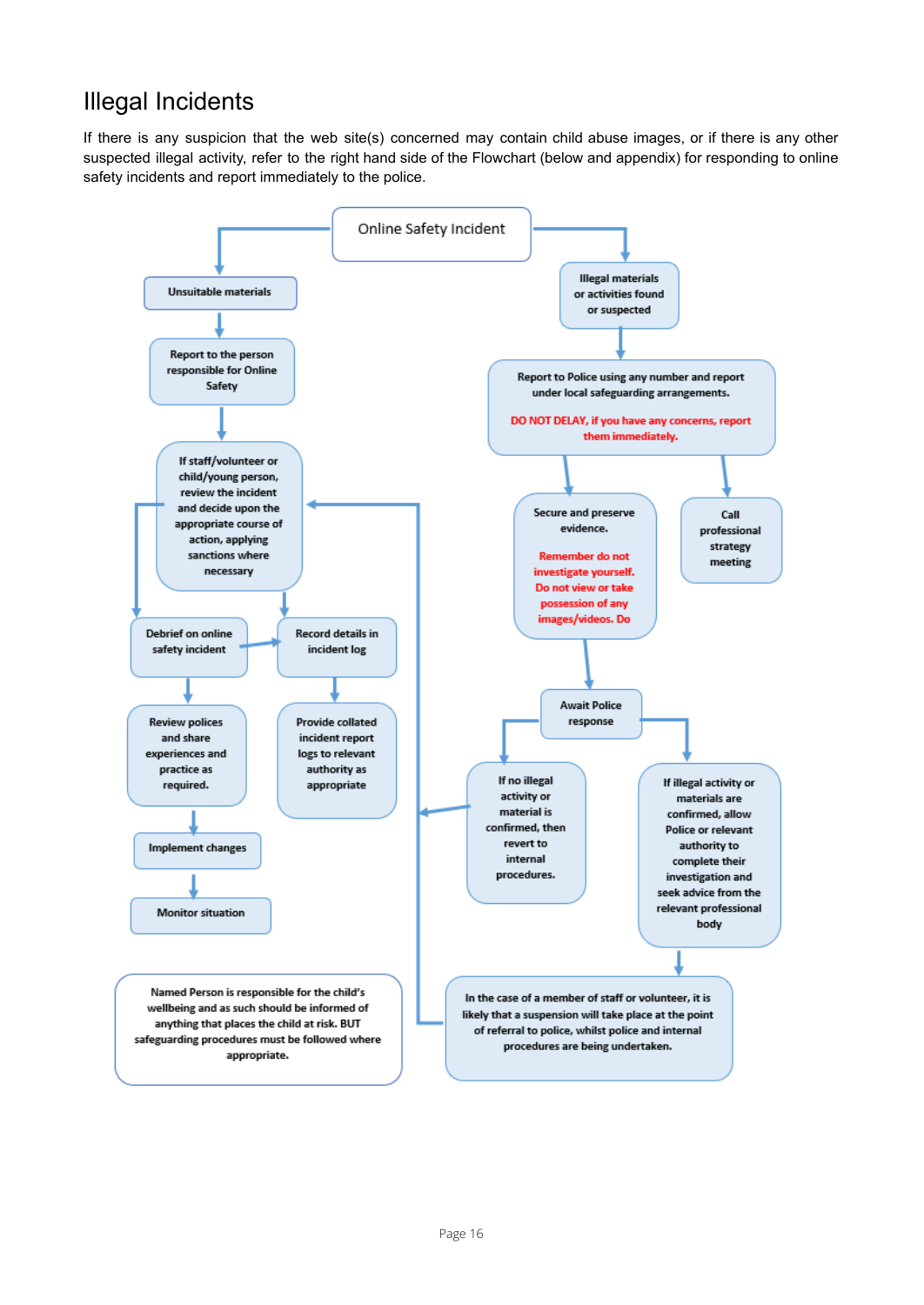## <span id="page-17-0"></span>Other Incidents

It is hoped that all members of the school community will be responsible users of digital technologies, who understand and follow school policy. However, there may be times when infringements of the policy could take place, through careless or irresponsible or, very rarely, through deliberate misuse.

In the event of suspicion, all steps in this procedure should be followed:

- Have more than one senior member of staff involved in this process. This is vital to protect individuals if accusations are subsequently reported.
- Conduct the procedure using a designated computer that will not be used by young people and if necessary can be taken off site by the police should the need arise. Use the same computer for the duration of the procedure.
- It is important to ensure that the relevant staff should have appropriate internet access to conduct the procedure, but also that the sites and content visited are closely monitored and recorded (to provide further protection).
- Record the URL of any site containing the alleged misuse and describe the nature of the content causing concern. It may also be necessary to record and store screenshots of the content on the machine being used for investigation. These may be printed, signed and attached to the form (except in the case of images of child sexual abuse – see below)
- Once this has been completed and fully investigated the group will need to judge whether this concern has substance or not. If it does, then appropriate action will be required and could include the following:
	- o Internal response or discipline procedures
	- o Involvement by Local Authority or national/local organisation (as relevant).
	- o Police involvement and/or action
- If content being reviewed includes images of child abuse, then the monitoring should be halted and referred to the Police immediately. Other instances to report to the police would include:
	- o incidents of 'grooming' behaviour
	- o the sending of obscene materials to a child
	- o adult material which potentially breaches the Obscene Publications Act
	- o criminally racist material
	- o promotion of terrorism or extremism
	- o offences under the Computer Misuse Act (see User Actions chart above)
	- o other criminal conduct, activity or materials
- Isolate the computer in question as best you can. Any change to its state may hinder a later police investigation.

It is important that all of the above steps are taken as they will provide an evidence trail for the *school* and possibly the police and demonstrate that visits to these sites were carried out for safeguarding purposes. The completed form should be retained by the group for evidence and reference purposes.

## <span id="page-17-1"></span>School actions & sanctions

It is more likely that the school will need to deal with incidents that involve inappropriate rather than illegal misuse. It is important that any incidents are dealt with as soon as possible in a proportionate manner, and that members of the school community are aware that incidents have been dealt with. It is intended that incidents of misuse will be dealt with through normal behaviour/disciplinary procedures as follows: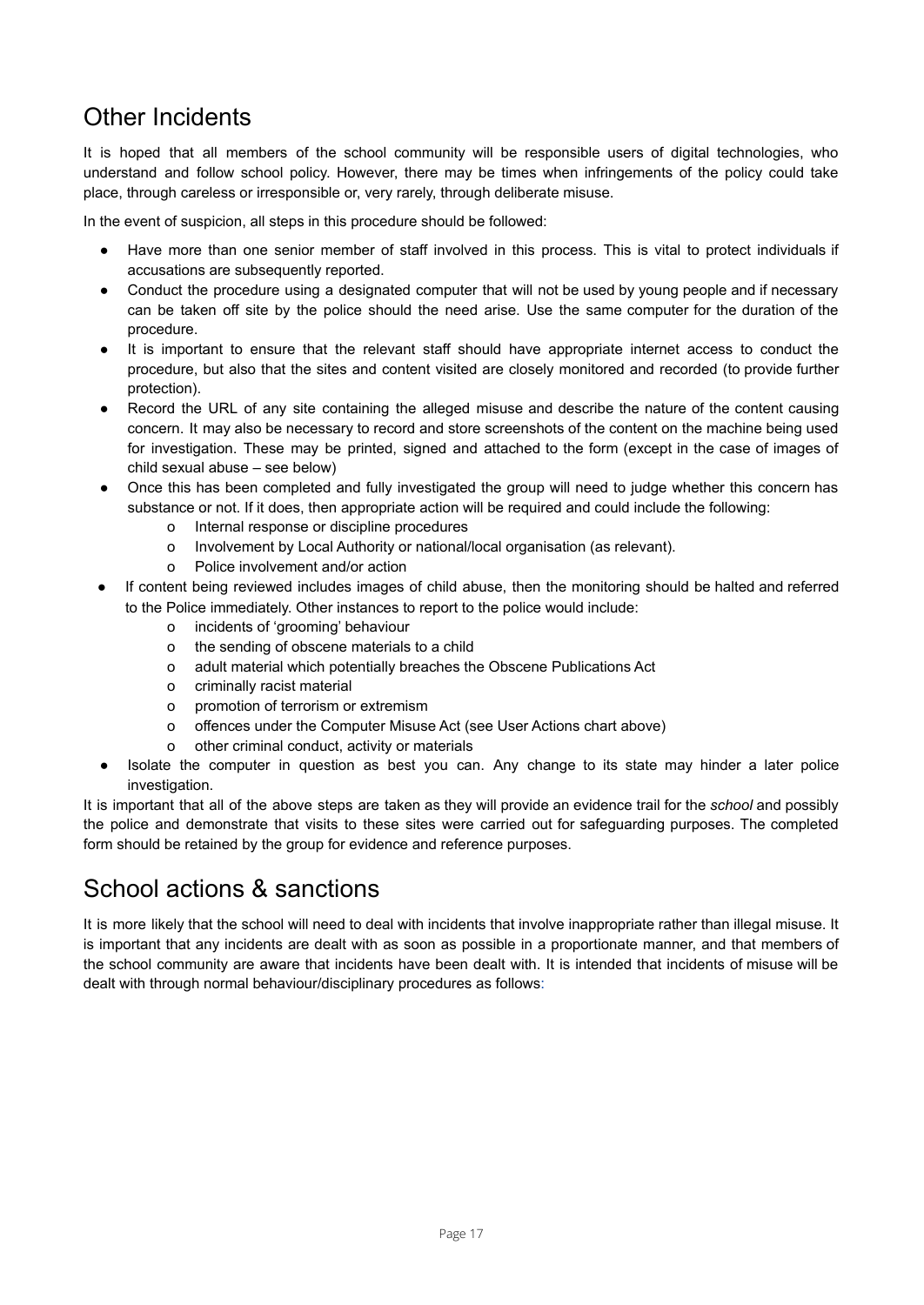|                                                                                                                                                                        |                        |                      |                 | <b>Actions/Sanctions</b>                                                   |                       |                                           |         |                   |
|------------------------------------------------------------------------------------------------------------------------------------------------------------------------|------------------------|----------------------|-----------------|----------------------------------------------------------------------------|-----------------------|-------------------------------------------|---------|-------------------|
| <b>Students/Pupils Incidents</b>                                                                                                                                       | Refer to class teacher | Refer to Headteacher | Refer to Police | Refer to technical support staff for action re:<br>filtering/security etc. | Inform parents/carers | Removal of network/internet access rights | Warning | Further sanctions |
| Deliberately accessing or trying to<br>access material that could be<br>considered illegal (see list in<br>earlier section on<br>unsuitable/inappropriate activities). |                        | X                    | X               | X                                                                          | X                     | X                                         |         | X                 |
| Unauthorised use of<br>non-educational sites during<br>lessons                                                                                                         | X                      | X                    |                 |                                                                            | X                     | X                                         |         |                   |
| Unauthorised/inappropriate use of<br>mobile phone/digital camera/other<br>mobile device                                                                                | х                      | Х                    |                 |                                                                            | х                     |                                           |         |                   |
| Unauthorised/inappropriate use of<br>social media/ messaging<br>apps/personal email                                                                                    | Х                      | X                    |                 |                                                                            | X                     | X                                         | X       | Χ                 |
| Unauthorised downloading or<br>uploading of files                                                                                                                      | X                      | X                    |                 |                                                                            |                       |                                           | X       |                   |
| Allowing others to access school<br>network by sharing username and<br>passwords                                                                                       | X                      | Х                    |                 |                                                                            | X                     |                                           | X       |                   |
| Attempting to access or accessing<br>the school network, using another<br>student's/pupil's account                                                                    | Х                      | X                    |                 |                                                                            | X                     |                                           | X       |                   |
| Attempting to access or accessing<br>the school network, using the<br>account of a member of staff                                                                     | X                      | Х                    |                 | Χ                                                                          | Χ                     | X                                         |         | X                 |
| Corrupting or destroying the data<br>of other users                                                                                                                    | X                      | X                    |                 | х                                                                          | X                     | X                                         |         | X                 |

#### **Actions/Sanctions**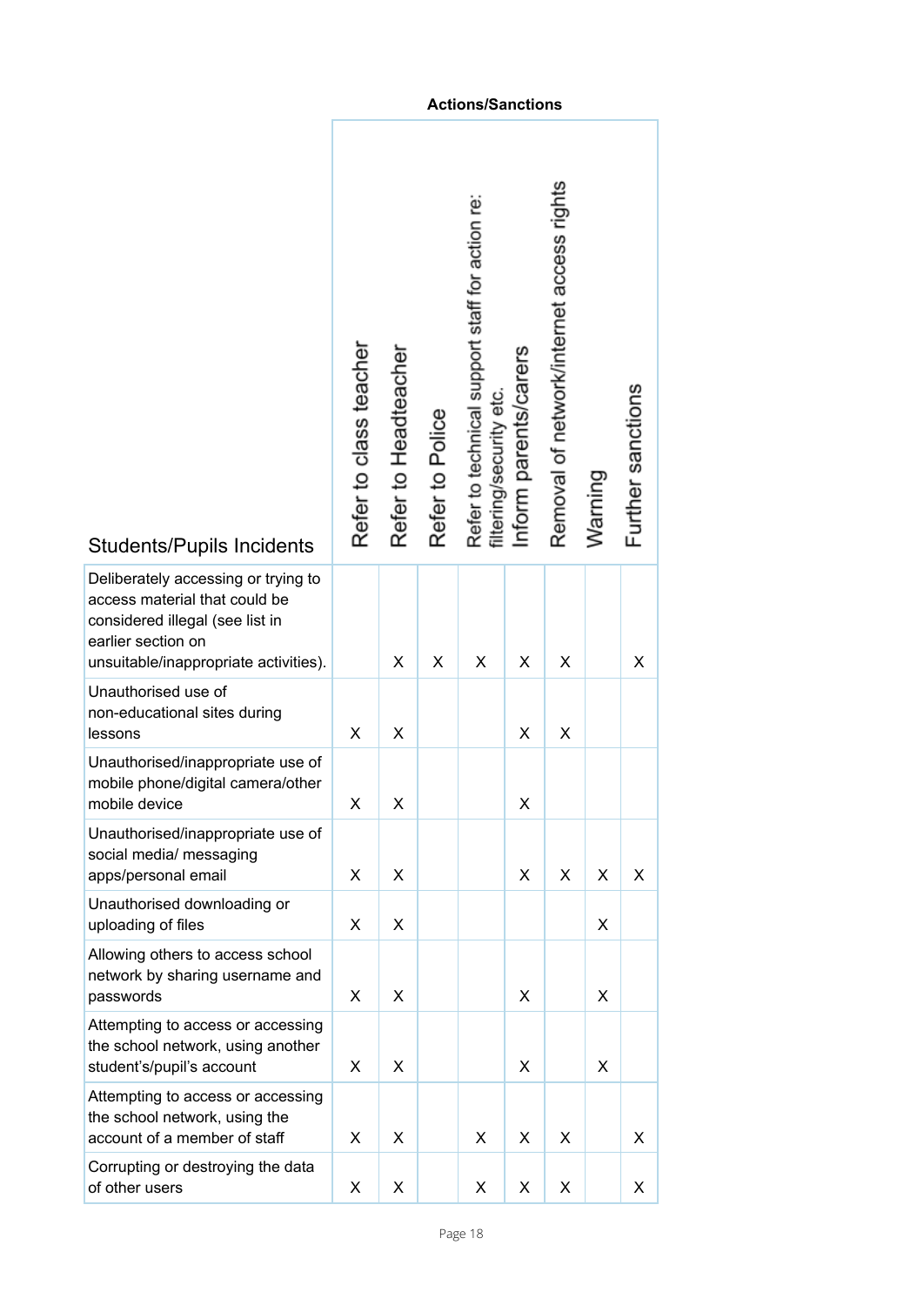| Sending an email, text or message<br>that is regarded as offensive,<br>harassment or of a bullying nature                        | X | X                         |   | X. | X | X |   | X. |
|----------------------------------------------------------------------------------------------------------------------------------|---|---------------------------|---|----|---|---|---|----|
| Continued infringements of the<br>above, following previous warnings<br>or sanctions                                             | X | $\times$                  |   | X  | X | X |   | X  |
| Actions which could bring the<br>school into disrepute or breach the<br>integrity of the ethos of the school                     | X | X                         |   |    | X | X |   | x  |
| Using proxy sites or other means<br>to subvert the school's filtering<br>system                                                  | X | X                         |   | X  | X | X |   | X  |
| Accidentally accessing offensive or<br>pornographic material and failing<br>to report the incident                               | X | $\boldsymbol{\mathsf{X}}$ |   | X  | X |   | x |    |
| Deliberately accessing or trying to<br>access offensive or pornographic<br>material                                              | X | X                         | X | X  | X | X |   | x  |
| Receipt or transmission of material<br>that infringes the copyright of<br>another person or infringes the<br>Data Protection Act | X | X                         |   | X  | X |   | x |    |

#### Actions/Sanctions

| <b>Staff Incidents</b>                                                                                                                                                    | Refer to Headteacher | Refer to Headteacher | Refer to Police | Refer to Technical Support Staff for<br>action re filtering etc | Warning | Suspension | Disciplinary action |
|---------------------------------------------------------------------------------------------------------------------------------------------------------------------------|----------------------|----------------------|-----------------|-----------------------------------------------------------------|---------|------------|---------------------|
| Deliberately accessing or trying to<br>access material that could be<br>considered illegal (see list in<br>earlier section on<br>unsuitable/inappropriate<br>activities). | X                    | X                    | X               |                                                                 |         | X          |                     |
| Inappropriate personal use of the<br>internet/social media/personal<br>email                                                                                              | X                    |                      |                 |                                                                 |         |            |                     |
| Unauthorised downloading or                                                                                                                                               | X                    |                      |                 |                                                                 |         |            |                     |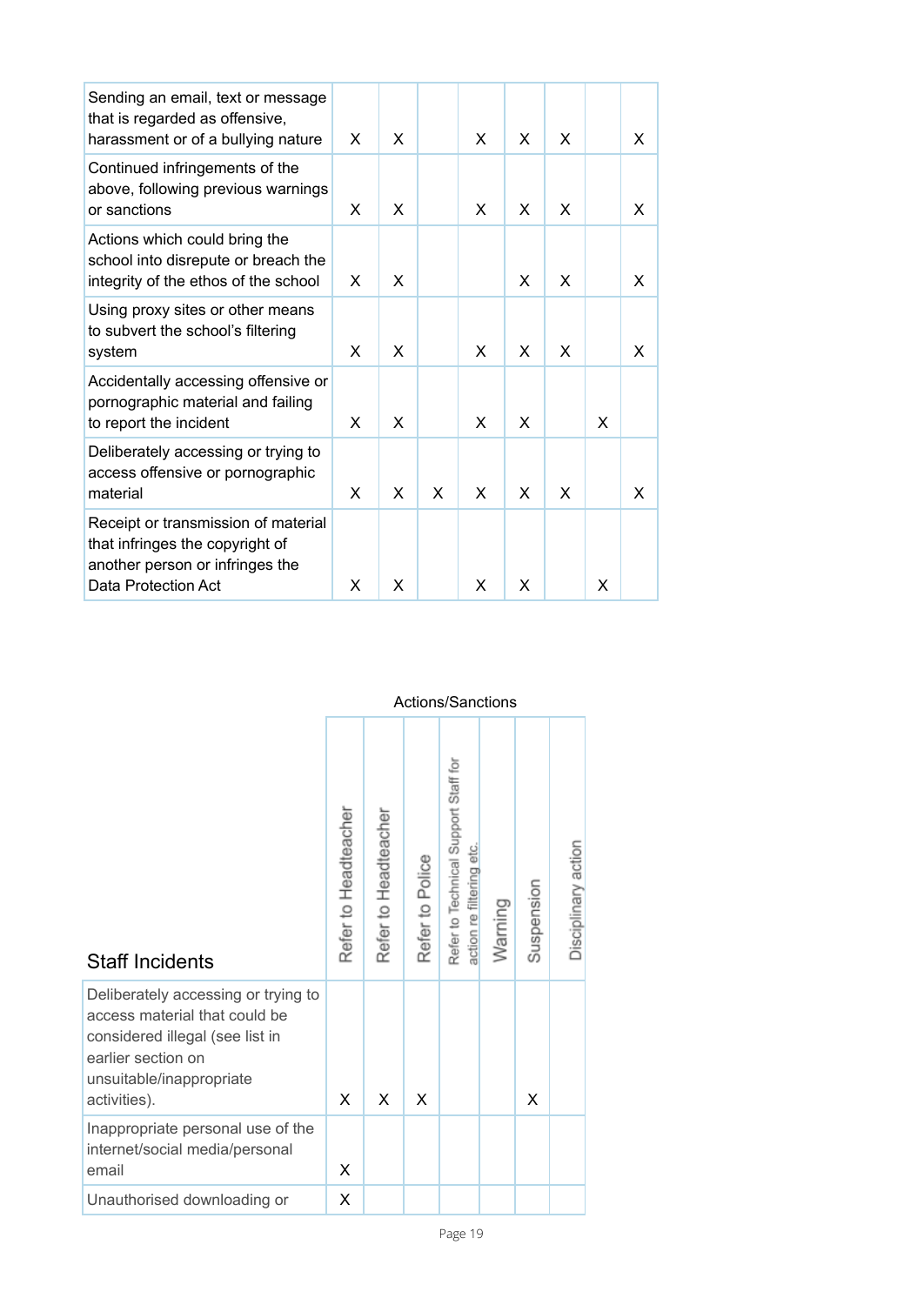| uploading of files                                                                                                                                                                |   |   |   |   |   |   |   |
|-----------------------------------------------------------------------------------------------------------------------------------------------------------------------------------|---|---|---|---|---|---|---|
| Allowing others to access school<br>network by sharing username and<br>passwords or attempting to<br>access or accessing the school<br>network, using another person's<br>account | x | X |   | x | x |   |   |
| Careless use of personal data<br>e.g. holding or transferring data in<br>an insecure manner                                                                                       | x |   |   |   |   |   |   |
| Deliberate actions to breach data<br>protection or network security<br>rules                                                                                                      | x | X |   |   |   | X |   |
| Corrupting or destroying the data<br>of other users or causing<br>deliberate damage to hardware or<br>software                                                                    | x | X |   |   |   |   |   |
| Sending an email, text or<br>message that is regarded as<br>offensive, harassment or of a<br>bullying nature                                                                      | x | X |   |   |   | x | x |
| Using personal email/social<br>networking/instant messaging/text<br>messaging to carrying out digital<br>communications with<br>students/pupils                                   | x | X | X |   |   |   |   |
| Actions which could compromise<br>the staff member's professional<br>standing                                                                                                     | X |   |   |   |   |   |   |
| Actions which could bring the<br>school into disrepute or breach<br>the integrity of the ethos of the<br>school                                                                   | X | X |   |   |   |   |   |
| Using proxy sites or other means<br>to subvert the school's filtering<br>system                                                                                                   | X |   |   | X |   |   |   |
| Accidentally accessing offensive<br>or pornographic material and<br>failing to report the incident                                                                                | X |   |   |   | X |   |   |
| Deliberately accessing or trying to<br>access offensive or pornographic<br>material                                                                                               | X | X | X |   |   | X | x |
| Breaching copyright or licensing<br>regulations                                                                                                                                   | X |   |   |   |   |   |   |
| Continued infringements of the<br>above, following previous<br>warnings or sanctions                                                                                              | X | Х |   |   |   | х | X |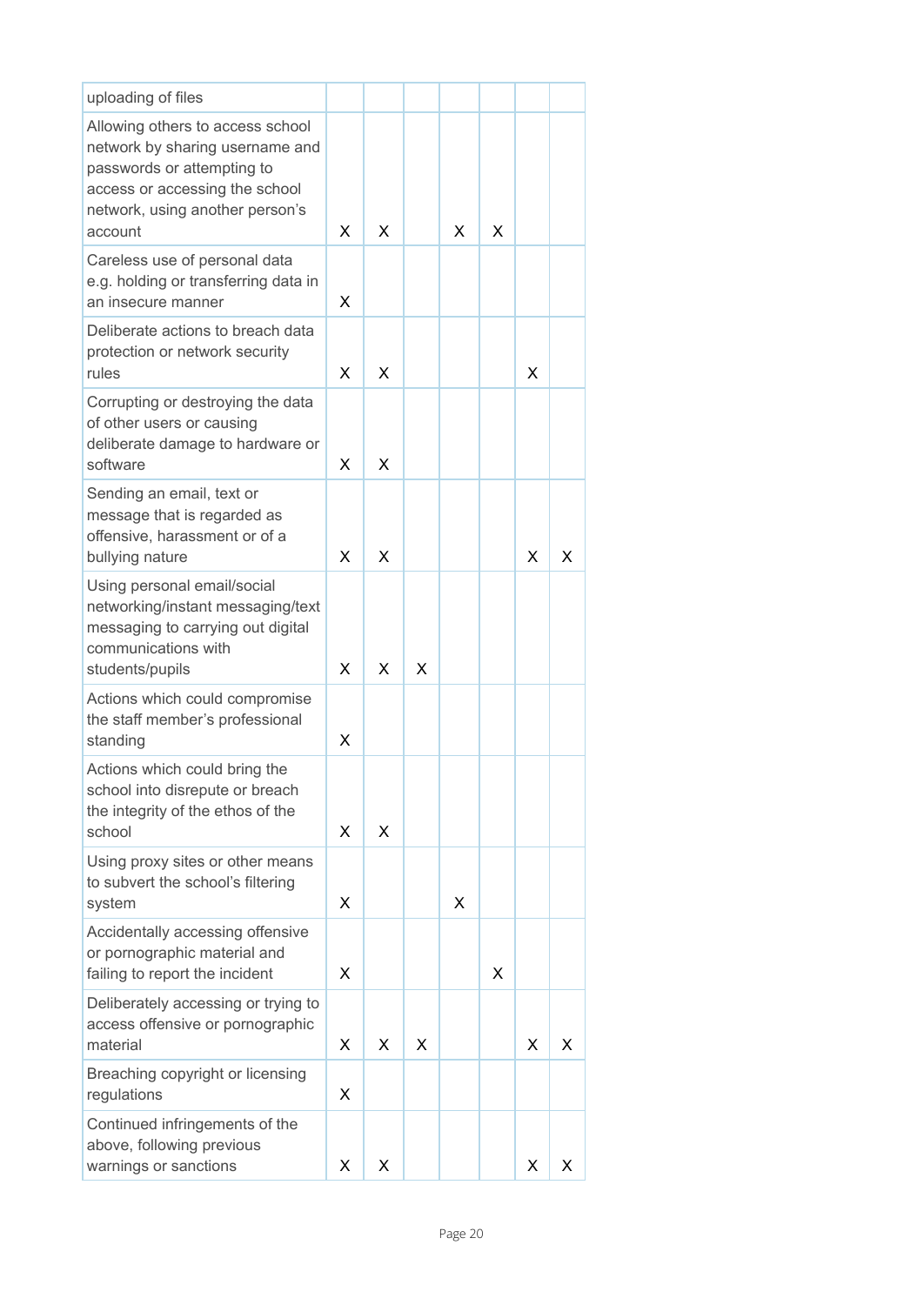## <span id="page-21-0"></span>Appendix

Copies of the more detailed template policies and agreements, contained in the appendix, can be downloaded from:

SWGfL Online Safety Policy [Templates](https://swgfl.org.uk/products-services/online-safety/resources/online-safety-policy-templates/)

#### Acknowledgements

SWGfL would like to acknowledge the contribution of a wide range of individuals and organisations whose policies, documents, advice and guidance have contributed to the development of the online safety policy templates and of the 360 degree safe online safety self-review tool.

Copyright of these template policies is held by SWGfL. Schools and other educational institutions are permitted free use of the Template Policies for the purposes of policy writing, review and development. Any person or organisation wishing to use the document for other purposes should seek consent from SWGfL ([onlinesafety@swgfl.org.uk](mailto:onlinesafety@swgfl.org.uk)) and acknowledge its use.

Every effort has been made to ensure that the information included in this document is accurate, as at the date of publication in January 2020. However, SWGfL cannot guarantee its accuracy, nor can it accept liability in respect of the use of the material.

© South West Grid for Learning Trust Ltd 2020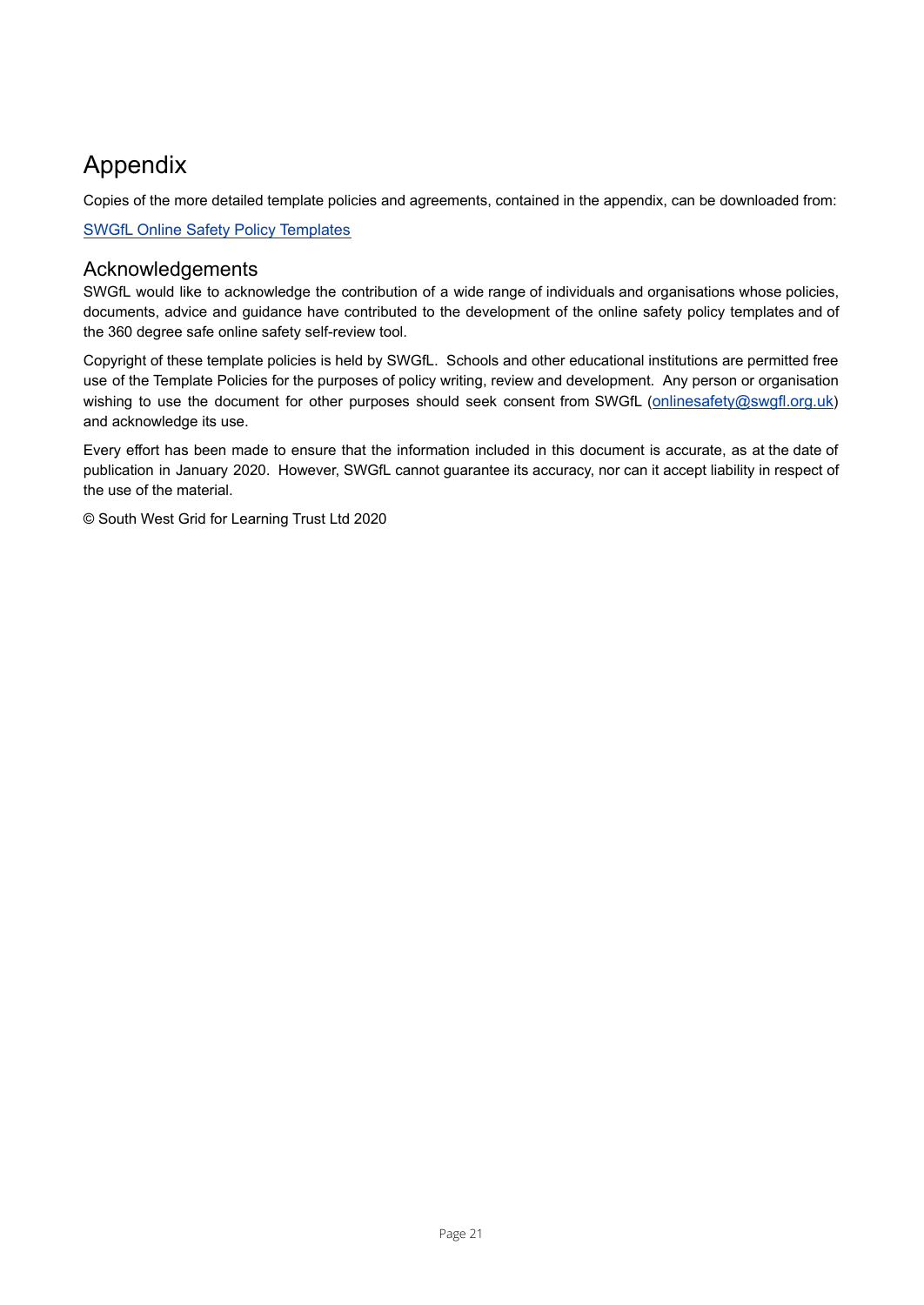## Appendices

| Student/Pupil Acceptable Use Agreement Template - for older students/pupils                  | 23 |
|----------------------------------------------------------------------------------------------|----|
| Student/Pupil Acceptable Use Policy Agreement Template – for younger pupils (Foundation/KS1) | 25 |
| Parent/Carer Acceptable Use Agreement Template                                               | 26 |
| Responding to incidents of misuse – flow chart                                               | 29 |
| Record of reviewing devices/internet sites (responding to incidents of misuse)               | 30 |
| Reporting Log                                                                                | 31 |
| <b>Training Needs Audit Log</b>                                                              | 32 |
| School Technical Security Policy Template (including filtering and passwords)                | 33 |
| School Personal Data Advice and Guidance                                                     | 40 |
| School policy template: Electronic Devices - Searching & Deletion                            | 49 |
| Mobile Technologies Policy Template (inc. BYOD/BYOT)                                         | 53 |
| Social Media Policy Template                                                                 | 56 |
| School Policy Template – Online Safety Group Terms of Reference                              | 60 |
| Legislation                                                                                  | 62 |
| Glossary of Terms                                                                            | 69 |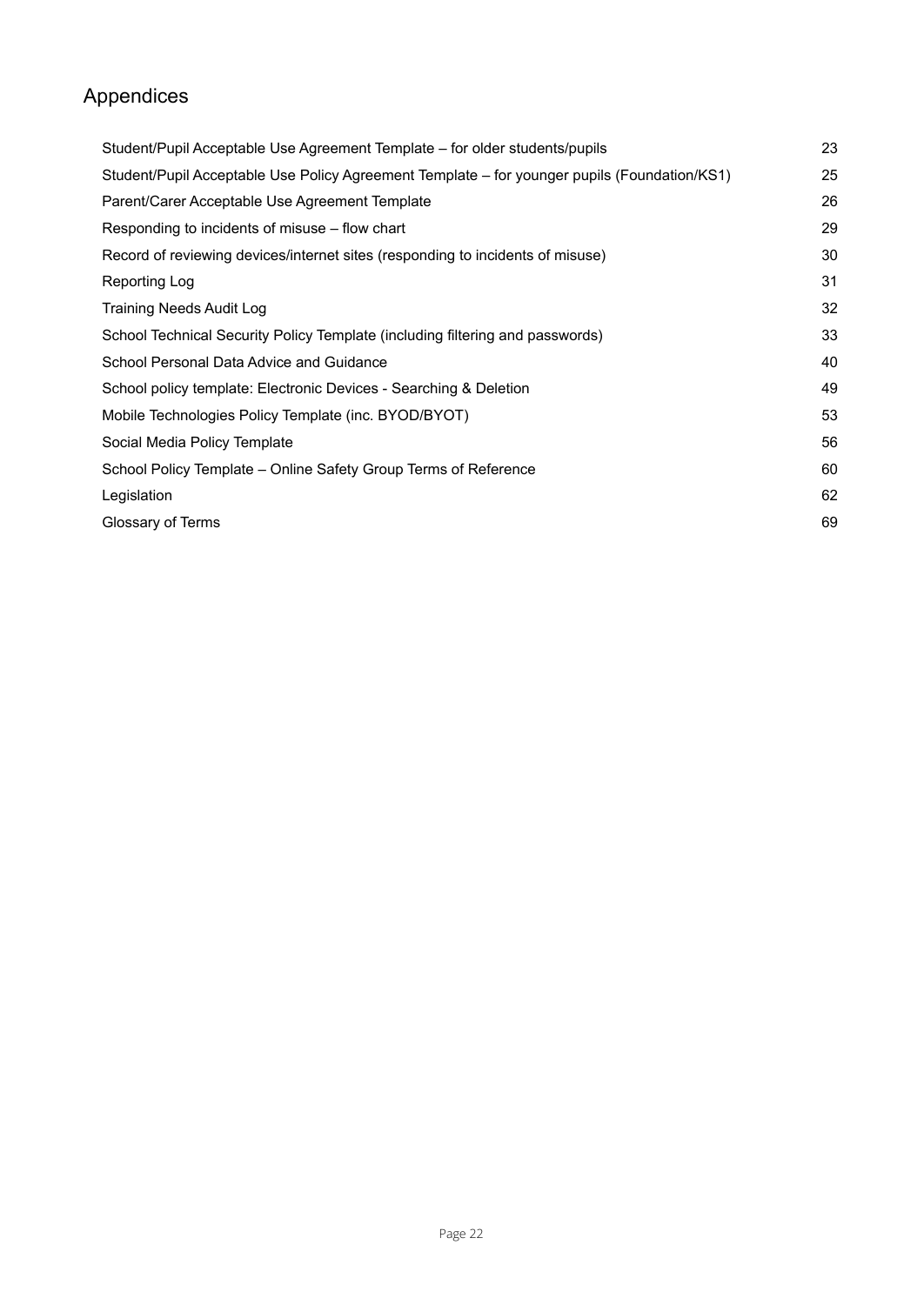## <span id="page-23-0"></span>Pupil Acceptable Use Agreement – Key Stage 2

## School policy

Digital technologies have become integral to the lives of children and young people, both within schools and outside school. These technologies are powerful tools, which open up new opportunities for everyone. These technologies can stimulate discussion, promote creativity and stimulate awareness of context to promote effective learning. Young people should have an entitlement to safe access to these digital technologies.

#### This acceptable use agreement is intended to ensure:

- that young people will be responsible users and stay safe while using the internet and other digital technologies for educational, personal and recreational use.
- that school systems and users are protected from accidental or deliberate misuse that could compromise the security of the systems and will have good access to digital technologies to enhance their learning and will, in return, expect the pupils to agree to be responsible users.

### Acceptable Use Agreement

I understand that I must use school systems in a responsible way, to ensure that there is no risk to my safety or to the safety and security of the systems and other users.

#### For my own personal safety:

- I understand that the school will monitor my use of the systems, devices and digital communications.
- I will keep my username and password safe and secure I will not share it, nor will I try to use any other person's username and password. I understand that I should not write down or store a password where it is possible that someone may steal it.
- I will be aware of "stranger danger", when I am communicating on-line.
- I will not disclose or share personal information about myself or others when on-line (this could include names, addresses, email addresses, telephone numbers, age, gender, educational details, financial details etc.)
- If I arrange to meet people off-line that I have communicated with on-line, I will do so in a public place and take an adult with me.
- I will immediately report any unpleasant or inappropriate material or messages or anything that makes me feel uncomfortable when I see it on-line.

#### I understand that everyone has equal rights to use technology as a resource and:

- I understand that the school systems and devices are primarily intended for educational use and that I will not use them for personal or recreational use unless I have permission.
- I will not try (unless I have permission) to make large downloads or uploads that might take up internet capacity and prevent other users from being able to carry out their work.
- I will not use the school systems or devices for on-line gaming, on-line gambling, internet shopping, file sharing, or video broadcasting (e.g. YouTube).

#### I will act as I expect others to act toward me:

- I will respect others' work and property and will not access, copy, remove or otherwise alter any other user's files, without the owner's knowledge and permission.
- I will be polite and responsible when I communicate with others, I will not use strong, aggressive or inappropriate language and I appreciate that others may have different opinions.
- I will not take or distribute images of anyone without their permission.

## I recognise that the school has a responsibility to maintain the security and integrity of the technology it offers me and to ensure the smooth running of the school:

● I will only bring my own personal mobile phone to school for use on the journey to and from school and will not use it on school premises. I will hand my mobile phone into the main school office each morning, switched off.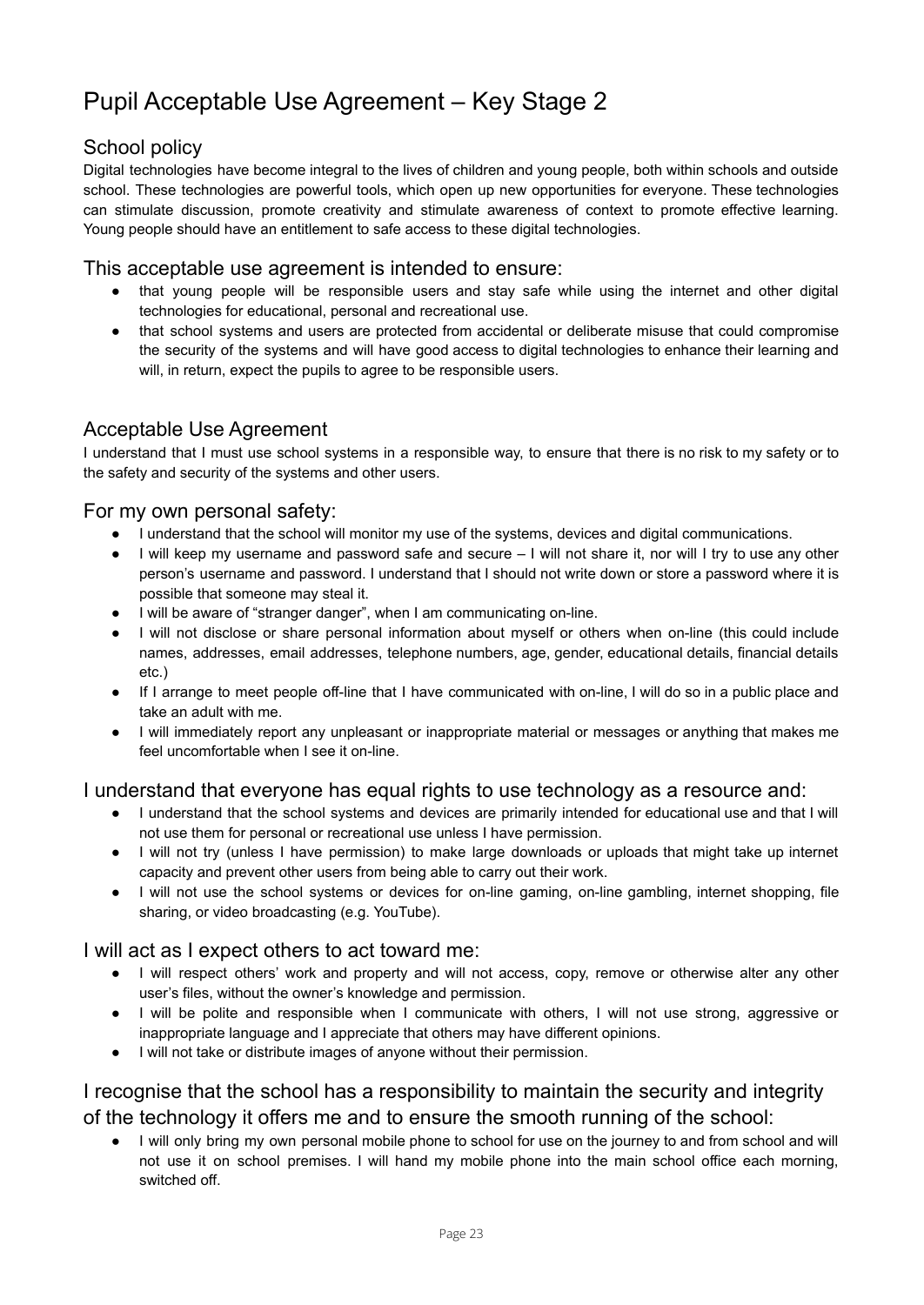- I will only use my own personal devices (USB devices) in school if I have permission. I understand that, if I do use my own devices in the school, I will follow the rules set out in this agreement, in the same way as if I was using school equipment.
- I understand the risks and will not try to upload, download or access any materials which are illegal or inappropriate or may cause harm or distress to others, nor will I try to use any programmes or software that might allow me to bypass the filtering/security systems in place to prevent access to such materials.
- I will immediately report any damage or faults involving equipment or software, however this may have happened.
- I will not open any hyperlinks in emails or any attachments to emails, unless I know and trust the person/organisation who sent the email, or if I have any concerns about the validity of the email (due to the risk of the attachment containing viruses or other harmful programmes)
- I will not install or attempt to install or store programmes of any type on any school device, nor will I try to alter computer settings.

#### When using the internet for research or recreation, I recognise that:

- I should ensure that I have permission to use the original work of others in my own work
- Where work is protected by copyright, I will not try to download copies (including music and videos)
- When I am using the internet to find information, I should take care to check that the information that I access is accurate, as I understand that the work of others may not be truthful and may be a deliberate attempt to mislead me.

#### I understand that I am responsible for my actions, both in and out of school:

- I understand that the school also has the right to take action against me if I am involved in incidents of inappropriate behaviour, that are covered in this agreement, when I am out of school and where they involve my membership of the school community (examples would be online-bullying, use of images or personal information).
- I understand that if I fail to comply with this acceptable use agreement, I may be subject to disciplinary action. This could include loss of access to the school network/internet, detentions, suspensions, contact with parents and in the event of illegal activities involvement of the police.

Please complete the sections on the next page to show that you have read, understood and agree to the rules included in the acceptable use agreement. If you do not sign and return this agreement, access will not be granted to school systems and devices.

#### Pupil Acceptable Use Agreement Form

This form relates to the pupil acceptable use agreement; to which it is attached.

Please complete the sections below to show that you have read, understood and agree to the rules included in the acceptable use agreement. If you do not sign and return this agreement, access will not be granted to school systems.

I have read and understand the above and agree to follow these guidelines when:

- I use the school systems and devices (both in and out of school)
- I use my own devices in the school (when allowed) e.g. mobile phones, gaming devices USB devices, cameras etc.
- I use my own equipment out of the school in a way that is related to me being a member of this school e.g. communicating with other members of the school, accessing school email, social media, website etc.

| Name of Pupil:                |       |
|-------------------------------|-------|
| Signed:                       | Date: |
| Parent/Carer Countersignature | Date: |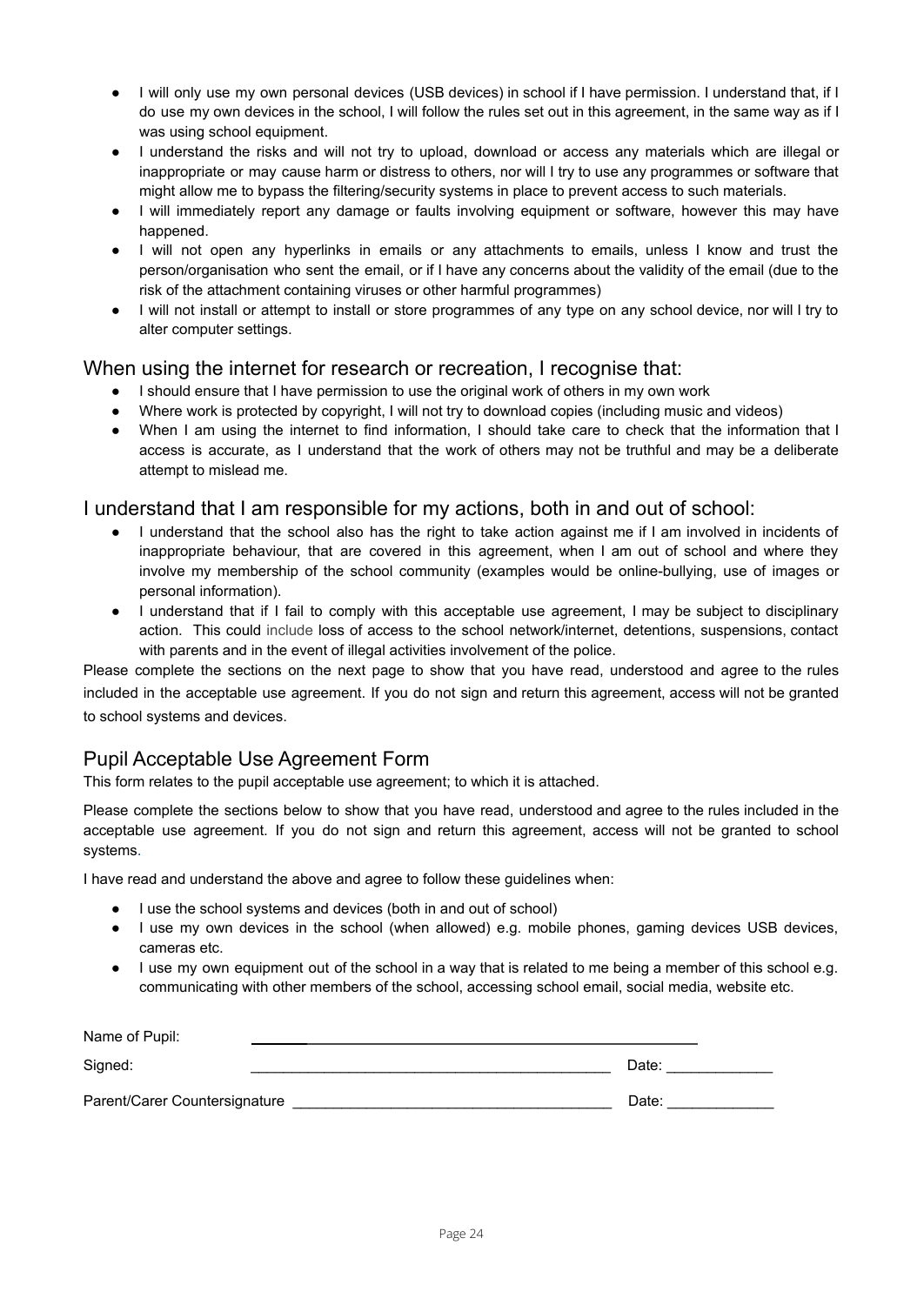<span id="page-25-0"></span>Pupil Acceptable Use Policy Agreement - Reception / Key Stage 1

This is how we stay safe when we use computers:

- I will ask a teacher or suitable adult if I want to use the computers/tablets
- I will only use activities that a teacher or suitable adult has told or allowed me to use
- I will take care of computers/tablets and other equipment
- I will ask for help from a teacher or suitable adult if I am not sure what to do or if I think I have done something wrong
- I will tell a teacher or suitable adult if I see something that upsets me on the screen
- I know that if I break the rules I might not be allowed to use a computer/tablet

| Name of child:   |  |
|------------------|--|
| Signed (child):  |  |
| Signed (parent): |  |

Date: \_\_\_\_\_\_\_\_\_\_\_\_\_\_\_\_\_\_\_\_\_\_\_\_\_\_\_\_\_\_\_\_\_\_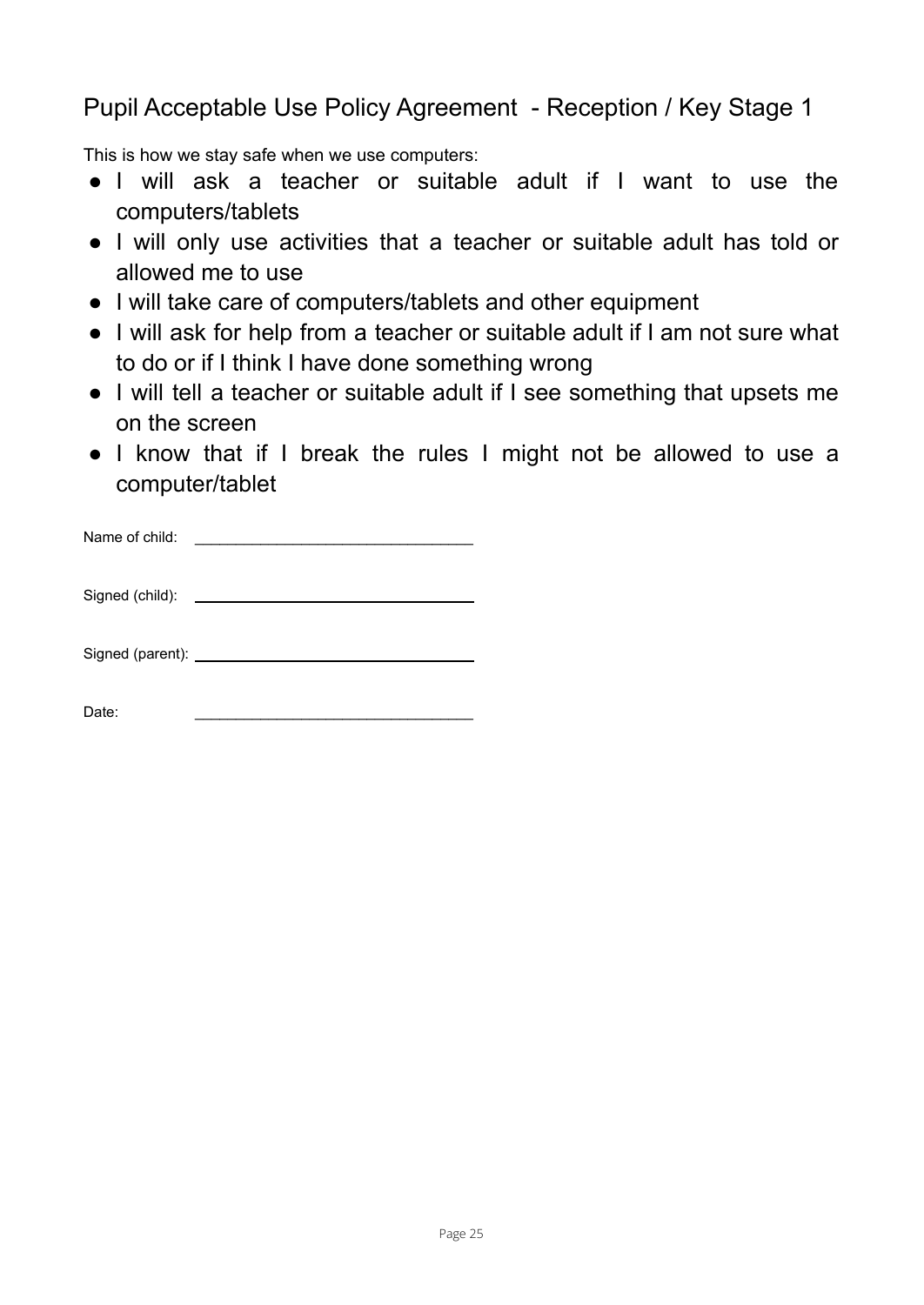## <span id="page-26-0"></span>Parent/Carer Acceptable Use Agreement Template

Digital technologies have become integral to the lives of children and young people, both within schools and outside school. These technologies provide powerful tools, which open up new opportunities for everyone. They can stimulate discussion, promote creativity and stimulate awareness of context to promote effective learning. Young people should have an entitlement to safe internet access at all times.

#### This acceptable use policy is intended to ensure:

- that young people will be responsible users and stay safe while using the internet and other communications technologies for educational, personal and recreational use.
- that school systems and users are protected from accidental or deliberate misuse that could put the security of the systems and users at risk.
- that parents and carers are aware of the importance of online safety and are involved in the education and guidance of young people with regard to their on-line behaviour.

The school will try to ensure that pupils will have good access to digital technologies to enhance their learning and will, in return, expect the pupils to agree to be responsible users. A copy of the pupil acceptable use agreement is attached to this permission form, so that parents/carers will be aware of the school expectations of the young people in their care.

Parents are requested to sign the permission form below to show their support of the school in this important aspect of the school's work.

## Permission Form

Parent/Carer's Name:

Pupil Name:

As the parent/carer of the above pupils, I give permission for my son/daughter to have access to the internet and to ICT systems at school.

I understand that the school has discussed the acceptable use agreement with my son/daughter and that they have received, or will receive, online safety education to help them understand the importance of safe use of technology and the internet – both in and out of school.

I understand that the school will take every reasonable precaution, including monitoring and filtering systems, to ensure that young people will be safe when they use the internet and systems. I also understand that the school cannot ultimately be held responsible for the nature and content of materials accessed on the internet and using mobile technologies.

I understand that my son's/daughter's activity on the systems will be monitored and that the school will contact me if they have concerns about any possible breaches of the acceptable use agreement.

I will encourage my child to adopt safe use of the internet and digital technologies at home and will inform the school if I have concerns over my child's online safety.

| This form (electronic or printed)                                                  |
|------------------------------------------------------------------------------------|
| Who will have access to this form.                                                 |
| School staff only                                                                  |
| Where this form will be stored.                                                    |
| In individual children's files in secure (locked filing<br>cabinet in main office) |
| How long this form will be stored for.                                             |
| For the duration of the child's time in school                                     |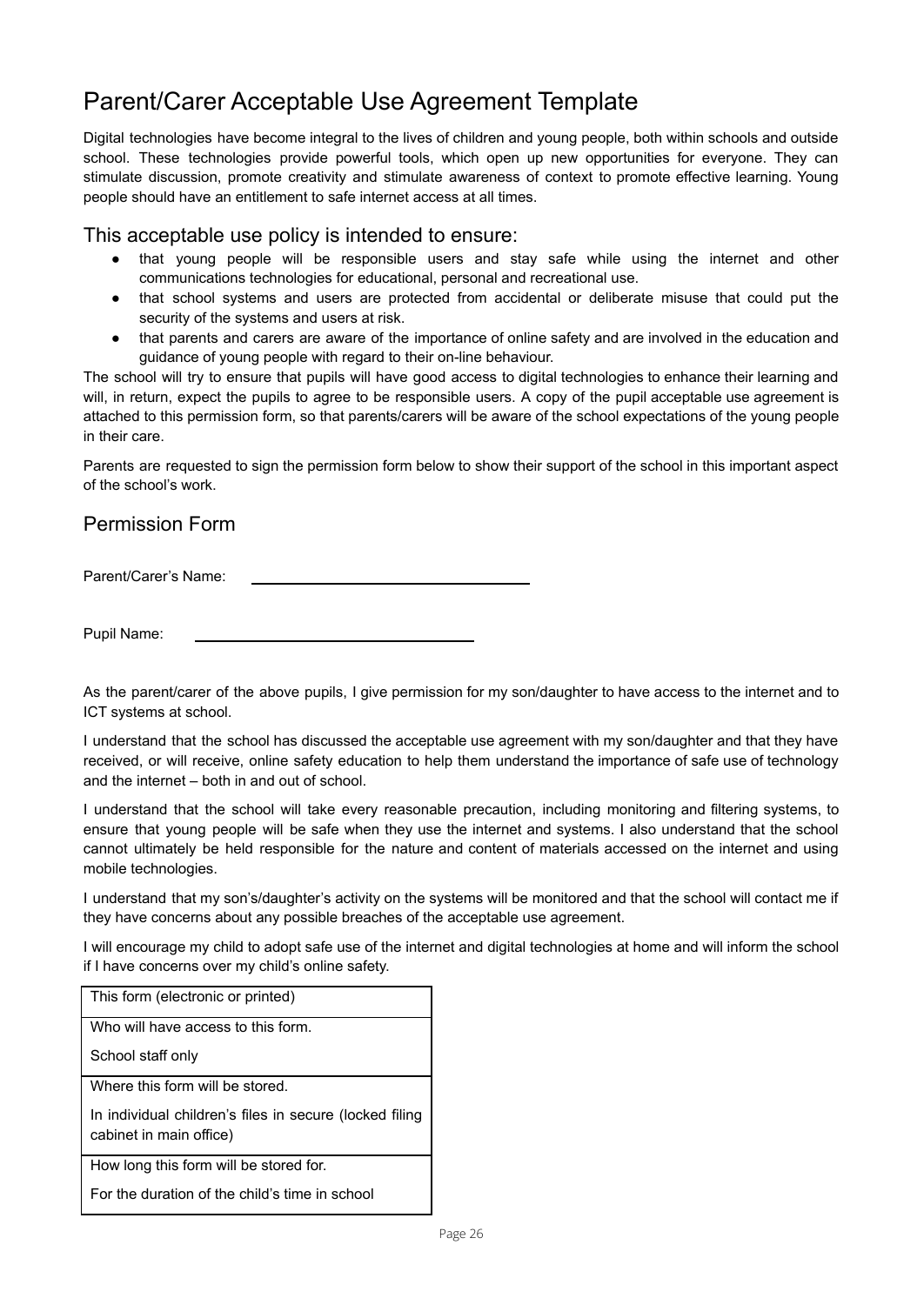How this form will be destroyed.

The form will be shredded on leaving school.

Signed:

Date: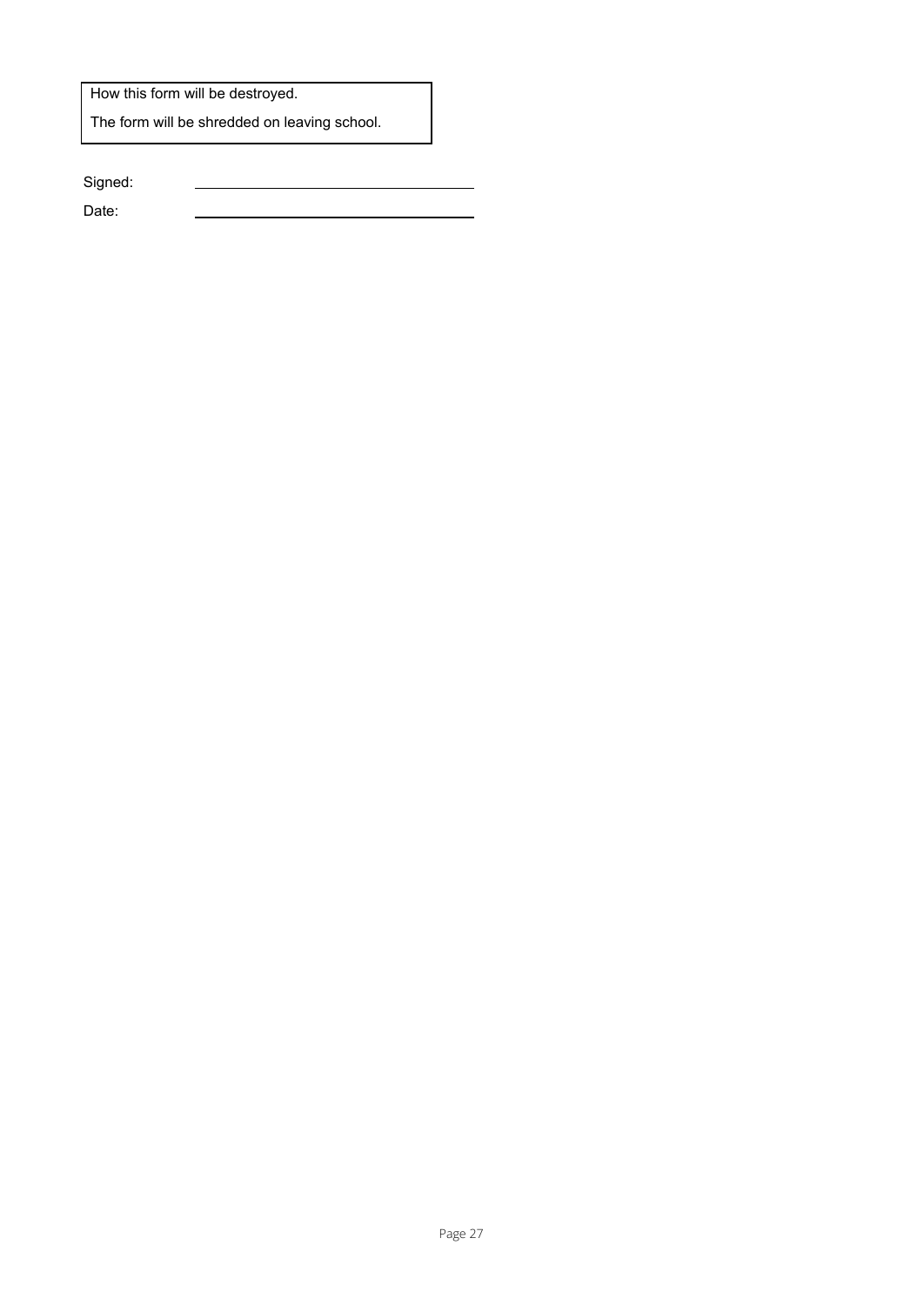## Use of Digital/Video Images

The use of digital/video images plays an important part in learning activities. Pupils and members of staff may use digital cameras to record evidence of activities in lessons and out of school. These images may then be used in presentations in subsequent lessons.

Images may also be used to celebrate success through their publication in newsletters, on the school website and occasionally in the public media. Where an image is publicly shared by any means, names will not be used.

The school will comply with the Data Protection Act and request parents' permission before taking images of members of the school. We will also ensure that when images are published that the young people cannot be identified by the use of their names.

In accordance with guidance from the Information Commissioner's Office, parents/carers are welcome to take videos and digital images of their children at school events for their own personal use (as such use is not covered by the Data Protection Act). To respect everyone's privacy and in some cases protection, these images should not be published/made publicly available on social networking sites, nor should parents/carers comment on any activities involving other *pupils* in the digital/video images.

Parents/carers are requested to sign a permission form below to allow the school to take and use images of their children and for the parents/carers to agree.

| This form (electronic or printed)                                                  | The images                                                                                       |
|------------------------------------------------------------------------------------|--------------------------------------------------------------------------------------------------|
| Who will have access to this form.                                                 | Where the images may be published.                                                               |
| School staff                                                                       | Twitter, Facebook, the school website, local press,<br>etc. (see relevant section of form below) |
| Where this form will be stored.                                                    | Who will have access to the images.                                                              |
| In individual children's files in secure (locked filing<br>cabinet in main office) | Public domain if online                                                                          |
| How long this form will be stored for.                                             | Where the images will be stored.                                                                 |
| For the duration of the child's time in school                                     | On password protected school devices                                                             |
| How this form will be destroyed.                                                   | How long the images will be stored for.                                                          |
| The form will be shredded on leaving school.                                       | 12 months                                                                                        |
|                                                                                    | How the images will be destroyed.                                                                |
|                                                                                    | Deletion by IT Tech support                                                                      |
|                                                                                    | How a request for deletion of the images can be<br>made.                                         |
|                                                                                    | In writing to Gail Bowskill (Headteacher)                                                        |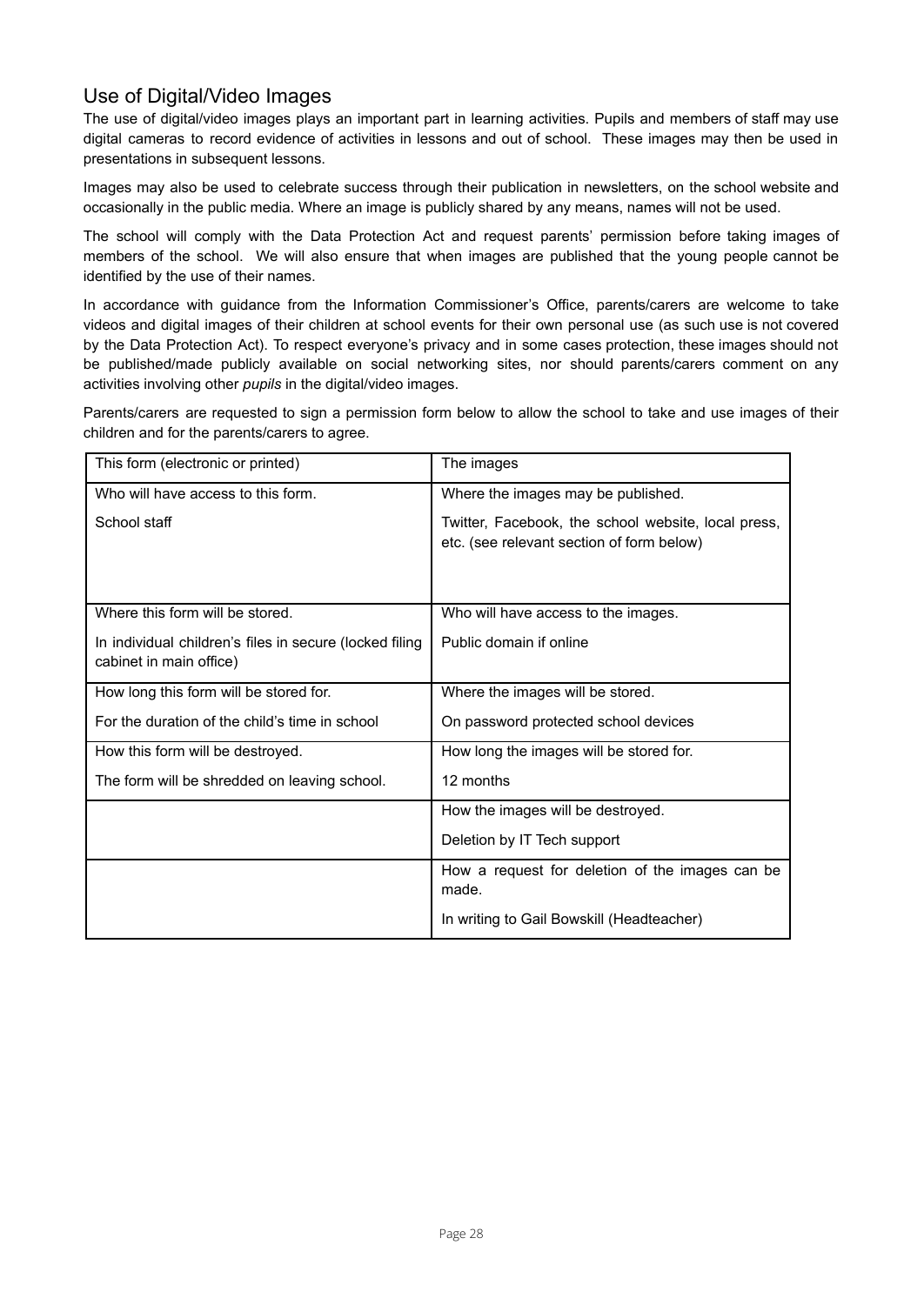## <span id="page-29-0"></span>Responding to incidents of misuse – flow chart

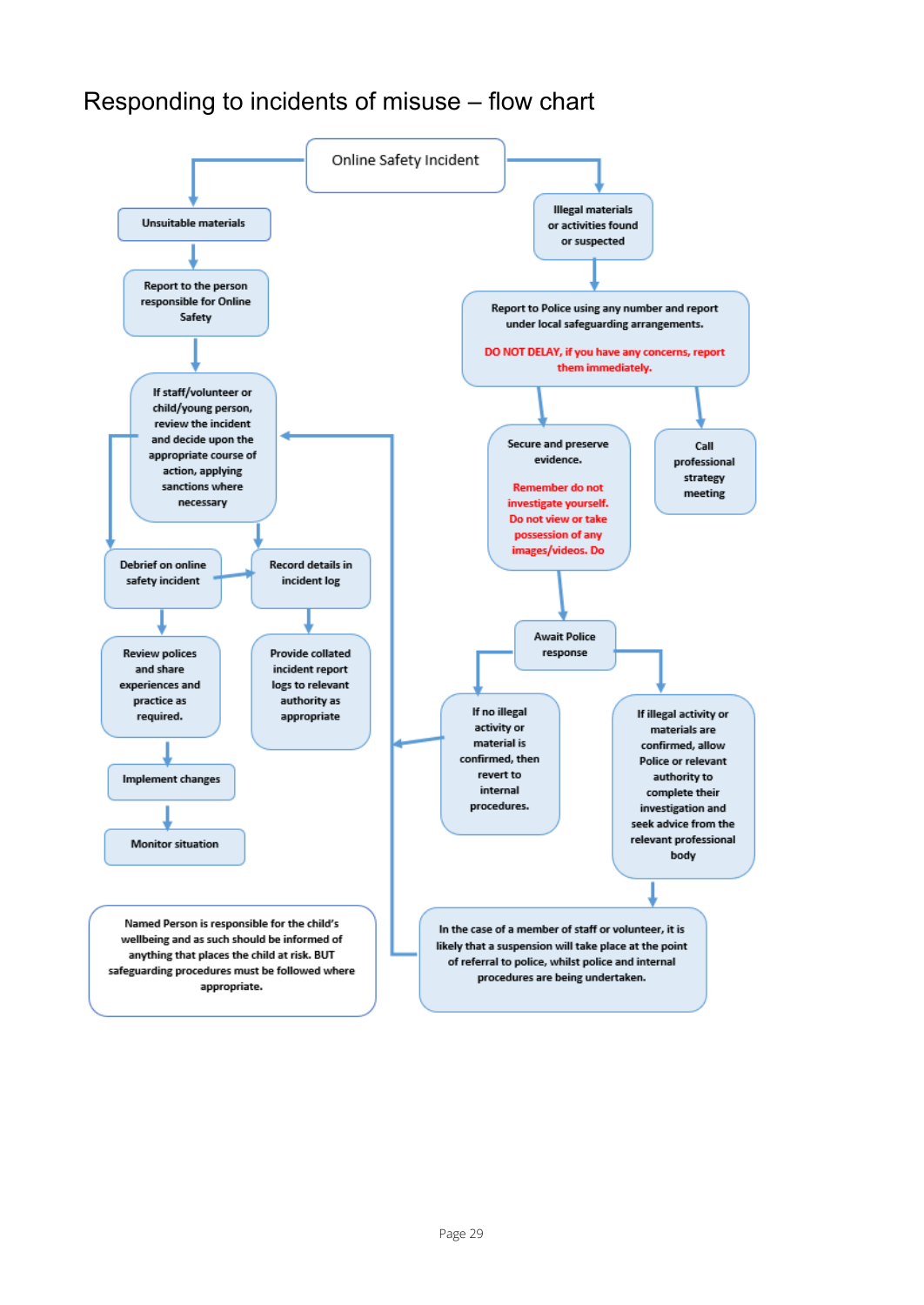## <span id="page-30-0"></span>Record of reviewing devices/internet sites (responding to incidents of misuse)

| Group:                                                        |                    |  |
|---------------------------------------------------------------|--------------------|--|
| Date:                                                         |                    |  |
|                                                               |                    |  |
|                                                               |                    |  |
|                                                               |                    |  |
| Details of first reviewing person<br>Name:                    |                    |  |
| Position:                                                     |                    |  |
| Signature:                                                    |                    |  |
| Details of second reviewing person<br>Name:                   |                    |  |
| Position:                                                     |                    |  |
| Signature:                                                    |                    |  |
| Name and location of computer used for review (for web sites) |                    |  |
| Web site(s) address/device                                    | Reason for concern |  |
|                                                               |                    |  |
|                                                               |                    |  |
|                                                               |                    |  |
| Conclusion and Action proposed or taken                       |                    |  |
|                                                               |                    |  |
|                                                               |                    |  |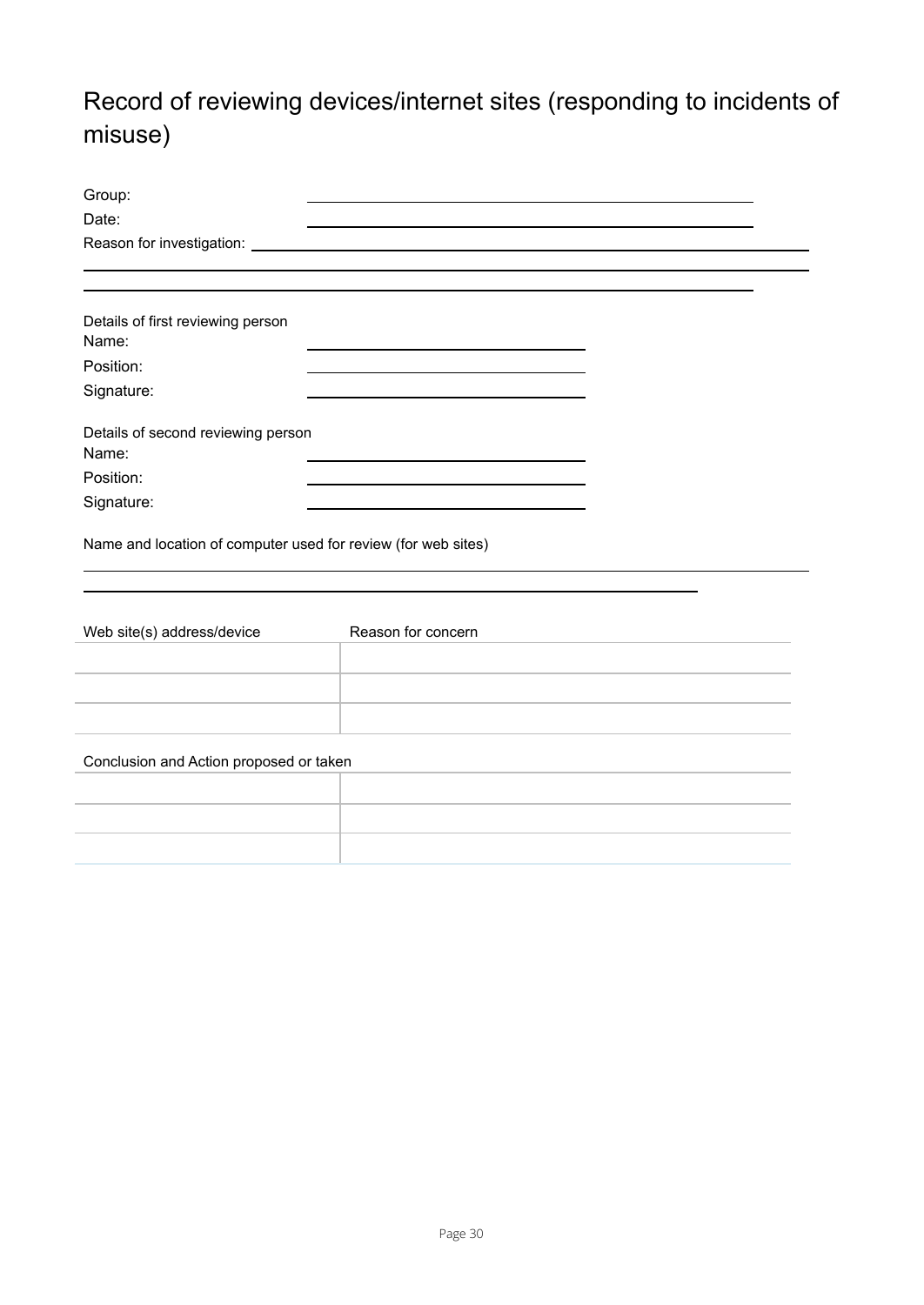<span id="page-31-0"></span>

|                          |  | Reporting Log<br>Group: |          |                   |           |  |
|--------------------------|--|-------------------------|----------|-------------------|-----------|--|
| Incident<br>Date<br>Time |  | Action Taken            |          | Incident Reported | Signature |  |
|                          |  | What?                   | By Whom? | By                |           |  |
|                          |  |                         |          |                   |           |  |
|                          |  |                         |          |                   |           |  |
|                          |  |                         |          |                   |           |  |
|                          |  |                         |          |                   |           |  |
|                          |  |                         |          |                   |           |  |
|                          |  |                         |          |                   |           |  |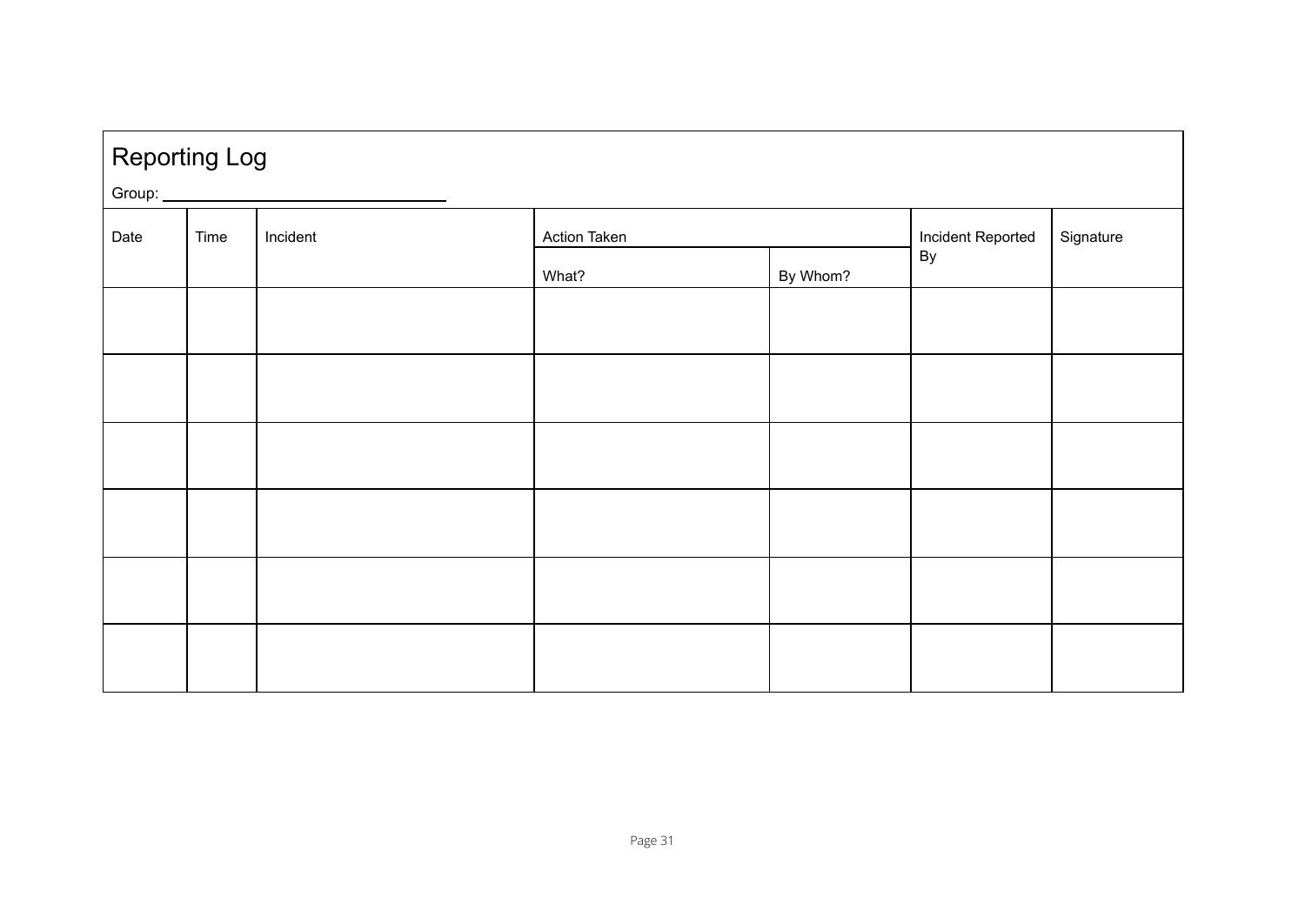## Training Needs Audit Log

Group:

<span id="page-32-0"></span>

| $\overline{\phantom{iiiiiiiiiiiiiii}}$ |                                 |              |      |                    |
|----------------------------------------|---------------------------------|--------------|------|--------------------|
| Relevant training the last 12 months   | <b>Identified Training Need</b> | To be met by | Cost | <b>Review Date</b> |
|                                        |                                 |              |      |                    |
|                                        |                                 |              |      |                    |
|                                        |                                 |              |      |                    |
|                                        |                                 |              |      |                    |
|                                        |                                 |              |      |                    |
|                                        |                                 |              |      |                    |
|                                        |                                 |              |      |                    |
|                                        |                                 |              |      |                    |
|                                        |                                 |              |      |                    |
|                                        |                                 |              |      |                    |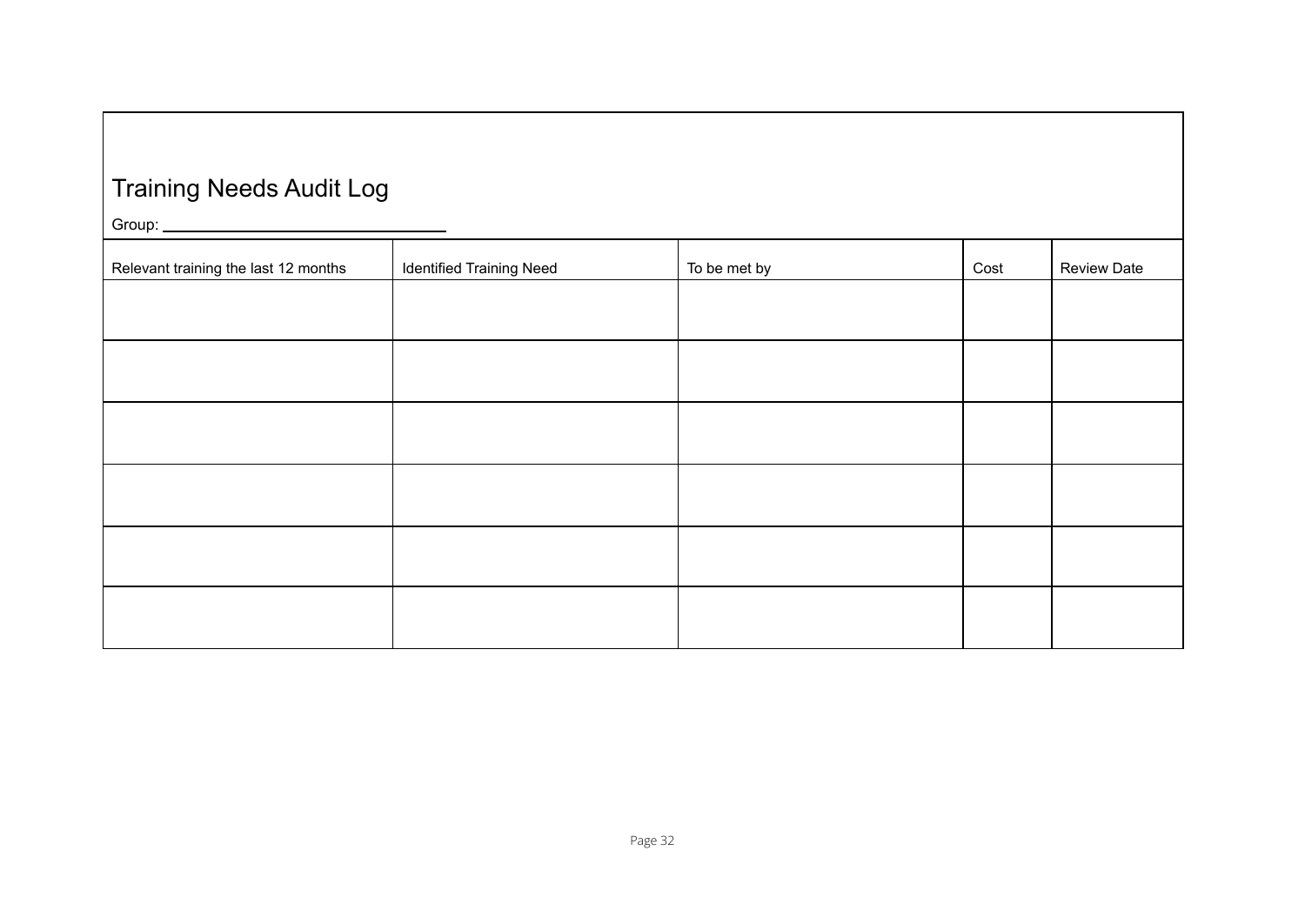## <span id="page-33-0"></span>School Technical Security Policy Template (including filtering and passwords)

### Introduction

Effective technical security depends not only on technical measures, but also on appropriate policies and procedures and on good user education and training. The school will be responsible for ensuring that the school infrastructure/network is as safe and secure as is reasonably possible and that:

- users can only access data to which they have right of access
- no user should be able to access another's files (other than that allowed for monitoring purposes within the school's policies).
- access to personal data is securely controlled in line with the school's personal data policy
- logs are maintained of access by users and of their actions while users of the system
- there is effective guidance and training for users
- there are regular reviews and audits of the safety and security of school computer systems
- there is oversight from senior leaders and these have impact on policy and practice.

## **Responsibilities**

The management of technical security will be the responsibility of BT Lancashire Services representative via LCC.

## Technical Security

#### Policy statements

The school will be responsible for ensuring that their infrastructure/network is as safe and secure as is reasonably possible and that policies and procedures approved within this policy are implemented. It will also need to ensure that the relevant people receive guidance and training and will be effective in carrying out their responsibilities:

- school technical systems will be managed in ways that ensure that the school meets recommended technical requirements
- there will be regular reviews and audits of the safety and security of school technical systems
- servers, wireless systems and cabling must be securely located and physical access restricted
- appropriate security measures are in place to protect the servers, firewalls, switches, routers, wireless systems, work stations, mobile devices etc from accidental or malicious attempts which might threaten the security of the school systems and data
- responsibilities for the management of technical security are clearly assigned to appropriate and well trained staff
- all users will have clearly defined access rights to school technical systems. Details of the access rights available to groups of users will be recorded by the network manager/technical staff/other person and will be reviewed, at least annually, by the online safety group.
- users will be made responsible for the security of their username and password, must not allow other users to access the systems using their log on details and must immediately report any suspicion or evidence that there has been a breach of security (see password section below)
- BT Lancashire Services representative via LCC is responsible for ensuring that software licence logs are accurate and up to date and that regular checks are made to reconcile the number of licences purchased against the number of software installations
- mobile device security and management procedures are in place
- school /local authority/managed service provider/technical staff regularly monitor and record the activity of users on the school technical systems and users are made aware of this in the acceptable use agreement.
- remote management tools are used by staff to control workstations and view users activity
- an appropriate system is in place, through following of the above flow chart and templates, for users to report any actual/potential technical incident to the online safety co-ordinator/network manager/technician (or other relevant person, as agreed)
- an agreed policy is in place for the provision of temporary access of "guests", (e.g. trainee teachers, supply teachers, visitors) onto the school system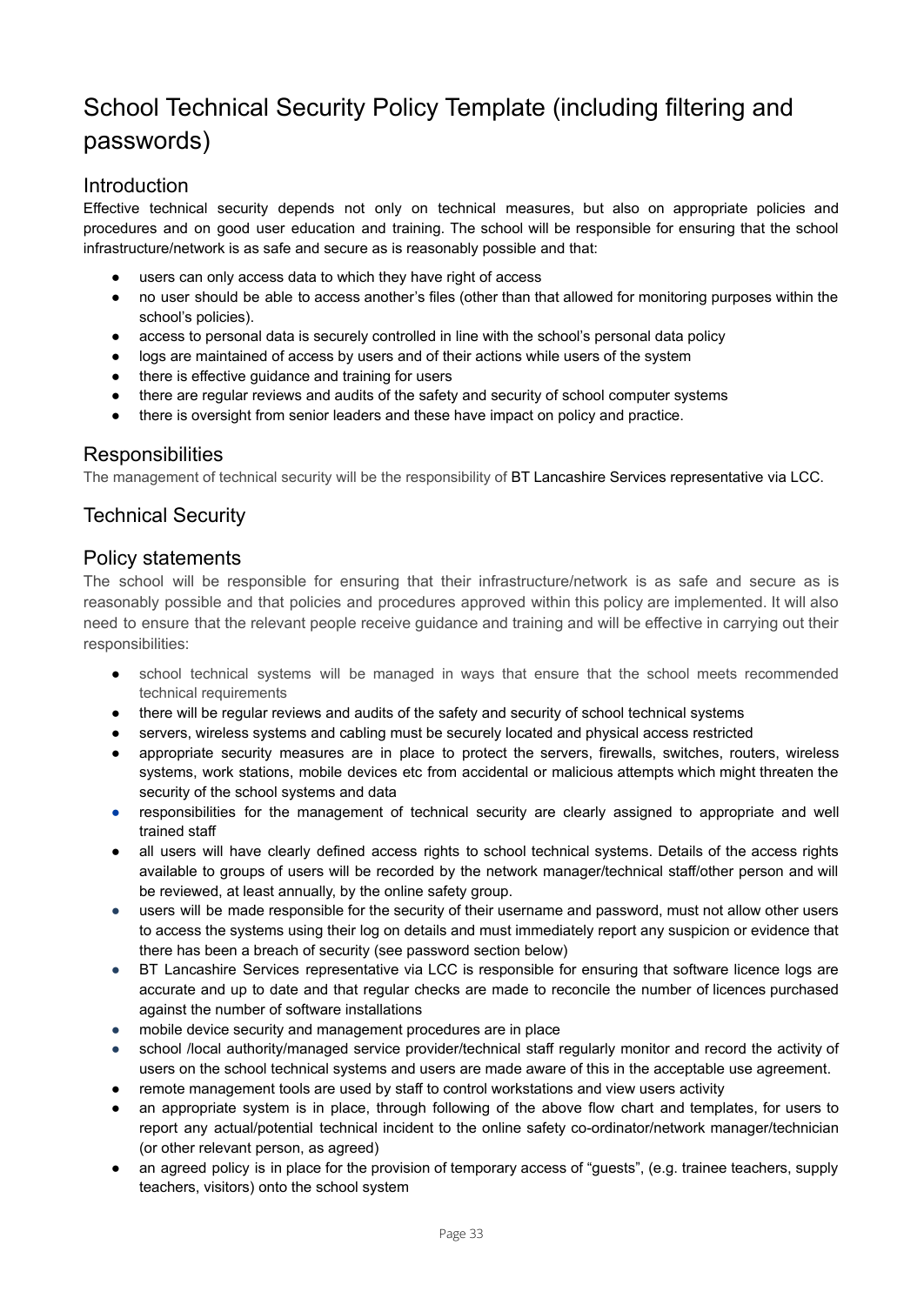- an agreed policy is in place regarding the downloading of executable files and the installation of programmes on school devices by users
- an agreed policy is in place regarding the extent of personal use that users (staff/learners/community users) and their family members are allowed on school devices that may be used out of school
- *●* an agreed policy is in place regarding the use of removable media (e.g. memory sticks/CDs/DVDs) by users on school devices
- the school infrastructure and individual workstations are protected by up to date software to protect against malicious threats from viruses, worms, trojans etc.
- *●* personal data cannot be sent over the internet or taken off the school site unless safely encrypted or otherwise secured.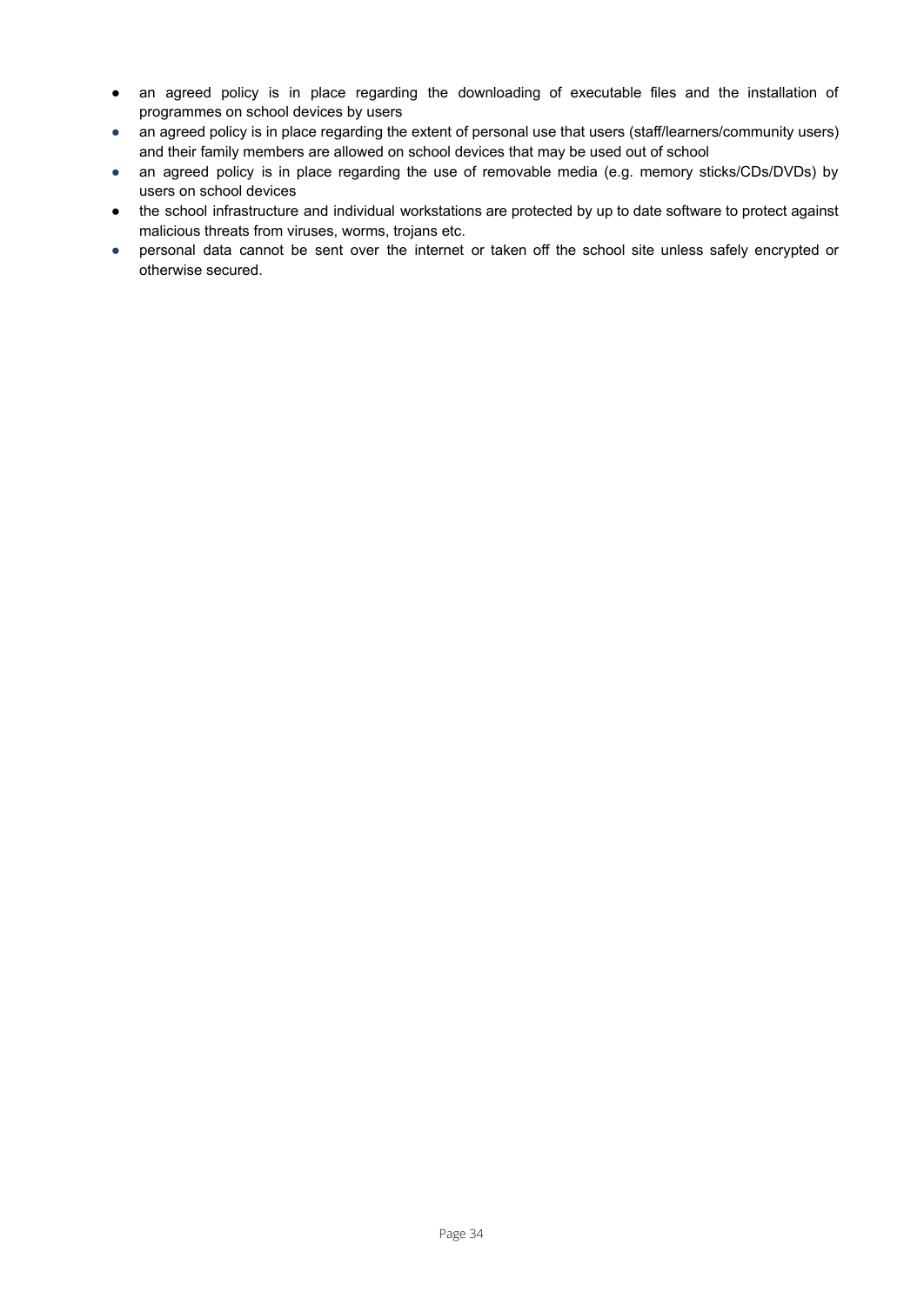## Password Security

A safe and secure username/password system is essential if the above is to be established and will apply to all school technical systems, including networks, devices, email and learning platform). You can find out more about passwords, why they are important and how to manage them in our blog article. You may wish to share this with staff members to help explain the significance of passwords as this is helpful in explaining why they are necessary and important.

Further guidance can be found from the [National](https://www.ncsc.gov.uk/collection/passwords) Cyber Security Centre and SWGfL "Why [password](https://swgfl.org.uk/resources/password-management-and-security-guide/) security is [important](https://swgfl.org.uk/resources/password-management-and-security-guide/)"

#### Policy Statements:

- These statements apply to all users.
- All school networks and systems will be protected by secure passwords.
- All users have clearly defined access rights to school technical systems and devices. Details of the access rights available to groups of users will be recorded by the Network Manager (or other person) and will be reviewed, at least annually, by the online safety group (or other group).
- All users (adults and pupils) have responsibility for the security of their username and password, must not allow other users to access the systems using their log on details and must immediately report any suspicion or evidence that there has been a breach of security.
- Passwords must not be shared with anyone.
- All users will be provided with a username and password by BT Lancashire Services representative via LCC who will keep an up to date record of users and their usernames.

#### Password requirements:

- Passwords should be long. Good practice highlights that passwords over 12 characters in length are considerably more difficult to compromise than shorter passwords. Passwords generated by using a combination of unconnected words that are over 16 characters long are extremely difficult to crack. Password length trumps any other special requirements such as uppercase/lowercase letters, number and special characters. Passwords should be easy to remember, but difficult to guess or crack.
- Passwords should be different for different accounts, to ensure that other systems are not put at risk if one is compromised and should be different for systems used inside and outside of school
- Passwords must not include names or any other personal information about the user that might be known by others
- Passwords must be changed on first login to the system
- The school may wish to recommend to staff and pupils (depending on age) that they make use of a 'password vault' these can store passwords in an encrypted manner and can generate very difficult to crack passwords. There may be a charge for these services.
- Passwords should not be set to expire as long as they comply with the above, but should be unique to each service the user logs into.

#### Learner passwords:

- Records of learner usernames and passwords for foundation phase pupils can be kept in an electronic or paper-based form, but they must be securely kept when not required by the user. Password complexity in foundation phase should be reduced (for example 6-character maximum) and should not include special characters. Where external systems have different password requirements the use of random words or sentences should be encouraged.
- Password requirements for pupils at Key Stage 2 and above should increase as pupils progress through school.
- Users will be required to change their password if it is compromised. This will be carried out by SLT
- Pupils will be taught the importance of password security, this should include how passwords are compromised, and why these password rules are important.

#### Notes for technical staff/teams

● Each administrator should have an individual administrator account, as well as their own user account with access levels set at an appropriate level. Consideration should also be given to using two factor authentication for such accounts.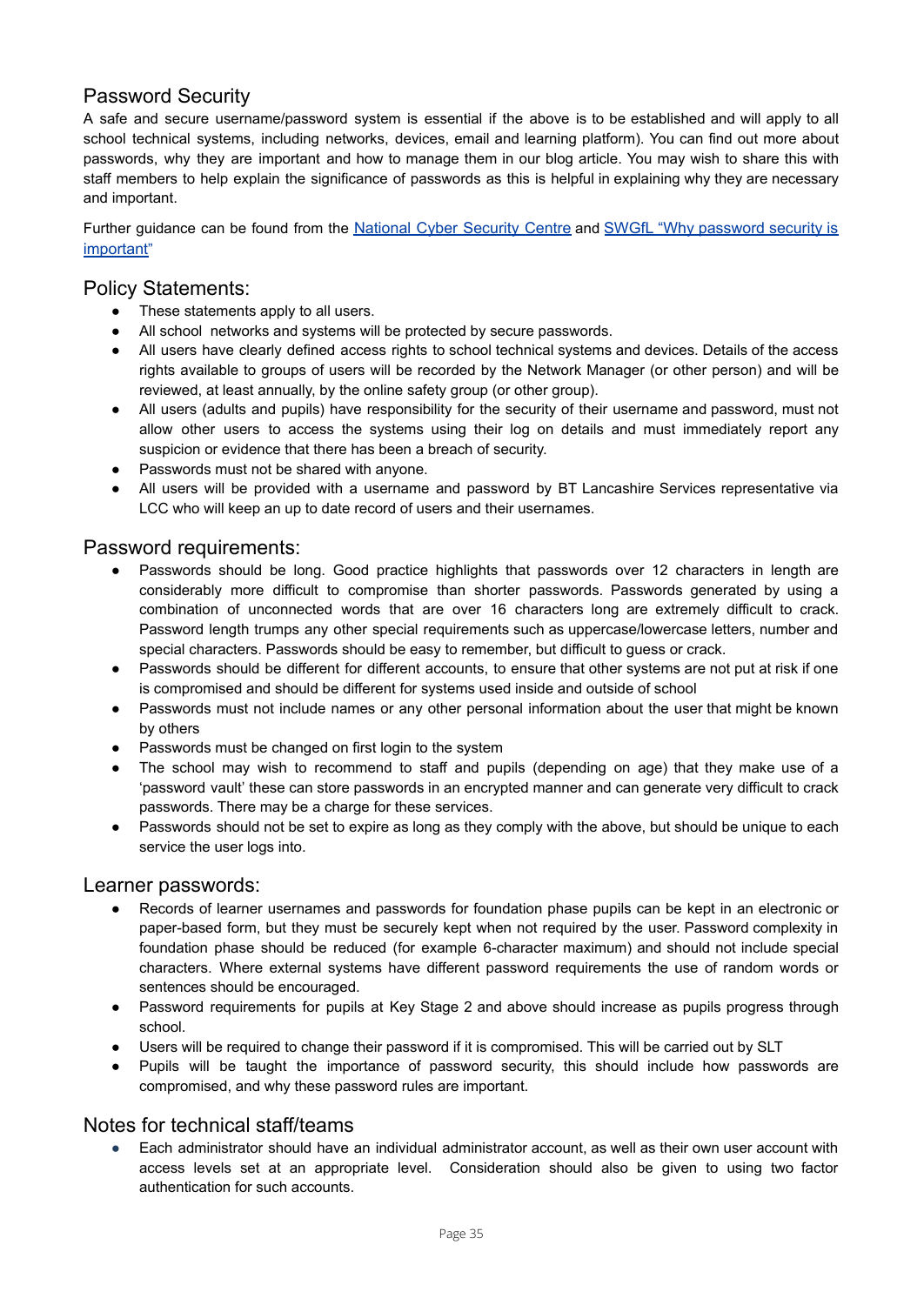- An administrator account password for the school systems should also be kept in a secure place e.g. school safe. This account and password should only be used to recover or revoke access. Other administrator accounts should not have the ability to delete this account.
- Any digitally stored administrator passwords should be hashed using a suitable algorithm for storing passwords (e.g. Bcrypt or Scrypt). Message Digest algorithms such as MD5, SHA1, SHA256 etc. should not be used.
- It is good practice that where passwords are used there is a user-controlled password reset process to enable independent, but secure re-entry to the system. This ensures that only the owner has knowledge of the password.
- Where user-controlled reset is not possible, passwords for new users, and replacement passwords for existing users will be allocated BT Lancashire Services representative via LCC. Good practice is that the password generated by this change process should be system generated and only known to the user. This password should be temporary and the user should be forced to change their password on first login. The generated passwords should also be long and random.
- Where automatically generated passwords are not possible, then a good password generator should be used by BT Lancashire Services representative via LCC to provide the user with their initial password. There should be a process for the secure transmission of this password to limit knowledge to the password creator and the user. The password should be temporary and the user should be forced to change their password on the first login.
- Requests for password changes should be authenticated by Headteacher to ensure that the new password can only be passed to the genuine user
- Suitable arrangements should be in place to provide visitors with appropriate access to systems which expires after use. (For example, your technical team may provide pre-created user/password combinations that can be allocated to visitors, recorded in a log, and deleted from the system after use.)
- In good practice, the account is "locked out" following six successive incorrect log-on attempts.
- Passwords shall not be displayed on screen, and shall be securely hashed when stored (use of one-way encryption).

## Training/Awareness:

Members of staff will be made aware of the school's password policy:

- at induction
- through the school's online safety policy and password security policy
- through the acceptable use agreement

Students/pupils will be made aware of the school's password policy:

- in lessons for Online Safety/HRSE/PSHE
- through the acceptable use agreement

#### Audit/Monitoring/Reporting/Review:

The responsible person Headteacher and BT Lancashire Services representative via LCC. will ensure that full records are kept of:

- User Ids and requests for password changes
- User logons
- Security incidents related to this policy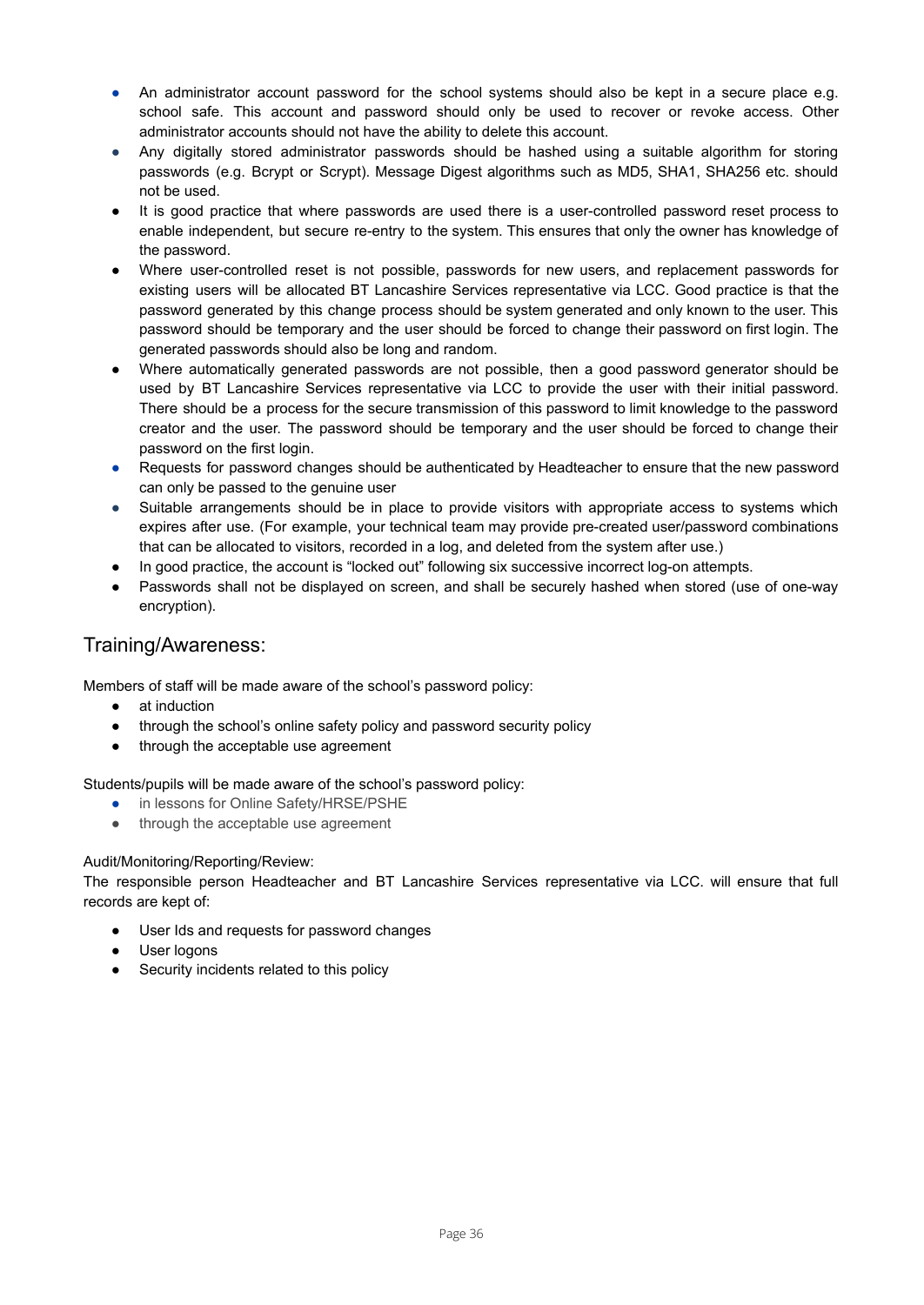## Filtering

#### Introduction

The filtering of internet content provides an important means of preventing users from accessing material that is illegal or is inappropriate in an educational context. The filtering system cannot, however, provide a 100% guarantee that it will do so, because the content on the web changes dynamically and new technologies are constantly being developed. It is important, therefore, to understand that filtering is only one element in a larger strategy for online safety and acceptable use. It is important that the school has a filtering policy to manage the associated risks and to provide preventative measures which are relevant to the situation in this school.

#### **Responsibilities**

The responsibility for the management of the school's filtering policy will be held by BT Lancashire Services representative via LCC. They will manage the school filtering, in line with this policy and will keep records/logs of changes and of breaches of the filtering systems.

To ensure that there is a system of checks and balances and to protect those responsible, changes to the school filtering service must:

- be logged in change control logs
- be reported to a second responsible person
- be reported to and authorised by a second responsible person prior to changes being made (recommended)
- be reported to the Online Safety Group every 6 weeks in the form of an audit of the change control logs

All users have a responsibility to report immediately to Gail Bowskill any infringements of the school's filtering policy of which they become aware or any sites that are accessed, which they believe should have been filtered.

Users must not attempt to use any programmes or software that might allow them to bypass the filtering/security systems in place to prevent access to such materials.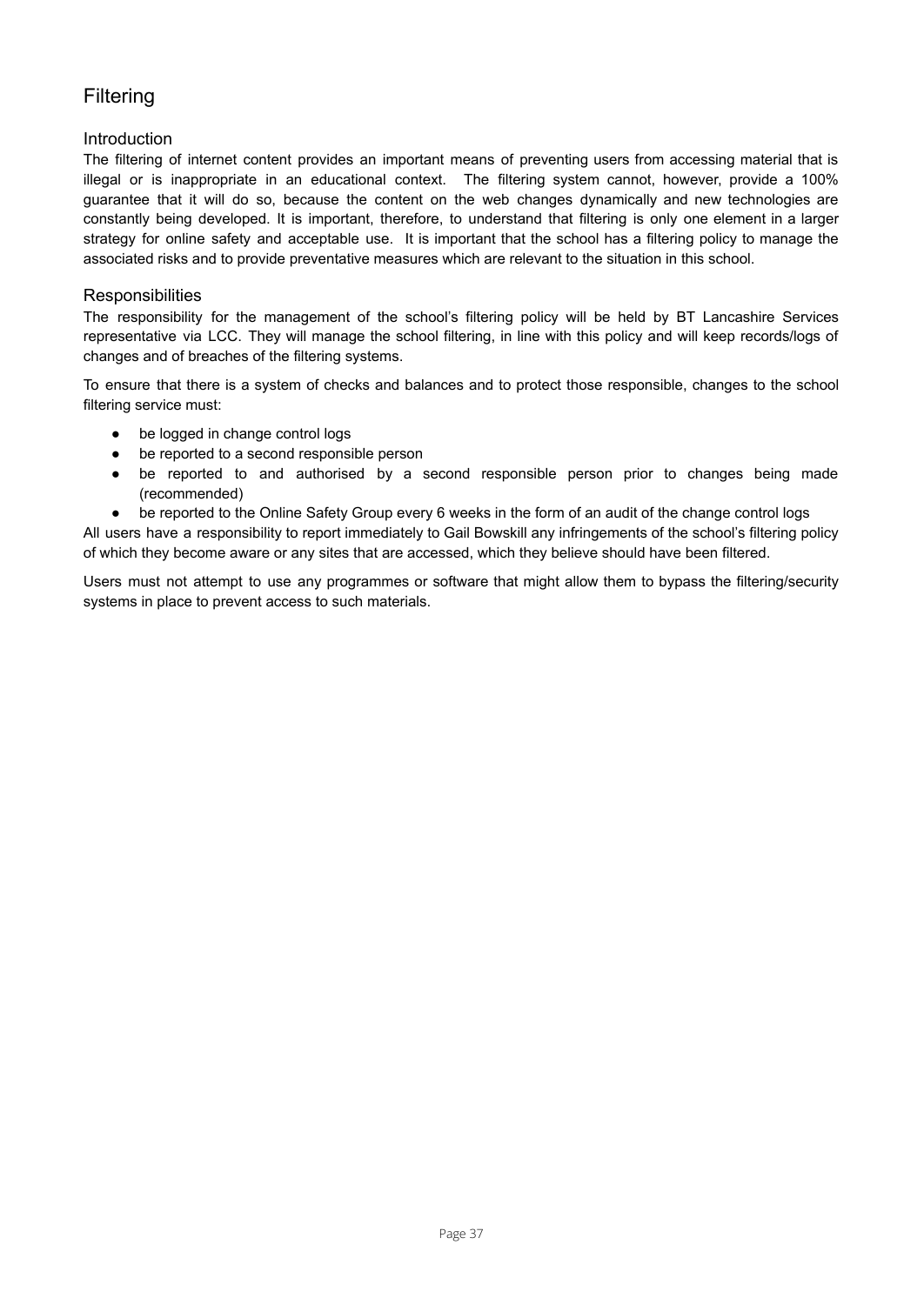## Policy Statements

Internet access is filtered for all users. Differentiated internet access is available for staff and customised filtering changes are managed by the school. Illegal content is filtered by the broadband or filtering provider by actively employing the Internet Watch Foundation CAIC list and other illegal content lists. Filter content lists are regularly updated and internet use is logged and frequently monitored. The monitoring process alerts the school to breaches of the filtering policy, which are then acted upon. There is a clear route for reporting and managing changes to the filtering system. Where personal mobile devices are allowed internet access through the school network, filtering will be applied that is consistent with school practice.

- The school maintains and supports the managed filtering service provided by the Internet Service Provider
- In addition, the school manages its own filtering service via LCC/Netsweeper
- The school has provided enhanced/differentiated user-level filtering through the use of the Netsweeper filtering programme. (allowing different filtering levels for different ages/stages and different groups of users – staff/pupils/students etc.)
- In the event of the technical staff needing to switch off the filtering for any reason, or for any user, this must be logged and carried out by a process that is agreed by the Headteacher (or other nominated senior leader).
- Mobile devices that access the school internet connection (whether school or personal devices) will be subject to the same filtering standards as other devices on the school systems.
- Any filtering issues should be reported immediately to the filtering provider.
- Requests from staff for sites to be removed from the filtered list will be considered by the technical staff BT Lancashire Services representative via LCC/ Headteacher. If the request is agreed, this action will be recorded and logs of such actions shall be reviewed regularly by the Online Safety Group.

#### Education/Training/Awareness

Pupils will be made aware of the importance of filtering systems through the online safety education programme. They will also be warned of the consequences of attempting to subvert the filtering system.

Staff users will be made aware of the filtering systems through:

- the acceptable use agreement
- induction training
- staff meetings, briefings, Inset.

Parents will be informed of the school's filtering policy through the acceptable use agreement and through online safety awareness sessions/newsletter etc.

## Changes to the Filtering System

In this section the school should provide a detailed explanation of:

Users who gain access to, or have knowledge of others being able to access, sites which they feel should be filtered (or unfiltered) should report this in the first instance to Gail Bowskill who will decide whether to make school level changes (as above).

#### **Monitoring**

No filtering system can guarantee 100% protection against access to unsuitable sites. The school will therefore monitor the activities of users on the school network and on school equipment as indicated in the school online safety policy and the acceptable use agreement. Monitoring will take place as follows:

#### Audit/Reporting

Logs of filtering change controls and of filtering incidents will be made available to:

- the second responsible person Gail Bowskill (Headteacher)
- Online Safety Group
- Online Safety Governor/Governors committee
- External Filtering provider/Local Authority/Police on request

The filtering policy will be reviewed in the response to the evidence provided by the audit logs of the suitability of the current provision.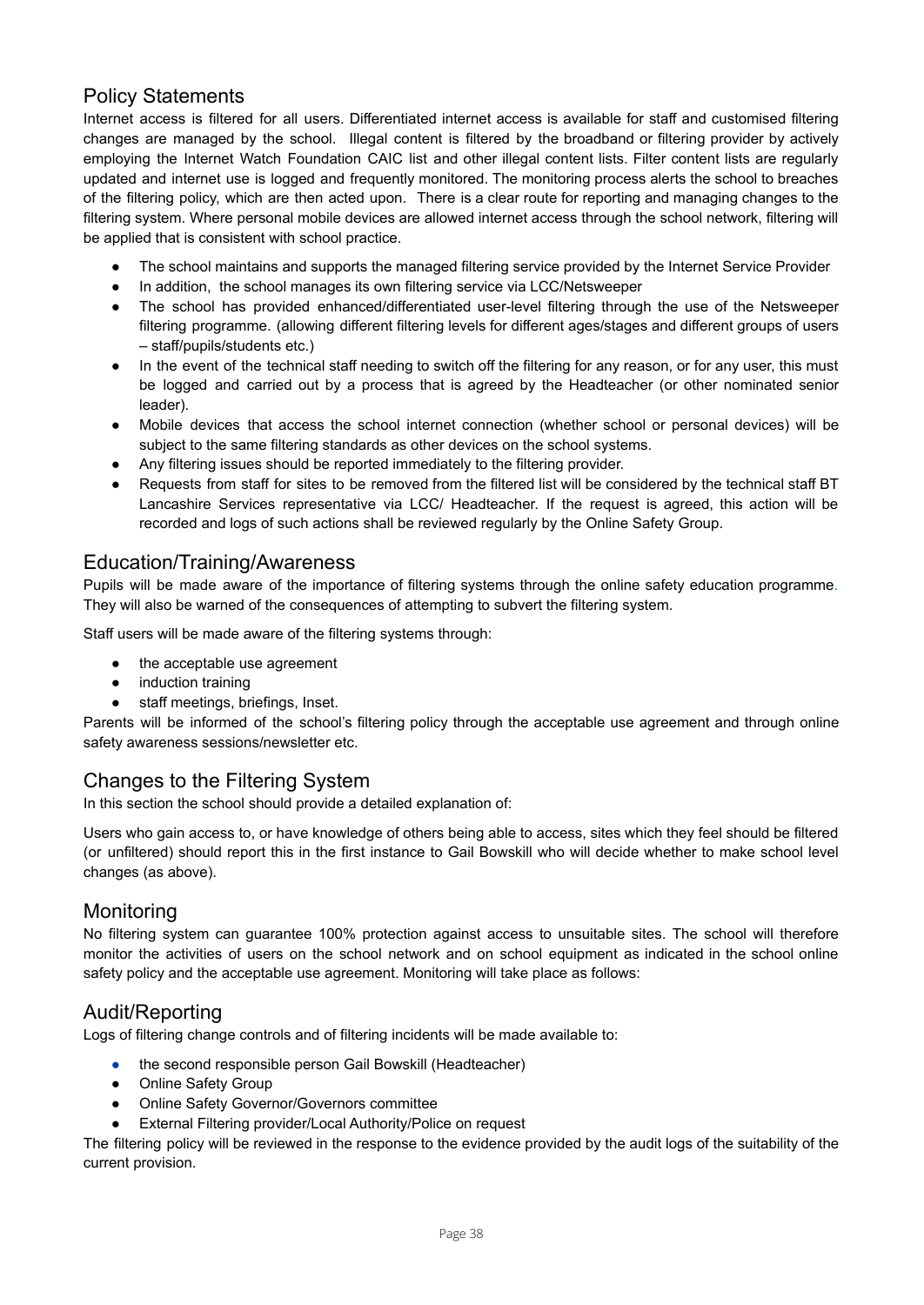## Further Guidance

Schools may wish to seek further guidance. The following is recommended:

Schools in England (and Wales) are required *"to ensure children are safe from terrorist and extremist material when accessing the internet in school, including by establishing appropriate levels of filtering"* ([Revised](https://www.gov.uk/government/uploads/system/uploads/attachment_data/file/445977/3799_Revised_Prevent_Duty_Guidance__England_Wales_V2-Interactive.pdf) Prevent Duty [Guidance:](https://www.gov.uk/government/uploads/system/uploads/attachment_data/file/445977/3799_Revised_Prevent_Duty_Guidance__England_Wales_V2-Interactive.pdf) for England and Wales, 2015).

The Department for Education 'Keeping Children Safe in [Education'](https://www.gov.uk/government/publications/keeping-children-safe-in-education--2) requires schools to: *"ensure appropriate filters* and appropriate monitoring systems are in place. Children should not be able to access harmful or inappropriate *material from the school or colleges IT system"* however, schools will need to *"be careful that "over blocking" does* not lead to unreasonable restrictions as to what children can be taught with regards to online teaching and *safeguarding."*

In response UKSIC produced guidance on - information on "[Appropriate](http://www.saferinternet.org.uk/advice-and-resources/teachers-and-professionals/appropriate-filtering-for-education-settings) Filtering"

Somerset Guidance for schools – [questions](https://www.somerset.org.uk/sites/edtech/eSafety/Leading/Questions%20for%20Technical%20Support%202018.pdf) for technical support – this checklist is particularly useful where a school uses external providers for its technical support/security.

[SWGfL](http://testfiltering.com/) provides a site for schools to test their filtering to ensure that illegal materials cannot be accessed: SWGfL Test [Filtering](http://testfiltering.com/)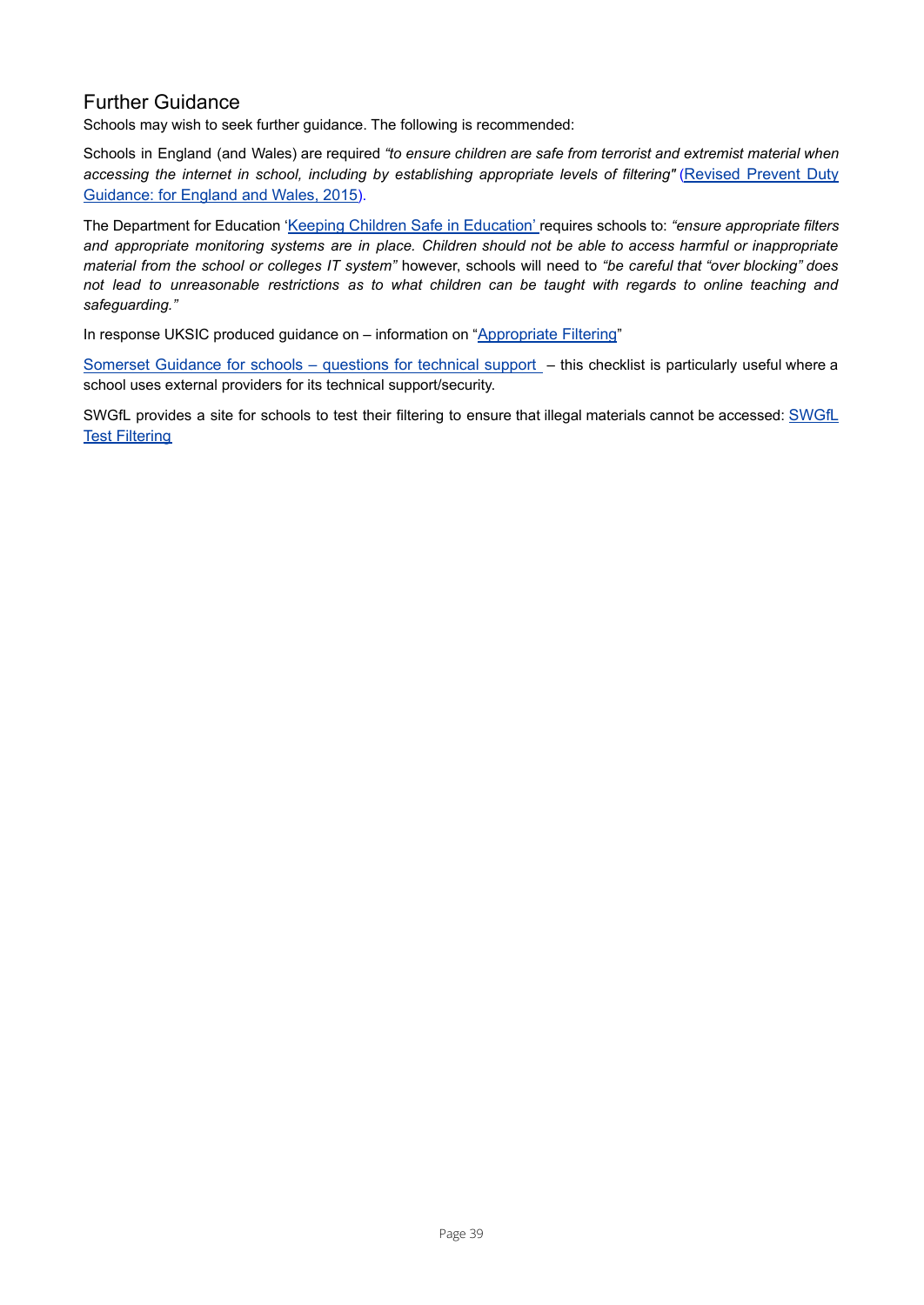## <span id="page-40-0"></span>School Personal Data Advice and Guidance

## Data Protection Law – A Legislative Context

With effect from 25th May 2018, the data protection arrangements for the UK changed following the implementation of the European Union General Data Protection Regulation (GDPR). This represented a significant shift in legislation and in conjunction with the Data Protection Act 2018 replaced the Data Protection Act 1998. GDPR - As a European Regulation, the GDPR has direct effect in UK law and automatically applies in the UK until we leave the EU (or until the end of any agreed transition period, if we leave with a deal). After this date, it will form part of UK law under the European Union (Withdrawal) Act 2018, with some technical changes to make it work effectively in a UK context.

Data Protection Act 2018 – this Act sits alongside the GDPR, and tailors how the GDPR applies in the UK and provides the UK-specific details such as; how to handle education and safeguarding information.

No Deal Brexit -The Information Commissioner advises that in the event of a no- deal Brexit it is anticipated that the Government of the day will pass legislation to incorporate GDPR into UK law alongside the DPA 2018. Unless your school receives personal data from contacts in the EU there will be little change save to update references to the effective legislation in privacy notices etc.

In this document the term "Data Protection Law" refers to the legislation applicable to data protection and privacy as applicable in the UK from time to time.

### Does the Data Protection Law apply to schools?

In short, yes. Any natural or legal person, public authority, agency or other body which processes personal data is considered a 'data controller'.

A school is, for the purposes of the Data Protection Law, a "public body" and further processes the personal data of numerous data subjects on a daily basis.

Personal data is information that relates to an identified or identifiable living individual (a data subject).

Guidance for schools is available on the Information [Commissioner's](https://ico.org.uk/for-organisations/education/) Office (ICO) website including information about the Data Protection Law.

The ICO's powers are wide ranging in the event of non-compliance and schools must be aware of the huge impact that a fine or investigation will have on finances and also in the wider community for example in terms of trust.

The Data Protection Law sets out that a data controller must ensure that personal data shall be:

- a) processed lawfully, fairly and in a transparent manner in relation to data subjects;
- b) collected for specified, explicit and legitimate purposes and not further processed in a manner that is incompatible with those purposes; further processing for archiving purposes in the public interest, scientific or historical research purposes or statistical purposes shall not be considered to be incompatible with the initial purposes;
- c) adequate, relevant and limited to what is necessary in relation to the purposes for which they are processed;
- d) accurate and, where necessary, kept up to date; every reasonable step must be taken to ensure that personal data that are inaccurate, having regard to the purposes for which they are processed, are erased or rectified without delay;
- e) kept in a form which permits identification of data subjects for no longer than is necessary for the purposes for which the personal data are processed; personal data may be stored for longer periods insofar as the personal data will be processed solely for archiving purposes in the public interest, scientific or historical research purposes or statistical purposes subject to implementation of the appropriate technical and organisational measures required by the Data Protection Law in order to safeguard the rights and freedoms of data subjects; and
- f) processed in a manner that ensures appropriate security of the personal data, including protection against unauthorised or unlawful processing and against accidental loss, destruction or damage, using appropriate technical or organisational measures.

These principles of the Data Protection Law drive the need for the school to put in place appropriate privacy notices (to give a data subject information about the personal data processing activities, legal basis of processing and data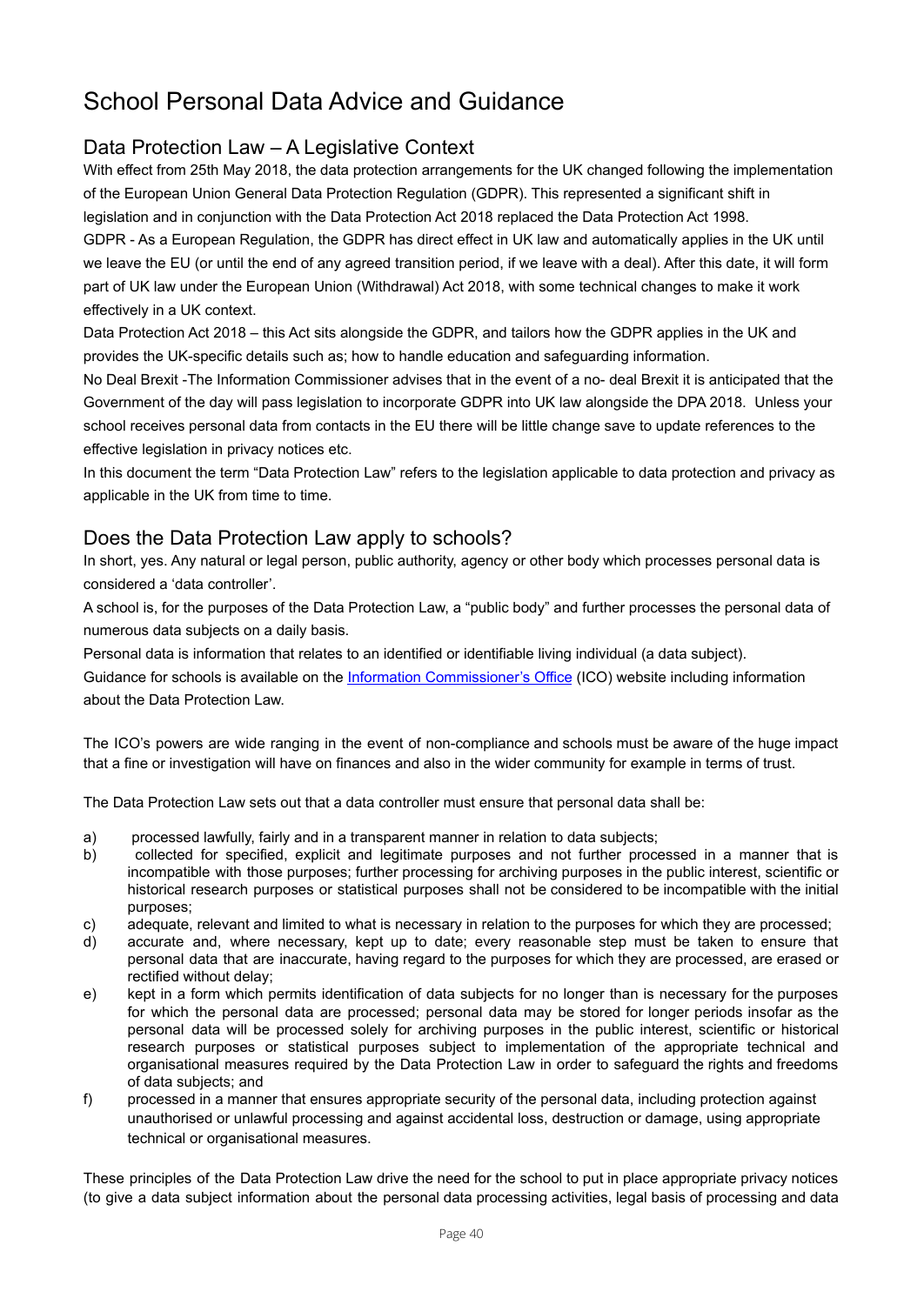subject rights) and policies (such as for reporting a breach, managing a data subject access request, training, retention etc.) to demonstrate compliance.

## Data Mapping to identify personal data, data subjects and processing activities

The school and its employees will collect and/ or process a wide range of information concerning numerous data subjects and some of this information will include personal data. Further, the school may need to share some personal data with third parties. To be able to demonstrate and plan compliance and it is important that the school has a data map of these activities; it can then make sure that the correct privacy notices are provided, put in place security measures to keep the personal data secure and other steps to avoid breach and also put in place data processing agreements with the third parties.

The data map should identify what personal data held in digital format or on paper records in a school, where it is stored, why it is processed and how long it is retained.

In a typical data map for a school the data subjects and personal data will include, but is not limited to:

- Parents, legal guardians, governors and personal data of names, addresses, contact details
- Learners curricular / academic data e.g. class lists, learner progress records, reports, references, contact details, health and SEN reports
- Staff and contractors professional records e.g. employment history, taxation and national insurance records, appraisal records and references, health records

Some types of personal data are designated as 'special category' being personal data;

"revealing racial or ethnic origin, political opinions, religious or philosophical beliefs, or trade union membership, and the processing of genetic data, biometric data for the purpose of uniquely identifying a natural person, data concerning health or data concerning a natural person's sex life or sexual orientation"

This should be identified separately and to lawfully process special category data, you must identify both a lawful basis and a separate condition for [processing](https://ico.org.uk/for-organisations/guide-to-the-general-data-protection-regulation-gdpr/lawful-basis-for-processing/special-category-data/) special category data. You should decide and document this before you start processing the data.

The school will need to identify appropriate lawful process criteria for each type of personal data and if this is not possible such activities should be discontinued. The lawful processing criteria can be summarised as:

| (a) Consent:              | the data subject has given clear consent for you to process their personal data for<br>a specific purpose (see below for further guidance)                                                                                                                                                                                                                                                                                                         |
|---------------------------|----------------------------------------------------------------------------------------------------------------------------------------------------------------------------------------------------------------------------------------------------------------------------------------------------------------------------------------------------------------------------------------------------------------------------------------------------|
| (b) Contract:             | the processing is necessary for a contract you have with the data subject                                                                                                                                                                                                                                                                                                                                                                          |
| (c) Legal obligation:     | the processing is necessary for you to comply with the law (not including<br>contractual obligations).                                                                                                                                                                                                                                                                                                                                             |
| (d) Vital interests:      | the processing is necessary to protect someone's life.                                                                                                                                                                                                                                                                                                                                                                                             |
| (e) Public task:          | the processing is necessary for you to perform a task in the public interest or for<br>your official functions, and the task or function has a clear basis in law.                                                                                                                                                                                                                                                                                 |
| (f) Legitimate interests: | the processing is necessary for your legitimate interests or the legitimate interests<br>of a third party unless there is a good reason to protect the individual's personal<br>data which overrides those legitimate interests. (This cannot apply if you are a<br>public authority processing data to perform your official tasks) Please also be<br>aware that these criteria must be supported by a written legitimate interest<br>assessment. |

No single basis is 'better' or more important than the others – which basis is most appropriate to use will depend on your purpose and relationship with the data subject.

Several of the lawful purpose criteria may relate to a particular specified purpose – a legal obligation, a contract with the individual, protecting someone's vital interests, or performing your public tasks. If you are processing for these purposes then the appropriate lawful basis may well be obvious, so it is helpful to consider these first.

As a public authority, and if you can demonstrate that the processing is to perform your tasks as set down in UK law, then you are able to use the public task basis. If not, you may still be able to consider consent or legitimate interests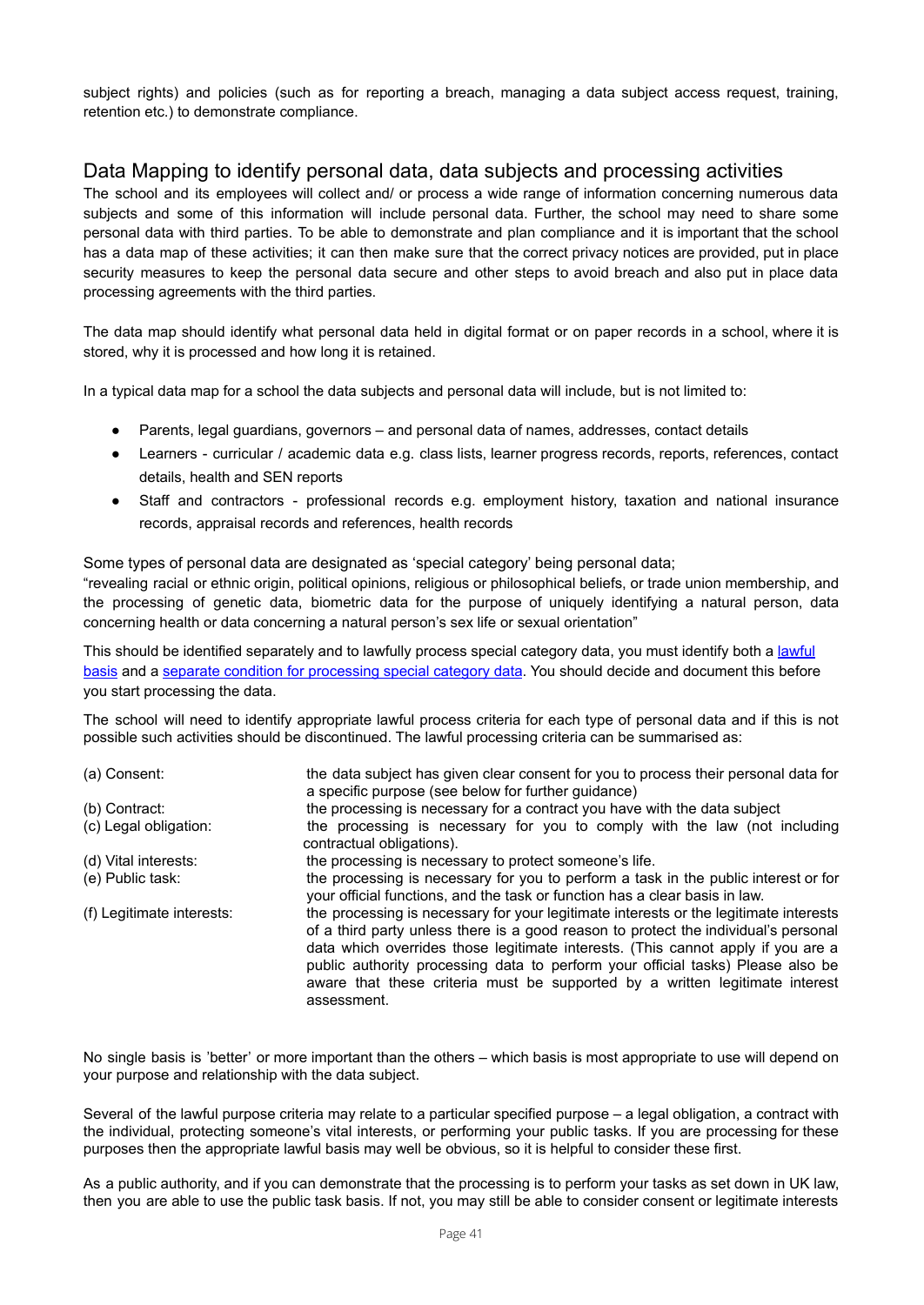in some cases, depending on the nature of the processing and your relationship with the data subject. There is no absolute ban on public authorities using consent or legitimate interests as their lawful basis, but the Data Protection law does restrict public authorities' use of these two criteria.

The majority of processing of personal data conducted by public authorities will fall within Article 6(1)(e) GDPR, that "processing is necessary for the performance of a task carried out in the public interest or in the exercise of *official authority vested in the controller"* however careful consideration must be given to any processing, especially in more novel areas. As you can see, consent is just one of several possible lawful processing criteria.

Consent has changed as a result of the GDPR and is now defined as: "in relation to the processing of personal data relating to an individual, means a freely given, specific, informed and unambiguous indication of the individual's wishes by which the individual, by a statement or by a clear affirmative action, signifies agreement to the processing of the personal data"

This means that where a school is relying on consent as the basis for processing personal data that consent has to be clear, meaning that pre-ticked boxes, opt-out or implied consent are no longer suitable. The GDPR does not specify an age of consent for general processing but schools should consider the capacity of pupils to freely give their informed consent.

The Information Commissioner's Office (ICO) gives clear advice on when it's appropriate to use [consent](https://ico.org.uk/for-organisations/guide-to-the-general-data-protection-regulation-gdpr/lawful-basis-for-processing/consent/) as a lawful base. It states:

"Consent is appropriate if you can offer people real choice and control over how you use their data and want to build their trust and engagement. But if you cannot offer a genuine choice, consent is not appropriate. If you would still process the personal data without consent, asking for consent is misleading and inherently unfair."

You should only use consent if none of the other lawful bases is appropriate. If you do so, you must be able to cope with people saying no (and/or changing their minds), so it's important that you only use consent for optional extras, rather than for core information the school requires in order to function. Examples;

- consent would be appropriate for considering whether a child's photo could be published in any way.
- if your school requires learner details to be stored in an MIS, it would not be appropriate to rely on consent if the learner cannot opt out of this. In this case, you could apply the public task lawful base.

## Content of Privacy Notices

Privacy Notices are a key compliance requirement as they ensure that each data subject is aware of the following points when data is collected/ processed by a data controller:

- Who the controller of the personal data is
- What personal data is being processed and the lawful purpose of this processing
- where and how the personal data was sourced
- to whom the personal data may be disclosed
- how long the personal data may be retained
- data subject's rights and how to exercise them or make a complaint

In order to comply with the fair processing requirements in data protection law, the school will inform parents/carers of all learners of the data they collect, process and hold on the learners, the purposes for which the data is held and the third parties (e.g. LA etc.) to whom it may be passed. This privacy notice will be passed to parents/carers for example in the prospectus, newsletters, reports or a specific letter / communication or you could publish it on your website and keep it updated there. Parents/carers of young people who are new to the school will be provided with the privacy notice through an appropriate mechanism.

In some circumstances you may also require privacy notices for children / learners as data subjects as children have the same rights as adults over their personal data. These include the rights to access their personal data; request rectification; object to processing and have their personal data erased. The policies that explain this should be clear and age appropriate.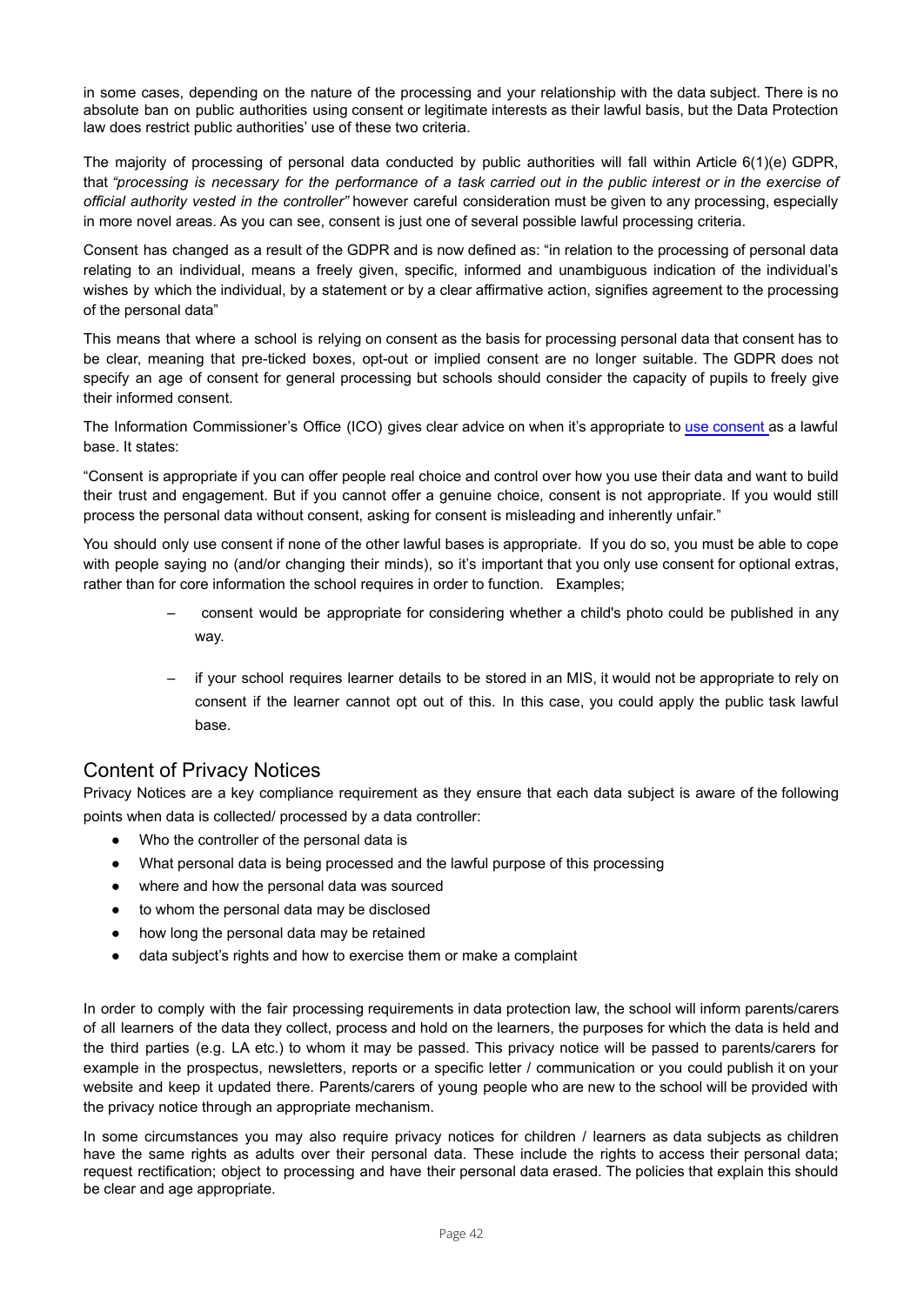## Data subject's right of access

Data subjects have a number of rights in connection with their personal data. They have the right:

- to be informed Privacy Notices
- of access Subject Access Requests
- $to$  rectification  $-$  correcting errors
- to erasure deletion of data when there is no compelling reason to keep it
- to restrict processing blocking or suppression of processing
- $\bullet$  to portability unlikely to be used in a school context
- to object objection based on grounds pertaining to their situation
- related to automated decision making, including profiling

Several of these could impact schools, such as the right of access. You need to put procedures in place to deal with Subject Access [Requests.](https://ico.org.uk/for-organisations/guide-to-the-general-data-protection-regulation-gdpr/individual-rights/right-of-access/) These are written or verbal requests to see all or a part of the personal data held by the Controller in connection with the data subject. Controllers normally have 1 calendar month to provide the information, unless the case is unusually complex in which case an extension can be obtained.

A school must not disclose personal data even if requested in a Subject Access Request;

- if doing so would cause serious harm to the individual
- child abuse data
- adoption records
- statements of special educational needs

Your school must provide the information free of charge. However, if the request is clearly unfounded or excessive – and especially if this is a repeat request – you may charge a reasonable fee.

#### Breaches and how to manage a breach

Recent publicity about data breaches suffered by organisations and individuals continues to make the area of personal data protection a current and high profile issue for schools, academies and other organisations. It is important that the school has a clear and well understood personal data handling policy in order to minimise the risk of personal data breaches.

A personal data breach means a breach of security leading to the accidental or unlawful destruction, loss, alteration, unauthorised disclosure of, or access to, personal data. This includes breaches that are the result of both accidental and deliberate causes. It also means that a breach is more than just about losing personal data.

A breach may arise from a theft, a deliberate attack on your systems, the unauthorised or malicious use of personal data by a member of staff, accidental loss, or equipment failure. In addition:

- no school or individual would want to be the cause of a data breach, particularly as the impact of data loss on individuals can be severe, put individuals at risk and affect personal, professional or organisational reputation
- schools are "data rich" and the introduction of electronic storage and transmission of data has created additional potential for the loss of data
- the school will want to avoid the criticism and negative publicity that could be generated by any-personal data breach

Schools have always held personal data on the learners in their care, and increasingly this data is held digitally and accessible not just in school but also from remote locations. It is important to stress that the Data Protection Laws apply to all forms of personal data, regardless of whether it is held on paper or in electronic format. However, as it is part of an overall online safety policy template, this document will place particular emphasis on data which is held or transferred digitally.

Schools will need to carefully review their policy, in the light of pertinent Local Authority regulations and guidance and changes in legislation.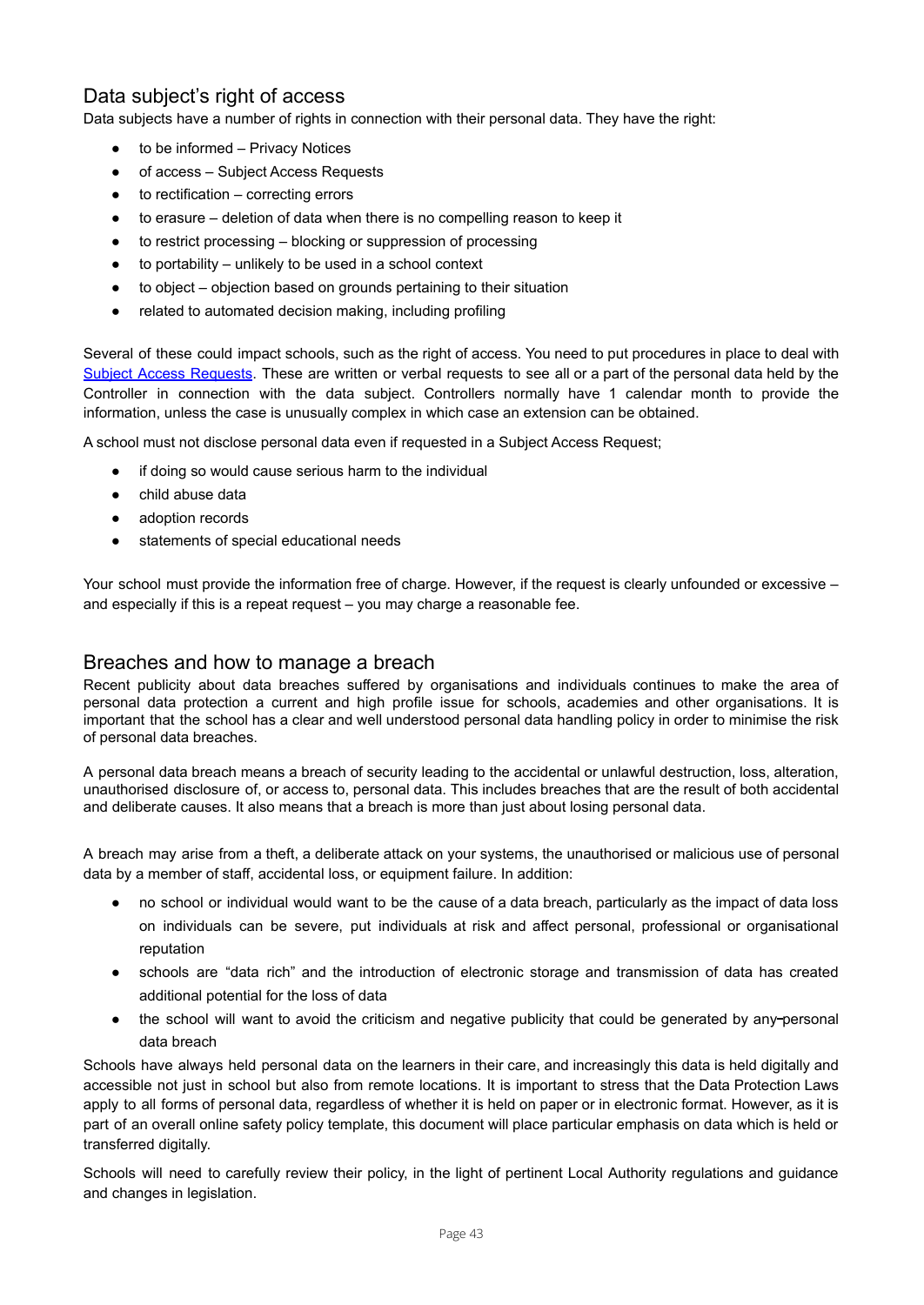All significant data [protection](https://ico.org.uk/for-organisations/guide-to-the-general-data-protection-regulation-gdpr/personal-data-breaches/) incidents must be reported through the DPO to the Information Commissioner's Office based upon the local incident handling policy and communication plan. The new laws require that this notification should take place within 72 hours of the breach being detected, where feasible.

If you experience a personal data breach you need to consider whether this poses a risk to people. You need to consider the likelihood and severity of any risk to people's rights and freedoms, following the breach. When you've made this assessment, if it's likely there will be a risk then you must notify the ICO; if it's unlikely then you don't have to report it. You do not need to report every breach to the ICO.

The school should have a policy for reporting, logging, managing and recovering from information risk incidents, which establishes a:

- "responsible person" for each incident
- communications plan, including escalation procedure
- plan of action for rapid resolution
- plan of action of non-recurrence and further awareness raising

### Privacy by Design and Data Protection Impact Assessments (DPIA)

Data Protection Impact Assessments (DPIA) identify and address privacy risks early on in any project so that you can mitigate them before the project goes live.

DPIAs should be carried out by Data Managers (where relevant) under the support and guidance of the DPO. Ideally you should conduct a DPIA before processing activity starts. However, some may need to be retrospective in the early stages of compliance activity.

The risk assessment will involve:

- recognising the risks that are present
- judging the level of the risks (both the likelihood and consequences)
- prioritising the risks.

According to the ICO a DPIA should contain:

- a description of the processing operations and the purpose
- an assessment of the necessity and proportionality of the processing in relation to the purpose
- an assessment of the risks to individuals
- the measures in place to address risk, including security and to demonstrate that you comply.

Or more simply and fully:

- who did you talk to about this?
- what is going to happen with the data and how collection, storage, usage, disposal
- how much personal data will be handled (number of subjects)
- why you need use personal data in this way
- what personal data (including if it's in a 'special category') are you using
- at what points could the data become vulnerable to a breach (loss, stolen, malicious)
- what the risks are to the rights of the individuals if the data was breached
- what are you going to do in order to reduce the risks of data loss and prove you are compliant with the law.

DPIA is an ongoing process and should be re-visited at least annually to verify that nothing has changed since the processing activity started.

#### Secure storage of and access to data

The school should ensure that systems are set up so that the existence of protected files is hidden from unauthorised users and that users will be assigned a clearance that will determine which files are accessible to them. Access to protected data will be controlled according to the role of the user. Members of staff will not, as a matter of course, be granted access to the whole management information system.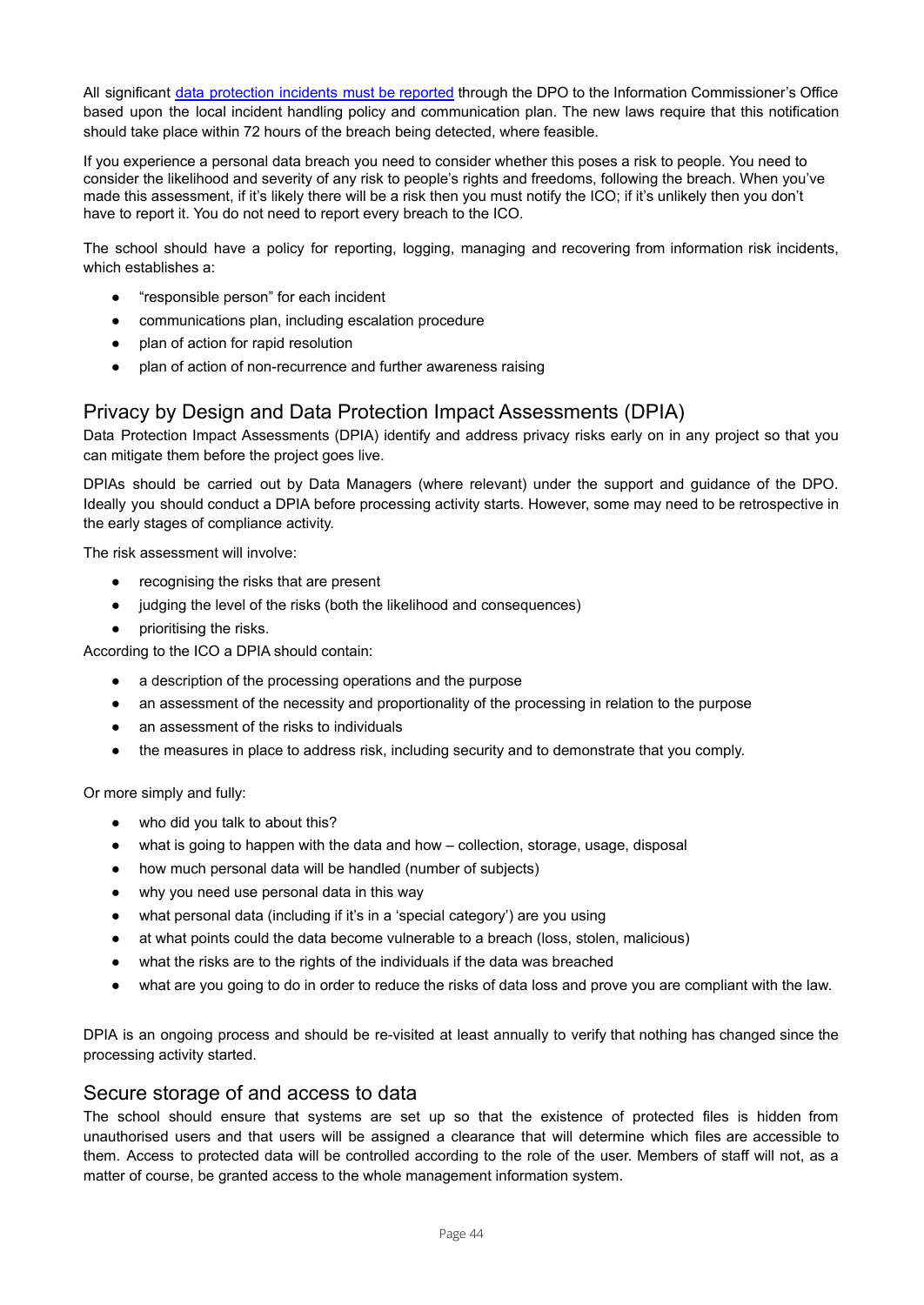Good [practice](https://www.ncsc.gov.uk/guidance/password-guidance-simplifying-your-approach) suggests that all users will use strong passwords made up from a combination of simpler words. User passwords must never be shared.

Personal data may only be accessed on machines that are securely protected. Any device that can be used to access personal data must be locked if left (even for very short periods) and set to auto lock if not used for five minutes.

All storage media must be stored in an appropriately secure and safe environment that avoids physical risk, loss or electronic degradation.

Personal data should only be stored on school equipment. Private equipment (i.e. owned by the users) must not be used for the storage of school personal data.

When personal data is stored on any portable computer system, USB stick or any other removable media:

- The data must be encrypted and password protected
- The device must be password protected
- The device must offer approved virus and malware checking software
- The data must be securely deleted from the device, in line with school policy once it has been transferred or its use is complete.

The school will need to set its own policy as to whether data storage on removal media is allowed, even if encrypted. Some organisations do not allow storage of personal data on removable devices.

The school should have a clear policy and procedures for the automatic backing up, accessing and restoring of all data held on school systems, including off-site backups.

The school should have clear policy and procedures for the use of "Cloud Based Storage Systems" (for example Dropbox, Microsoft 365, Google Drive) and is aware that data held in remote and cloud storage is still required to be protected in line with the Data Protection Act. The school will ensure that it is satisfied with controls put in place by remote / cloud based data services providers to protect the data.

As a Data Controller, the school is responsible for the security of any data passed to a "third party". Specific data processing clauses must be included in all contracts where personal data is likely to be passed to a third party.

All paper based personal data must be held in lockable storage, whether on or off site.

#### Secure transfer of data and access out of school

The school recognises that personal data may be accessed by users out of school or transferred to the local authority or other agencies. In these circumstances:

- Users may not remove or copy sensitive or restricted or protected personal data from the school or authorised premises without permission and unless the media is encrypted and password protected and is transported securely for storage in a secure location
- Users must take particular care that computers or removable devices which contain personal data must not be accessed by other users (e.g. family members) when out of school
- When restricted or protected personal data is required by an authorised user from outside the organisation's premises (for example, by a member of staff to work from their home), they should preferably have secure remote access to the management information system or learning platform
- If secure remote access is not possible, users must only remove or copy personal or sensitive data from the organisation or authorised premises if the storage media, portable or mobile device is encrypted and is transported securely for storage in a secure location
- Users must protect all portable and mobile devices, including media, used to store and transmit personal information using approved encryption software
- Particular care should be taken if data is taken or transferred to another country, particularly outside Europe, and advice should be taken from the local authority (if relevant) in this event.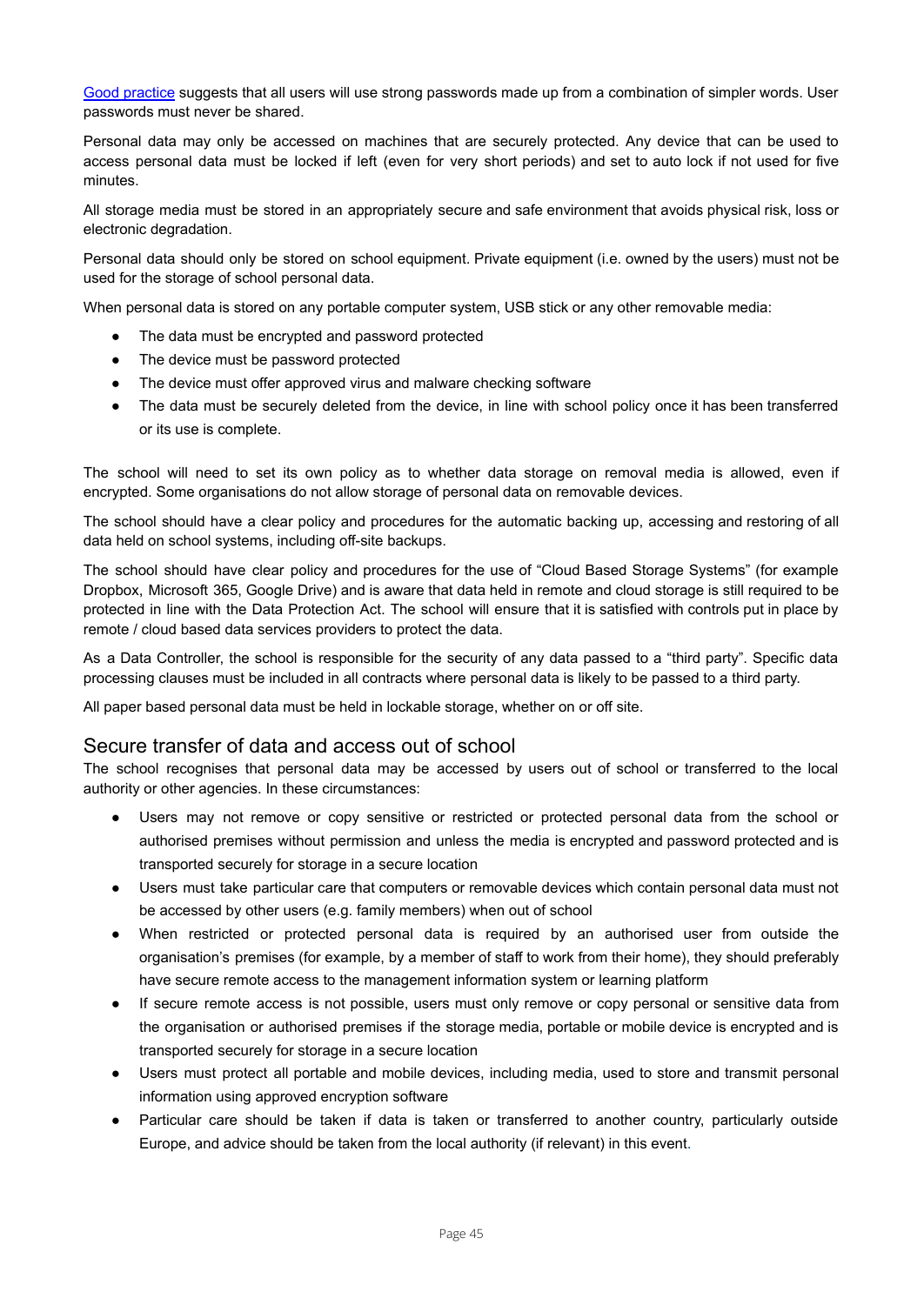## Disposal of personal data

The school should implement a document retention schedule that defines the length of time personal data is held before secure destruction. The Information and Records Management Society Toolkit for [schools](http://irms.org.uk/page/SchoolsToolkit) provides support for this process. The school must ensure the safe destruction of personal data when it is no longer required.

The disposal of personal data, in either paper or electronic form, must be conducted in a way that makes reconstruction highly unlikely. Electronic files must be securely disposed of, and other media must be shredded, incinerated or otherwise disintegrated.

A Destruction Log should be kept of all data that is disposed of. The log should include the document ID, classification, date of destruction, method and authorisation.

## Demonstrating Compliance - Audit Logging / Reporting / Incident Handling

Organisations are required to keep records of processing activity. The data map referred to above will assist here. Records must include:

- the name and contact details of the data controller
- where applicable, the name and contact details of the joint controller and data protection officer
- the purpose of the processing
- to whom the data has been/will be disclosed
- description of data subject and personal data
- where relevant the countries it has been transferred to
- under which condition for processing the personal data has been collected
- under what lawful basis processing is being carried out
- where necessary, how it is retained and destroyed
- a general description of the technical and organisational security measures.

Clearly, in order to maintain these records good auditing processes must be followed, both at the start of the exercise and on-going throughout the lifetime of the requirement. Therefore, audit logs will need to be kept to:

- provide evidence of the processing activity and the DPIA
- record where, why, how and to whom personal data has been shared
- log the disposal and destruction of the personal data
- enable the school to target training at the most at-risk data
- record any breaches that impact on the personal data

#### Fee

The school should pay the relevant annual fee to the Information Commissioner's Office (ICO). Failure to renew may render the school to a penalty in additional to other fines possible under the Data Protection Law.

#### **Responsibilities**

Every maintained school is required to appoint a Data Protection Officer as a core function of 'the business'

The Data Protection Officer (DPO) can be internally or externally appointed.

They must have:

- expert knowledge
- timely and proper involvement in all issues relating to data protection
- the necessary resources to fulfil the role
- access to the necessary personal data processing operations
- a direct reporting route to the highest management level

The data controller must:

● not give the DPO instructions regarding the performance of tasks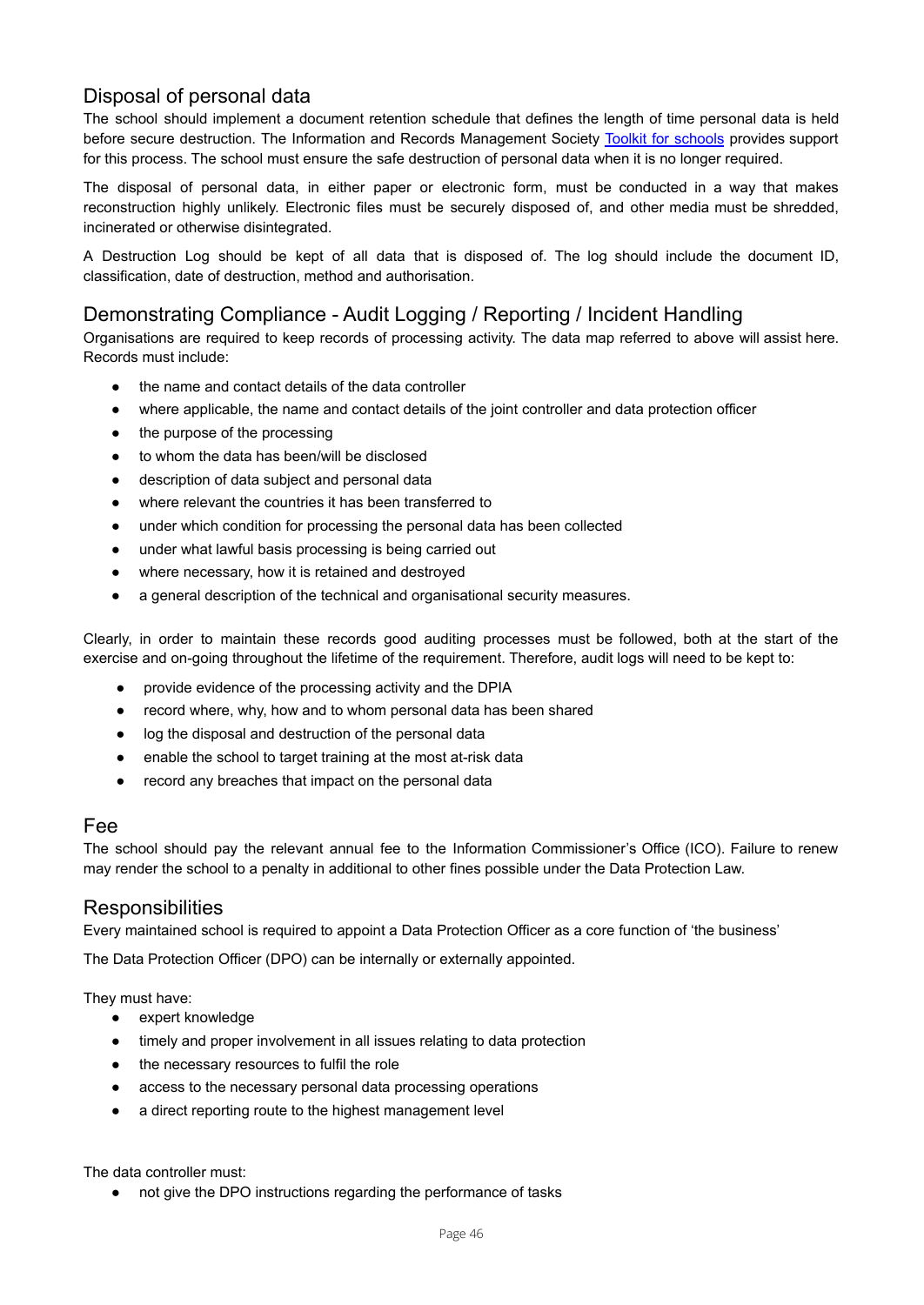- ensure that the DPO does not perform a duty or role that would lead to a conflict of interests
- not dismiss or penalise the DPO for performing the tasks required of them

As a minimum a Data Protection Officer must:

- inform, as necessary, the controller, a processor or an employee of their obligations under the data protection laws
- provide advice on a data protection impact assessment
- co-operate with the Information Commissioner
- act as the contact point for the Information Commissioner
- monitor compliance with policies of the controller in relation to the protection of personal data
- monitor compliance by the controller with Data Protection Law

The school may also wish to appoint a Data Manager. Schools are encouraged to separate this role from that of Data Protection Officer, where possible. This person will keep up to date with current legislation and guidance and will:

- determine and take responsibility for the school's information risk policy and risk assessment
- oversee the System Controllers

The school may also wish to appoint System Controllers for the various types of data being held (e.g. learner information / staff information / assessment data etc.). System Controllers will manage and address risks to the information and will understand:

- what information is held, for how long and for what purpose
- how information has been amended or added to over time, and
- who has access to the data and why.

Everyone in the school has the responsibility of handling protected or sensitive data in a safe and secure manner.

Governors are required to comply fully with this policy in the event that they have access to personal data, when engaged in their role as a Governor (either in the school or elsewhere if on school business).

#### Training & awareness

All staff must receive data handling awareness / data protection training and will be made aware of their responsibilities. This should be undertaken regularly. You can do this through:

- Induction training for new staff
- Staff meetings / briefings / INSET
- Day to day support and guidance from System Controllers

#### Freedom of Information Act

All schools must have a Freedom of Information Policy which sets out how it will deal with FOI requests. FOI aims to increase transparency and accountability in public sector organisations as part of a healthy democratic process. Whilst FOI requests are submitted by an individual, the issue is for the school to consider whether the requested information should be released into the public domain. FOI links to Data Protection Law whenever a request includes personal data. Good advice would encourage the school to:

- delegate to the Headteacher day-to-day responsibility for FOI policy and the provision of advice, guidance, publicity and interpretation of the school's policy
- consider designating an individual with responsibility for FOI, to provide a single point of reference, coordinate FOI and related policies and procedures, take a view on possibly sensitive areas and consider what information and training staff may need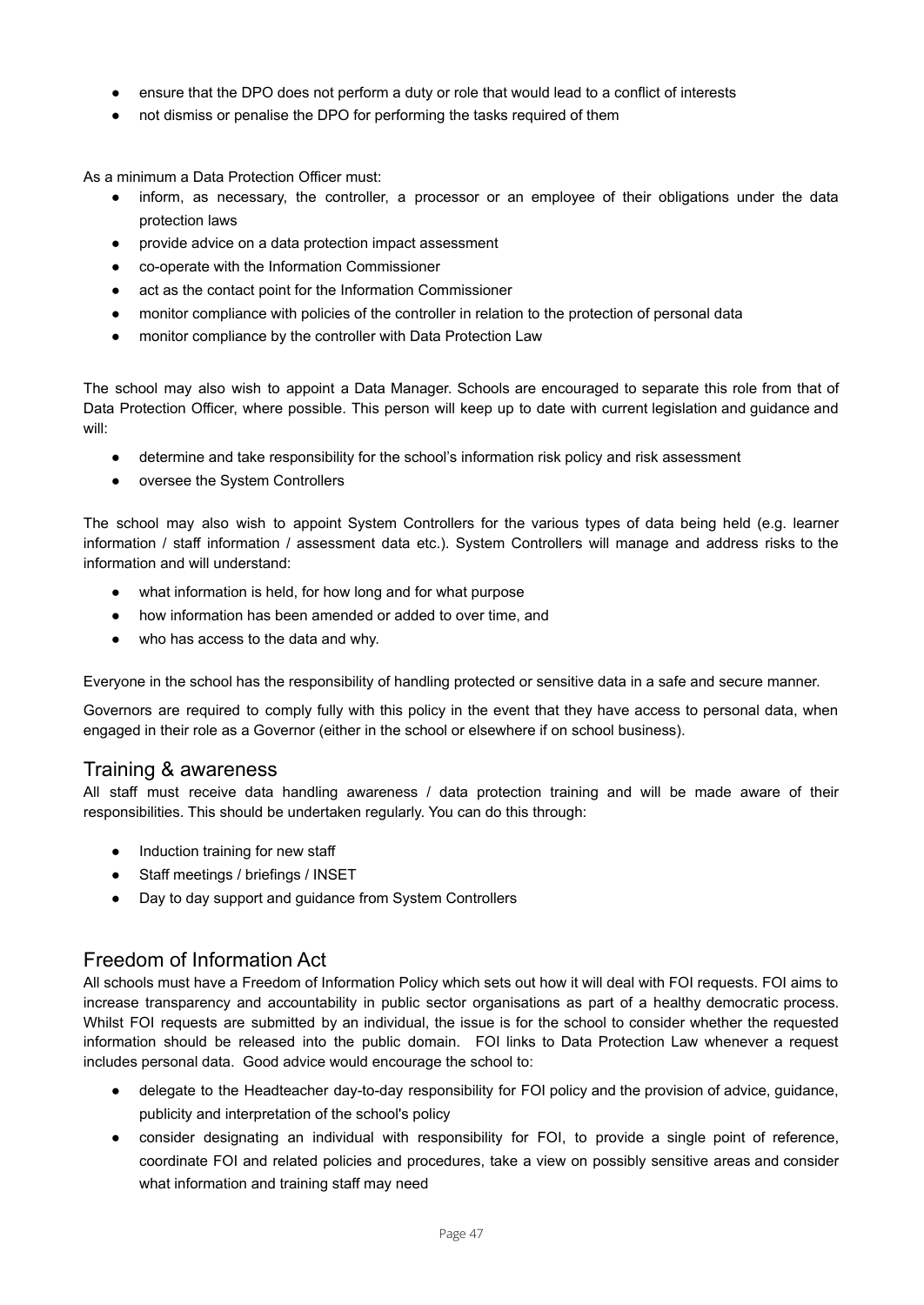- consider arrangements for overseeing access to information and delegation to the appropriate governing body
- proactively publish information with details of how it can be accessed through a Publication Scheme (see Model Publication Scheme below) and review this annually
- ensure that a well-managed records management and information system exists in order to comply with requests
- ensure a record of refusals and reasons for refusals is kept, allowing the school to review its access policy on an annual basis

### Model Publication Scheme

The Information Commissioner's Office provides schools and organisations with a model [publication](https://ico.org.uk/for-organisations/guide-to-freedom-of-information/publication-scheme/) scheme which they should complete. The school's publication scheme should be reviewed annually.

The ICO produce *guidance on the model [publication](https://ico.org.uk/media/for-organisations/documents/1242/how-to-complete-template-guide-to-info-for-schools.pdf) scheme* for schools. This is designed to support schools complete the Guide to [Information](https://ico.org.uk/media/for-organisations/documents/1278/schools_england_mps_final.doc) for Schools.

#### Parental permission for use of cloud hosted services

Schools that use cloud hosting services are advised to seek appropriate consent to set up an account for learners.

#### Privacy and Electronic Communications

Schools should be aware that they are subject to the Privacy and Electronic Communications Regulations in the operation of their websites.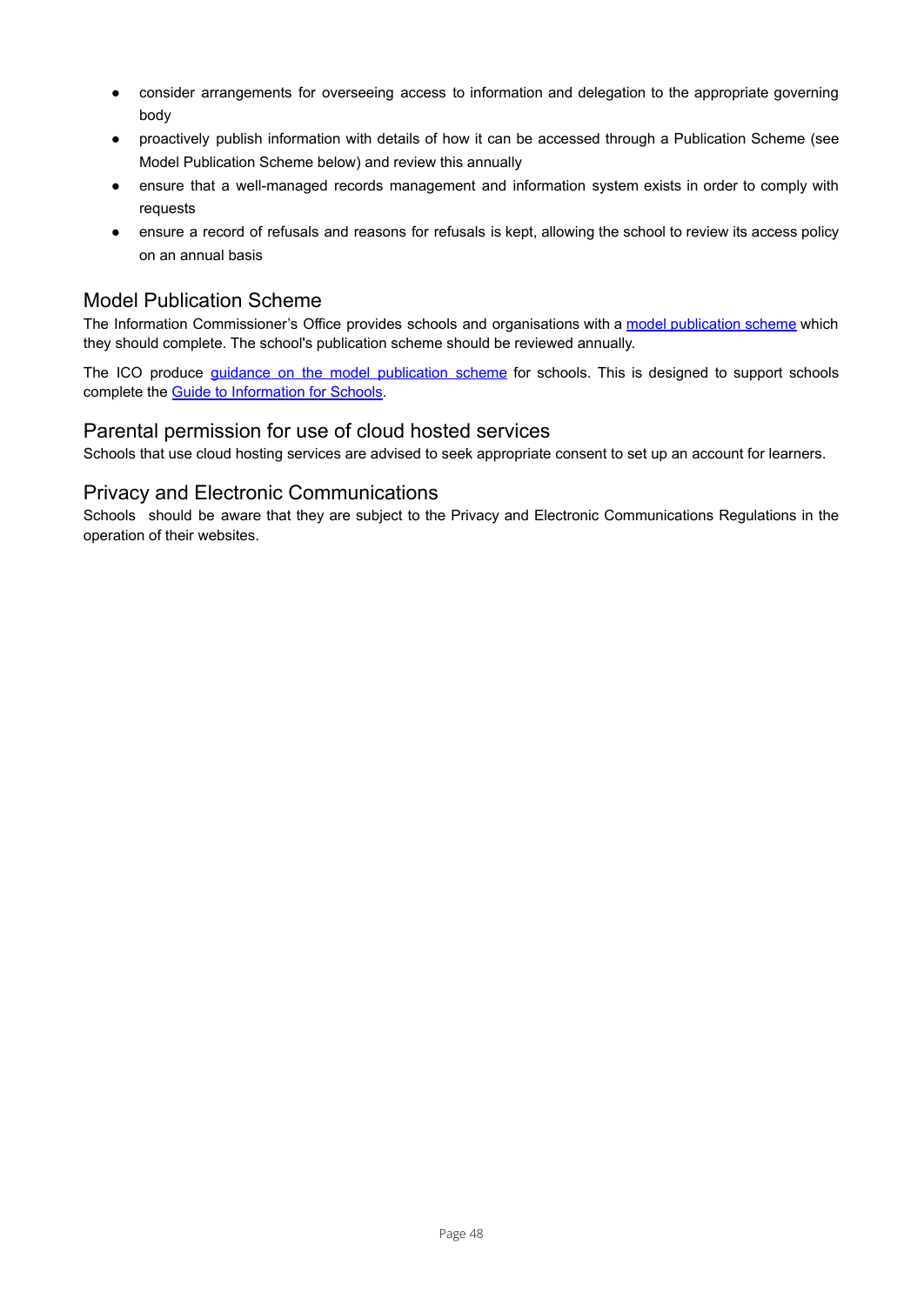## <span id="page-49-0"></span>School policy: Electronic Devices - Searching & Deletion

### Introduction

The changing face of information technologies and ever increasing pupil/student use of these technologies has meant that the Education Acts have had to change in an attempt to keep pace. Within Part 2 of the Education Act 2011 (Discipline) there have been changes to the powers afforded to schools by statute to search pupils in order to maintain discipline and ensure safety. Schools are required to ensure they have updated policies which take these changes into account. No such policy can on its own guarantee that the school will not face legal challenge, but having a robust policy which takes account of the Act and applying it in practice will however help to provide the school with justification for what it does.

The particular changes we deal with here are the added power to search for items 'banned under the school rules' and the power to 'delete data' stored on seized electronic devices.

Items banned under the school rules are determined and publicised by the Headteacher (section 89 Education and Inspections Act 1996).

An item banned by the school rules may only be searched for under these new powers if it has been identified in the school rules as an item that can be searched for. It is therefore important that there is a school policy which sets out clearly and unambiguously the items which:

- are banned under the school rules; and
- are banned AND can be searched for by authorised school staff

The act allows authorised persons to examine data on electronic devices if they think there is a good reason to do so. In determining a 'good reason' to examine or erase the data or files the authorised staff member must reasonably suspect that the data or file on the device in question has been, or could be, used to cause harm, to disrupt teaching or could break the school rules.

Following an examination, if the person has decided to return the device to the owner, or to retain or dispose of it, they may erase any data or files, if they think there is a good reason to do so.

The Head Teacher must publicise the school behaviour policy, in writing, to staff, parents/carers and students/pupils at least once a year. (There should therefore be clear links between the search etc. policy and the behaviour policy).

DfE advice on these sections of the Education Act 2011 can be found in the document: "Screening, searching and confiscation – Advice for head teachers, staff and governing bodies" (2014 and updated January 2018)

[http://www.education.gov.uk/schools/pupilsupport/behaviour/behaviourpolicies/f0076897/screening-searching](http://www.education.gov.uk/schools/pupilsupport/behaviour/behaviourpolicies/f0076897/screening-searching-and-confiscation)[and-confiscation](http://www.education.gov.uk/schools/pupilsupport/behaviour/behaviourpolicies/f0076897/screening-searching-and-confiscation)

It is recommended that Headteachers (and, at the least, other senior leaders) should be familiar with this guidance.

#### Relevant legislation:

- Education Act 1996
- Education and Inspections Act 2006
- Education Act 2011 Part 2 (Discipline)
- The School Behaviour (Determination and Publicising of Measures in Academies) Regulations 2012
- Health and Safety at Work etc. Act 1974
- **Obscene Publications Act 1959**
- Children Act 1989
- Human Rights Act 1998
- **Computer Misuse Act 1990**

This is not a full list of Acts involved in the formation of this advice. Further information about relevant legislation can be found via the above link to the DfE advice document.

#### **Responsibilities**

The Headteacher is responsible for ensuring that the school policies reflect the requirements contained within the relevant legislation. The formulation of these policies may be delegated to other individuals or groups. The policies will normally be taken to Governors for approval. The Headteacher will need to authorise those staff who are allowed to carry out searches.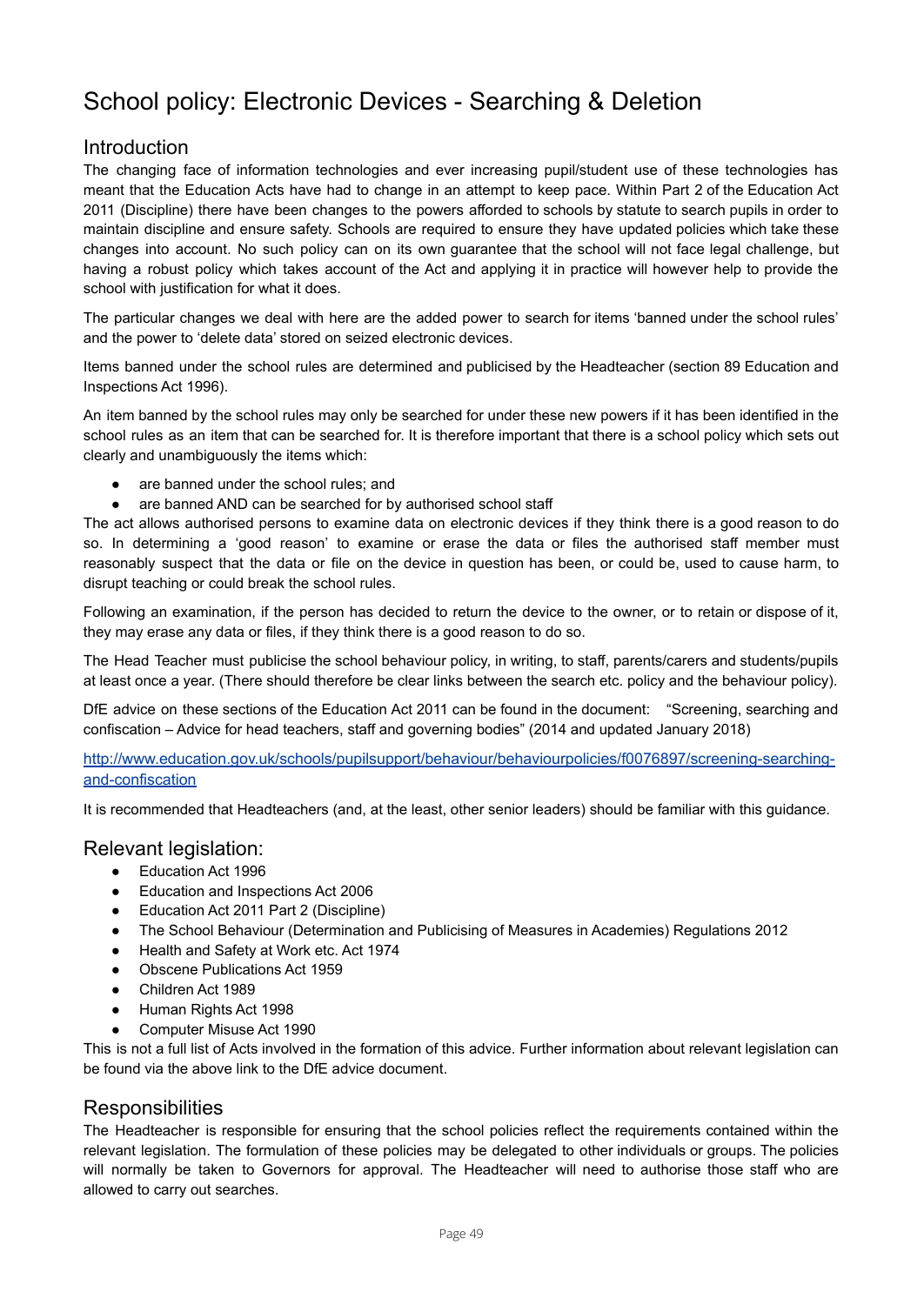This policy has been written by and will be reviewed by: Headteacher, STEAM Curriculum Team, Governors

The Headteacher has authorised the following members of staff to carry out searches for and of electronic devices and the deletion of data/files on those devices: SLT; Back Up DSL

The Headteacher may authorise other staff members in writing in advance of any search they may undertake, subject to appropriate training.

Members of staff (other than Security Staff) cannot be required to carry out such searches. They can each choose whether or not they wish to be an authorised member of staff.

#### Training/Awareness

It is essential that all staff should be made aware of and should implement the school's policy.

Members of staff should be made aware of the school's policy on "Electronic devices – searching and deletion":

- at induction
- at regular updating sessions on the school's online safety policy

Members of staff authorised by the Headteacher/Principal to carry out searches for and of electronic devices and to access and delete data/files from those devices should receive training that is specific and relevant to this role.

Specific training is required for those staff who may need to judge whether material that is accessed is inappropriate or illegal.

#### Policy Statements

Search:

The school Behaviour Policy refers to the policy regarding searches with and without consent for the wide range of items covered within the Education Act 2011 and lists those items. This policy refers only to the searching for and of electronic devices and the deletion of data/files on those devices.

Pupils are allowed to bring mobile phones or other personal electronic devices to school and use them only within the rules laid down by the school. Devices MUST be switched off on entering school premises (including grounds) and handed in to the main office on arrival and collected at the end of the day. Devices MUST NOT be used anywhere on school premises. Parents/Carers MUST sign an agreement form prior to children bringing in devices.

If pupils breach these roles:

The sanctions for breaking these rules can be found in the Behaviour for Learning Policy and in the pupil acceptable use agreement (AUA) above.

Authorised staff (defined in the responsibilities section above) have the right to search for such electronic devices where they reasonably suspect that the data or file on the device in question has been, or could be, used to cause harm, to disrupt teaching or break the school rules.

- Searching with consent Authorised staff may search with the pupil's consent for any item
- Searching without consent Authorised staff may only search without the pupil's consent for anything which is either 'prohibited' (as defined in Section 550AA of the Education Act 1996) or appears in the school rules as an item which is banned and may be searched for

In carrying out the search:

The authorised member of staff must have reasonable grounds for suspecting that a pupil is in possession of a prohibited item i.e. an item banned by the school rules and which can be searched for.

The authorised member of staff should take reasonable steps to check the ownership of the mobile phone/personal electronic device before carrying out a search. (The powers included in the Education Act do not extend to devices owned (or mislaid) by other parties e.g. a visiting parent or contractor, only to devices in the possession of pupils/students.)

The authorised member of staff should take care that, where possible, searches should not take place in public places e.g. an occupied classroom, which might be considered as exploiting the pupil being searched.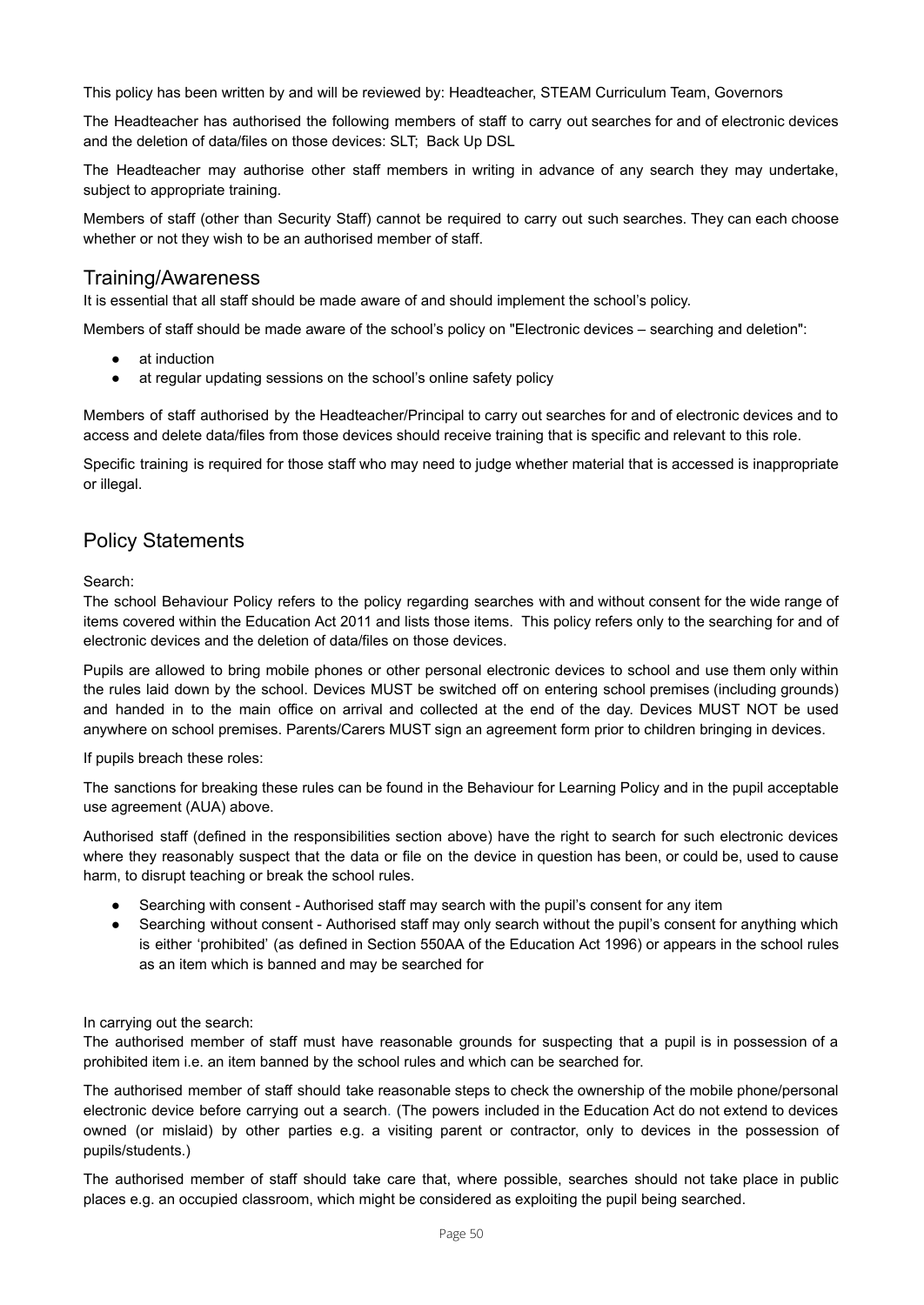The authorised member of staff carrying out the search must be the same gender as the pupil being searched; and there must be a witness (also a staff member) and, if at all possible, they too should be the same gender as the pupil being searched.

There is a limited exception to this rule: Authorised staff can carry out a search of a pupil of the opposite gender including without a witness present, but only where you reasonably believe that there is a risk that serious harm will be caused to a person if you do not conduct the search immediately and where it is not reasonably practicable to summon another member of staff.

#### Extent of the search:

The person conducting the search may not require the pupil to remove any clothing other than outer clothing.

Outer clothing means clothing that is not worn next to the skin or immediately over a garment that is being worn as underwear (outer clothing includes hats; shoes; boots; coat; blazer; jacket; gloves and scarves).

'Possessions' means any goods over which the pupil has or appears to have control – this includes desks, lockers and bags.

A pupil's possessions can only be searched in the presence of the pupil and another member of staff, except where there is a risk that serious harm will be caused to a person if the search is not conducted immediately and where it is not reasonably practicable to summon another member of staff.

The power to search without consent enables a personal search, involving removal of outer clothing and searching of pockets; but not an intimate search going further than that, which only a person with more extensive powers (e.g. a police officer) can do.

Use of Force – force cannot be used to search without consent for items banned under the school rules regardless of whether the rules say an item can be searched for.

#### Electronic devices

An authorised member of staff finding an electronic device may access and examine any data or files on the device if they think there is a good reason to do so (i.e. the staff member must reasonably suspect that the data or file on the device in question has been, or could be, used to cause harm, to disrupt teaching or break the school rules).

The examination of the data/files on the device should go only as far as is reasonably necessary to establish the facts of the incident. Any further intrusive examination of personal data may leave the school open to legal challenge. It is important that authorised staff should have training and sufficient knowledge of electronic devices and data storage.

If inappropriate material is found on the device it is up to the authorised member of staff to decide whether they should delete that material, retain it as evidence (of a criminal offence or a breach of school discipline) or whether the material is of such seriousness that it requires the involvement of the police. Examples of illegal activity would include:

- child sexual abuse images (including images of one child held by another child)
- adult material which potentially breaches the Obscene Publications Act
- criminally racist material
- other criminal conduct, activity or materials

## Deletion of Data

Following an examination of an electronic device, if the authorised member of staff has decided to return the device to the owner, or to retain or dispose of it, they may erase any data or files, if they think there is a good reason to do so. (i.e. the staff member must reasonably suspect that the data or file on the device in question has been, or could be, used to cause harm, to disrupt teaching or break the school rules).

If inappropriate material is found on the device, it is up to the authorised member of staff to decide whether they should delete that material, retain it as evidence (of a possible criminal offence or a breach of school discipline) or whether the material is of such seriousness that it requires the involvement of the police. (It is recommended that members of staff should know who to contact, within school, for further guidance before taking action and that the person or persons is or are named within this policy).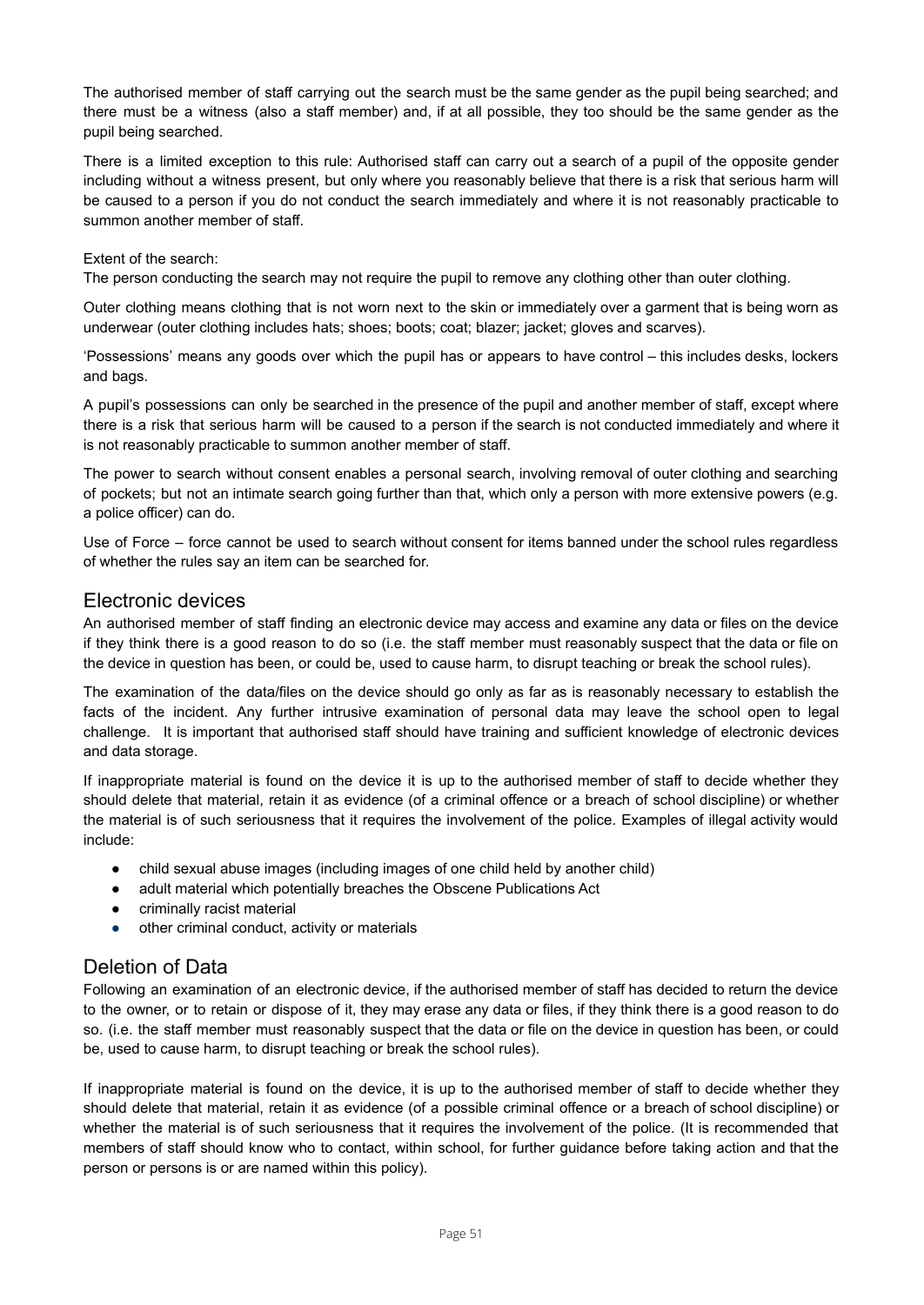A record should be kept of the reasons for the deletion of data/files. (DfE guidance states and other legal advice recommends that there is no legal reason to do this, best practice suggests that the school can refer to relevant documentation created at the time of any search or data deletion in the event of a pupil, parental or other interested party complaint or legal challenge. Records will also help the school to review online safety incidents, learn from what has happened and adapt and report on application of policies as necessary).

## Care of Confiscated Devices

School staff are reminded of the need to ensure the safe keeping of confiscated devices, to avoid the risk of compensation claims for damage/loss of such devices (particularly given the possible high value of some of these devices).

School is not responsible for individual devices on school premises.

## Audit/Monitoring/Reporting/Review

The responsible person Gail Bowskill (Headteacher) will ensure that full records are kept of incidents involving the searching for and of mobile phones and electronic devices and the deletion of data/files. (a template log sheet can be found in the appendices to the School Online Safety Template Policies)

These records will be reviewed by (Online Safety Officer/Online Safety Committee/Online Safety Governor) at regular intervals (Termly)

This policy will be reviewed by the head teacher and governors annually and in response to changes in guidance and evidence gained from the records.

<https://www.gov.uk/government/publications/searching-screening-and-confiscation>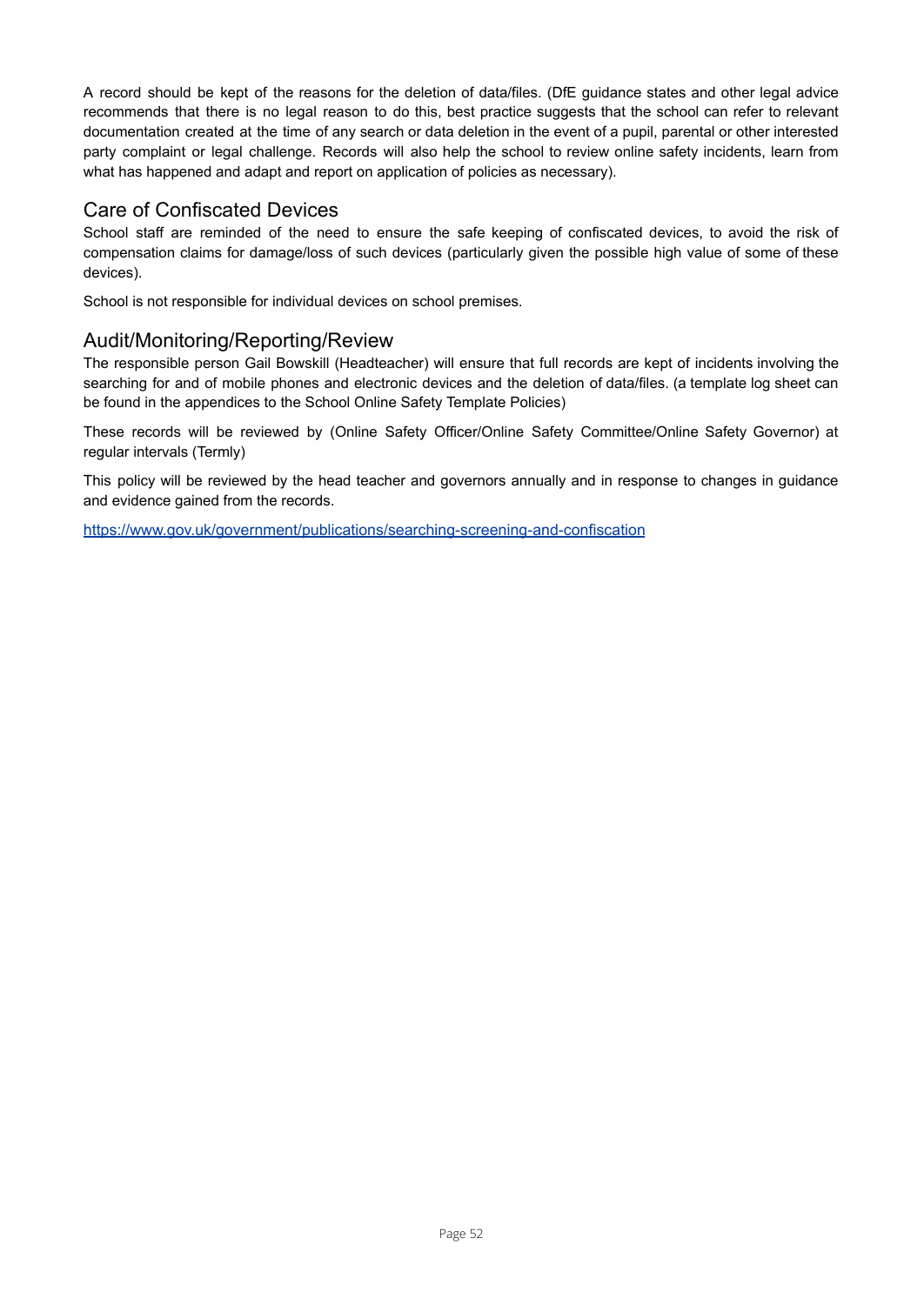## <span id="page-53-0"></span>Mobile Technologies Policy (inc. BYOD/BYOT)

Mobile technology devices may be a school owned/provided or privately owned smartphone, tablet, notebook/laptop or other technology that usually has the capability of utilising the school's wireless network. The device then has access to the wider internet which may include the school's learning platform and other cloud based services such as email and data storage.

The absolute key to considering the use of mobile technologies is that the pupils/students, staff and wider school community understands that the primary purpose of having their personal device at school is educational and that this is irrespective of whether the device is school owned/provided or personally owned. The mobile technologies policy should sit alongside a range of policies including but not limited to the safeguarding policy, anti-bullying policy, acceptable use policy, policies around theft or malicious damage and the behaviour policy. Teaching about the safe and appropriate use of mobile technologies should be included in the online safety education programme.

## Potential Benefits of Mobile Technologies

Research has highlighted the widespread uptake of mobile technologies amongst adults and children of all ages. Web-based tools and resources have changed the landscape of learning. Students now have at their fingertips unlimited access to digital content, resources, experts, databases and communities of interest. By effectively maximising the use of such resources, schools not only have the opportunity to deepen student learning, but they can also develop digital literacy, fluency and citizenship in students/pupils that will prepare them for the high tech world in which they will live, learn and work.

## **Considerations**

There are a number of issues and risks to consider when implementing mobile technologies. These include; security risks in allowing connections to your school network, filtering of personal devices, breakages and insurance, access to devices for all pupils, avoiding potential classroom distraction, network connection speeds, types of devices, charging facilities, total cost of ownership

- The school acceptable use agreements for staff, students and parents/carers will give consideration to the use of mobile technologies
- The school allows:

|                           | School devices                                    |                                              |                                   | Personal devices       |                  |                  |
|---------------------------|---------------------------------------------------|----------------------------------------------|-----------------------------------|------------------------|------------------|------------------|
|                           | School owned<br>and allocated to<br>a single user | School owned<br>for use by<br>multiple users | Authorised<br>device <sup>2</sup> | Pupil/Student<br>owned | Staff<br>owned   | Visitor<br>owned |
| Allowed in<br>school      | Yes                                               | Yes                                          | Yes                               | No <sup>3</sup>        | Yes <sup>3</sup> | Yes <sup>3</sup> |
| Full<br>network<br>access | Yes                                               | Yes                                          | Yes                               | No                     | Yes              | No               |
| Internet<br>only          |                                                   |                                              |                                   | No                     |                  | Yes              |

- The school has provided technical solutions for the safe use of mobile technology for school devices/personal devices (delete/amend as appropriate):
	- o All school devices are controlled through the use of Mobile Device Management software
	- o Appropriate access control is applied to all mobile devices according to the requirements of the user (e.g Internet only access, network access allowed, shared folder network access)

<sup>&</sup>lt;sup>2</sup> Authorised device – purchased by the pupil/family through a school-organised scheme. This device may be given full access to the network as if it were owned by the school

<sup>&</sup>lt;sup>3</sup> The school should add below any specific requirements about the use of personal devices in the school e.g. storing in a secure location, use during the day, liability, taking images etc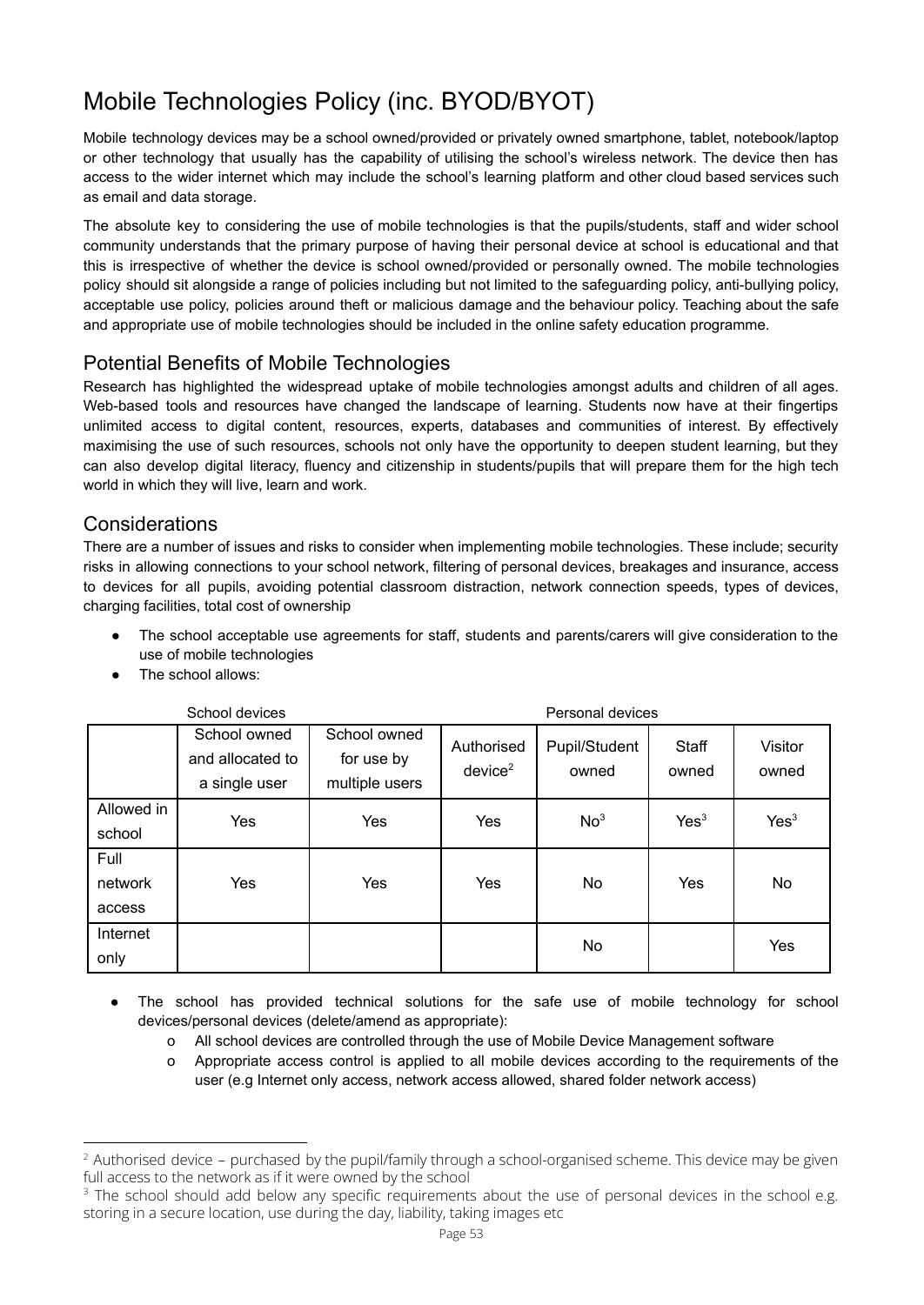- o The school has addressed broadband performance and capacity to ensure that core educational and administrative activities are not negatively affected by the increase in the number of connected devices
- o For all mobile technologies, filtering will be applied to the internet connection and attempts to bypass this are not permitted
- $\circ$  Appropriate exit processes are implemented for devices no longer used at a school location or by an authorised user. These may include; revoking the link between MDM software and the device, removing proxy settings, ensuring no sensitive data is removed from the network, uninstalling school-licenced software etc.
- o All school devices are subject to routine monitoring
- o Pro-active monitoring has been implemented to monitor activity
- When personal devices are permitted:
	- o All personal devices are restricted through the implementation of technical solutions that provide appropriate levels of network access
	- o Personal devices are brought into the school entirely at the risk of the owner and the decision to bring the device in to the school lies with the user (and their parents/carers) as does the liability for any loss or damage resulting from the use of the device in school
	- o The school accepts no responsibility or liability in respect of lost, stolen or damaged devices while at school or on activities organised or undertaken by the school (the school recommends insurance is purchased to cover that device whilst out of the home)
	- o The school accepts no responsibility for any malfunction of a device due to changes made to the device while on the school network or whilst resolving any connectivity issues
	- o The school recommends that the devices are made easily identifiable and have a protective case to help secure them as the devices are moved around the school. Pass-codes or PINs should be set on personal devices to aid security
	- o The school is not responsible for the day to day maintenance or upkeep of the users personal device such as the charging of any device, the installation of software updates or the resolution of hardware issues
- Users are expected to act responsibly, safely and respectfully in line with current acceptable use agreements, in addition;
	- o Devices may not be used in tests or exams
	- o Visitors should be provided with information about how and when they are permitted to use mobile technology in line with local safeguarding arrangements
	- o Users are responsible for keeping their device up to date through software, security and app updates. The device is virus protected and should not be capable of passing on infections to the network
	- o Users are responsible for charging their own devices and for protecting and looking after their devices while in the school
	- o Personal devices should be charged before being brought to the school as the charging of personal devices is not permitted during the school day
	- o Devices must be in silent mode on the school site and on school buses
	- o School devices are provided to support learning. It is expected that pupils/students will bring devices to the school as required.
	- o Confiscation and searching (England) the school has the right to take, examine and search any device that is suspected of unauthorised use, either technical or inappropriate.
	- o The changing of settings (exceptions include personal settings such as font size, brightness, etc…) that would stop the device working as it was originally set up and intended to work is not permitted
	- o The software/apps originally installed by the school must remain on the school owned device in usable condition and be easily accessible at all times. From time to time the school may add software applications for use in a particular lesson. Periodic checks of devices will be made to ensure that users have not removed required apps
	- o The school will ensure that devices contain the necessary apps for school work. Apps added by the school will remain the property of the school and will not be accessible to pupils on authorised devices once they leave the school roll. Any apps bought by the user on their own account will remain theirs.
	- o Users should be mindful of the age limits for app purchases and use and should ensure they read the terms and conditions before use.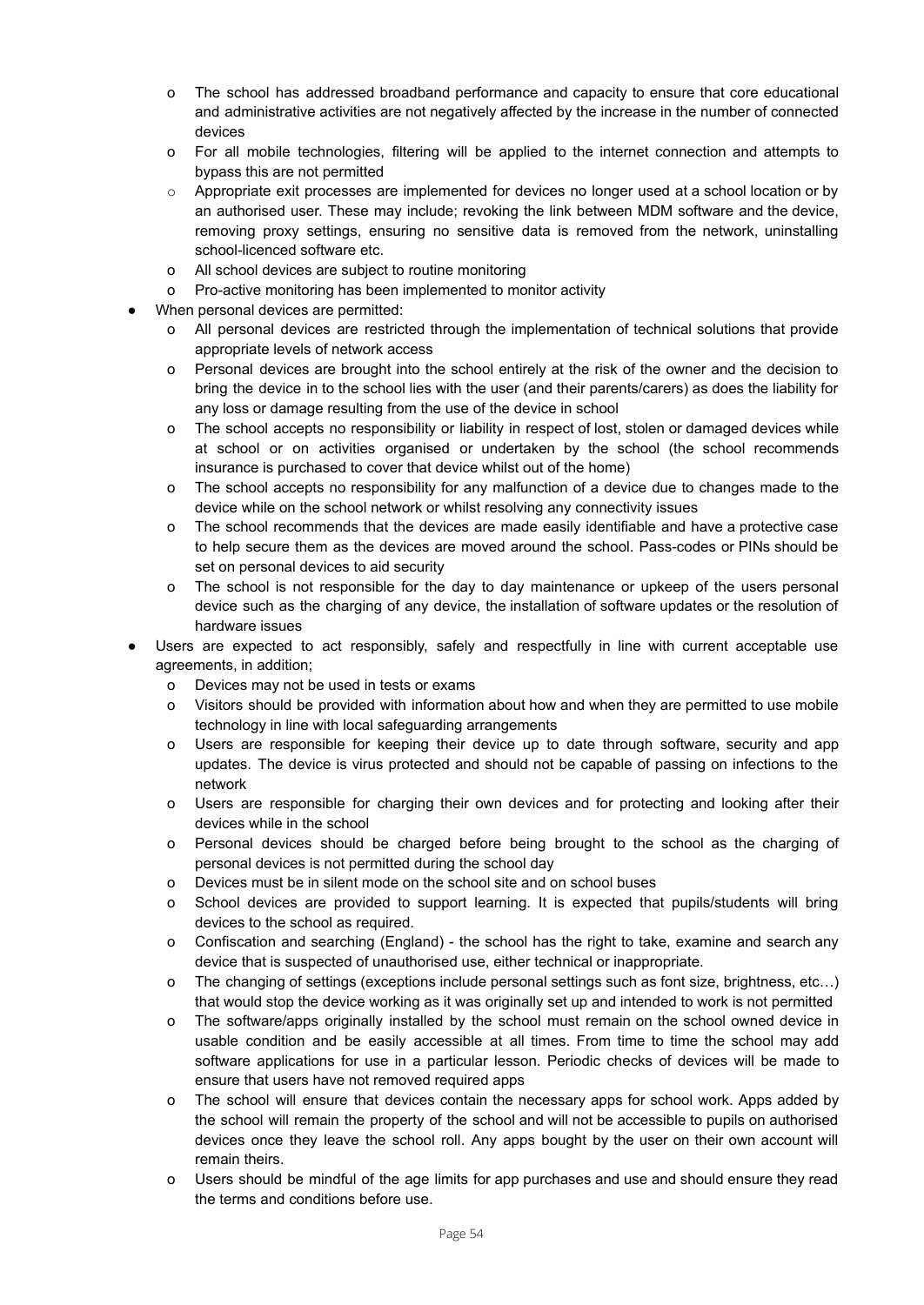- o Users must only photograph people with their permission. Users must only take pictures or videos that are required for a task or activity. All unnecessary images or videos will be deleted immediately
- o Devices may be used in lessons in accordance with teacher direction
- o Staff owned devices should not be used for personal purposes during teaching sessions, unless in exceptional circumstances
- o Printing from personal devices will not be possible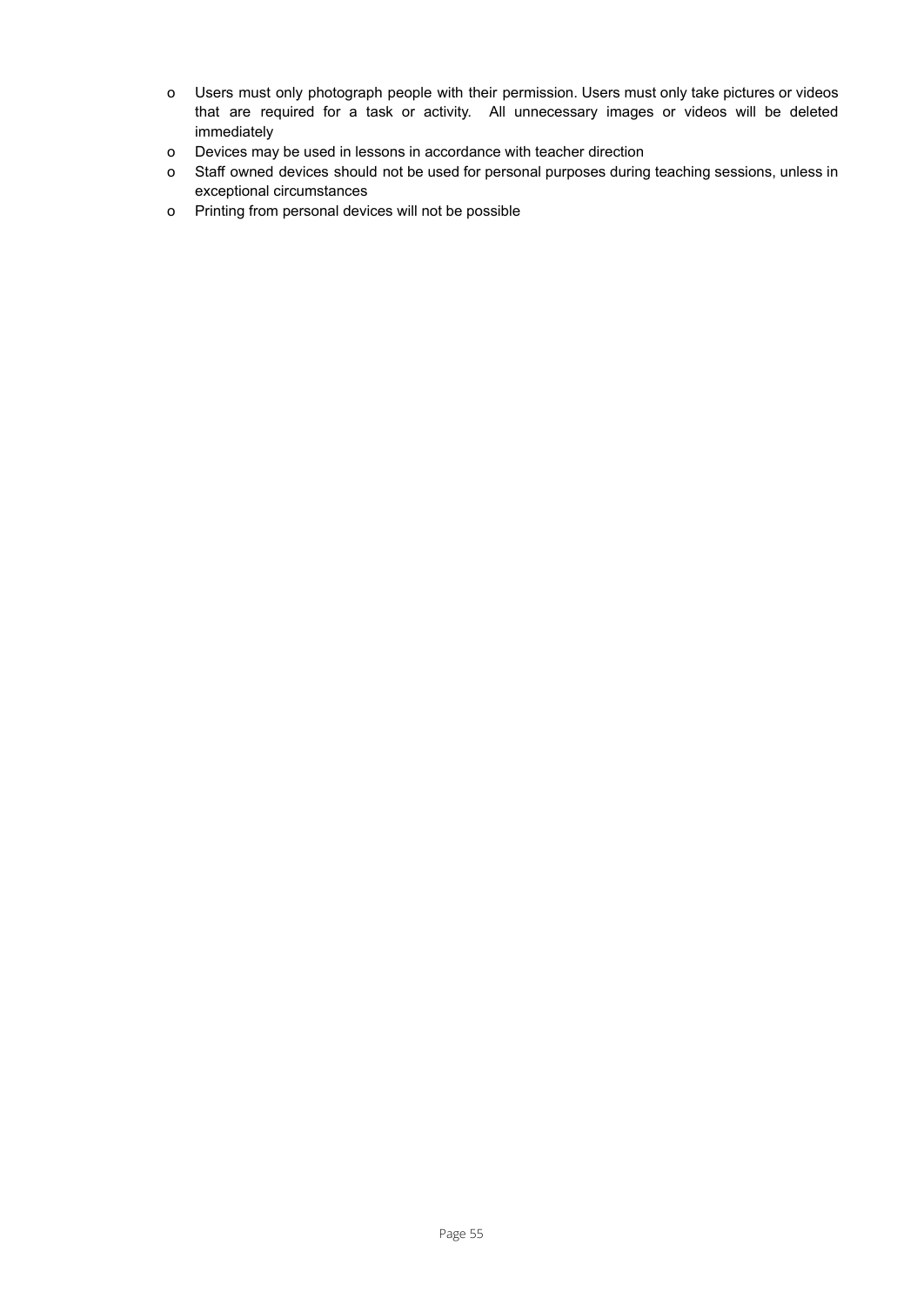## <span id="page-56-0"></span>Social Media Policy

Social media (e.g. Facebook, Twitter, LinkedIn) is a broad term for any kind of online platform which enables people to directly interact with each other. However, some games, for example Minecraft or World of Warcraft and video sharing platforms such as You Tube have social media elements to them.

The school recognises the numerous benefits and opportunities which a social media presence offers. Staff, parents/carers and pupils/students are actively encouraged to find creative ways to use social media. However, there are some risks associated with social media use, especially around the issues of safeguarding, bullying and personal reputation. This policy aims to encourage the safe use of social media by *the school*, its staff, parents, carers and children.

#### Scope

This policy is subject to the school's codes of conduct and acceptable use agreements.

This policy:

- Applies to all staff and to all online communications which directly or indirectly, represent the school.
- Applies to such online communications posted at any time and from anywhere.
- Encourages the safe and responsible use of social media through training and education
- Defines the monitoring of public social media activity pertaining to the school

The school respects privacy and understands that staff and pupils/students may use social media forums in their private lives. However, personal communications likely to have a negative impact on professional standards and/or the school's reputation are within the scope of this policy.

Professional communications are those made through official channels, posted on a school account or using the school name. All professional communications are within the scope of this policy.

Personal communications are those made via a personal social media accounts. In all cases, where a personal account is used which associates itself with, or impacts on, the school, it must be made clear that the member of staff is not communicating on behalf of the school with an appropriate disclaimer. Such personal communications are within the scope of this policy.

Personal communications which do not refer to or impact upon the school are outside the scope of this policy.

Digital communications with pupils/students are also considered.

#### Organisational control

Roles & Responsibilities

- SLT
	- o Facilitating training and guidance on Social Media use.
	- o Developing and implementing the Social Media policy
	- o Taking a lead role in investigating any reported incidents.
	- o Making an initial assessment when an incident is reported and involving appropriate staff and external agencies as required.
	- o Receive completed applications for Social Media accounts
	- o Approve account creation
- Administrator/Moderator
	- o Create the account following SLT approval
	- o Store account details, including passwords securely
	- o Be involved in monitoring and contributing to the account
	- o Control the process for managing an account after the lead staff member has left the organisation (closing or transferring)
- **Staff** 
	- o Know the contents of and ensure that any use of social media is carried out in line with this and other relevant policies
	- o Attending appropriate training
	- o Regularly monitoring, updating and managing content he/she has posted via school accounts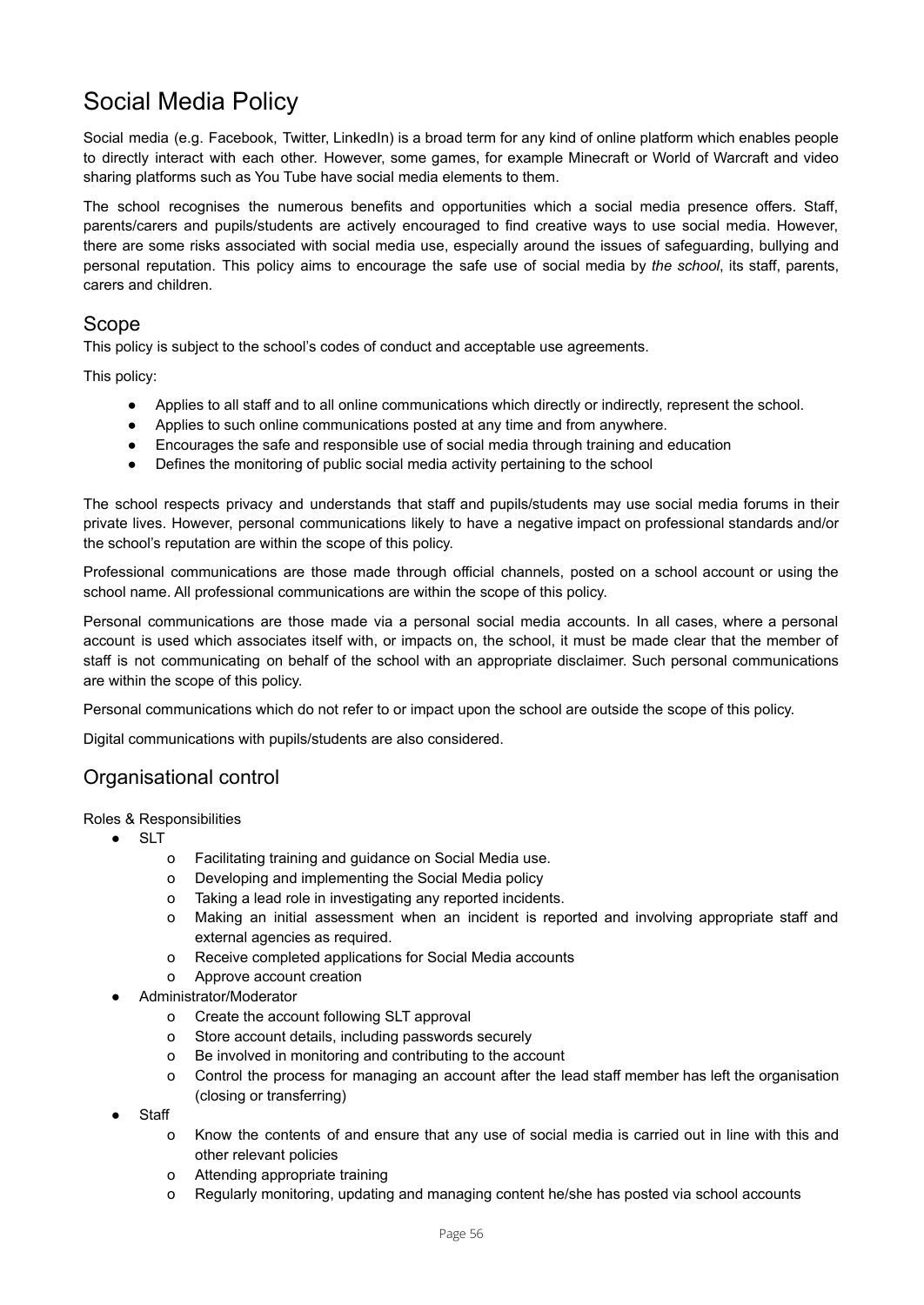o Adding an appropriate disclaimer to personal accounts when naming the school

## Process for creating new accounts

The school community is encouraged to consider if a social media account will help them in their work, e.g. a history department Twitter account, or a "Friends of the school" Facebook page. Anyone wishing to create such an account must present a business case to the Leadership Team which covers the following points:-

- The aim of the account
- The intended audience
- How the account will be promoted
- Who will run the account (at least two staff members should be named)
- Will the account be open or private/closed

Following consideration by the SLT an application will be approved or rejected. In all cases, the SLT must be satisfied that anyone running a social media account on behalf of the school has read and understood this policy and received appropriate training. This also applies to anyone who is not directly employed by the school, including volunteers or parents.

## **Monitoring**

School accounts must be monitored regularly and frequently (preferably 7 days a week, including during holidays). Any comments, queries or complaints made through those accounts must be responded to within 24 hours (or on the next working day if received at a weekend) even if the response is only to acknowledge receipt. Regular monitoring and intervention is essential in case a situation arises where bullying or any other inappropriate behaviour arises on a school social media account.

### Behaviour

- The school requires that all users using social media adhere to the standard of behaviour as set out in this policy and other relevant policies.
- Digital communications by staff must be professional and respectful at all times and in accordance with this policy. Staff will not use social media to infringe on the rights and privacy of others or make ill-considered comments or judgments about staff. School social media accounts must not be used for personal gain. Staff must ensure that confidentiality is maintained on social media even after they leave the employment of the school.
- Users must declare who they are in social media posts or accounts. Anonymous posts are discouraged in relation to school activity.
- If a journalist makes contact about posts made using social media, staff must follow the school media policy before responding.
- *●* Unacceptable conduct, (e.g. defamatory, discriminatory, offensive, harassing content or a breach of data protection, confidentiality, copyright) will be considered extremely seriously by the school and will be reported as soon as possible to a relevant senior member of staff, and escalated where appropriate.
- The use of social media by staff while at work may be monitored, in line with school policies. The school permits reasonable and appropriate access to private social media sites. However, where excessive use is suspected, and considered to be interfering with relevant duties, disciplinary action may be taken
- The school will take appropriate action in the event of breaches of the social media policy. Where conduct is found to be unacceptable, the school will deal with the matter internally. Where conduct is considered illegal, the school will report the matter to the police and other relevant external agencies, and may take action according to the disciplinary policy.

## Legal considerations

- Users of social media should consider the copyright of the content they are sharing and, where necessary, should seek permission from the copyright holder before sharing.
- Users must ensure that their use of social media does not infringe upon relevant data protection laws, or breach confidentiality.

#### Handling abuse

- When acting on behalf of the school, handle offensive comments swiftly and with sensitivity.
- If a conversation turns and becomes offensive or unacceptable, school users should block, report or delete other users or their comments/posts and should inform the audience exactly why the action was taken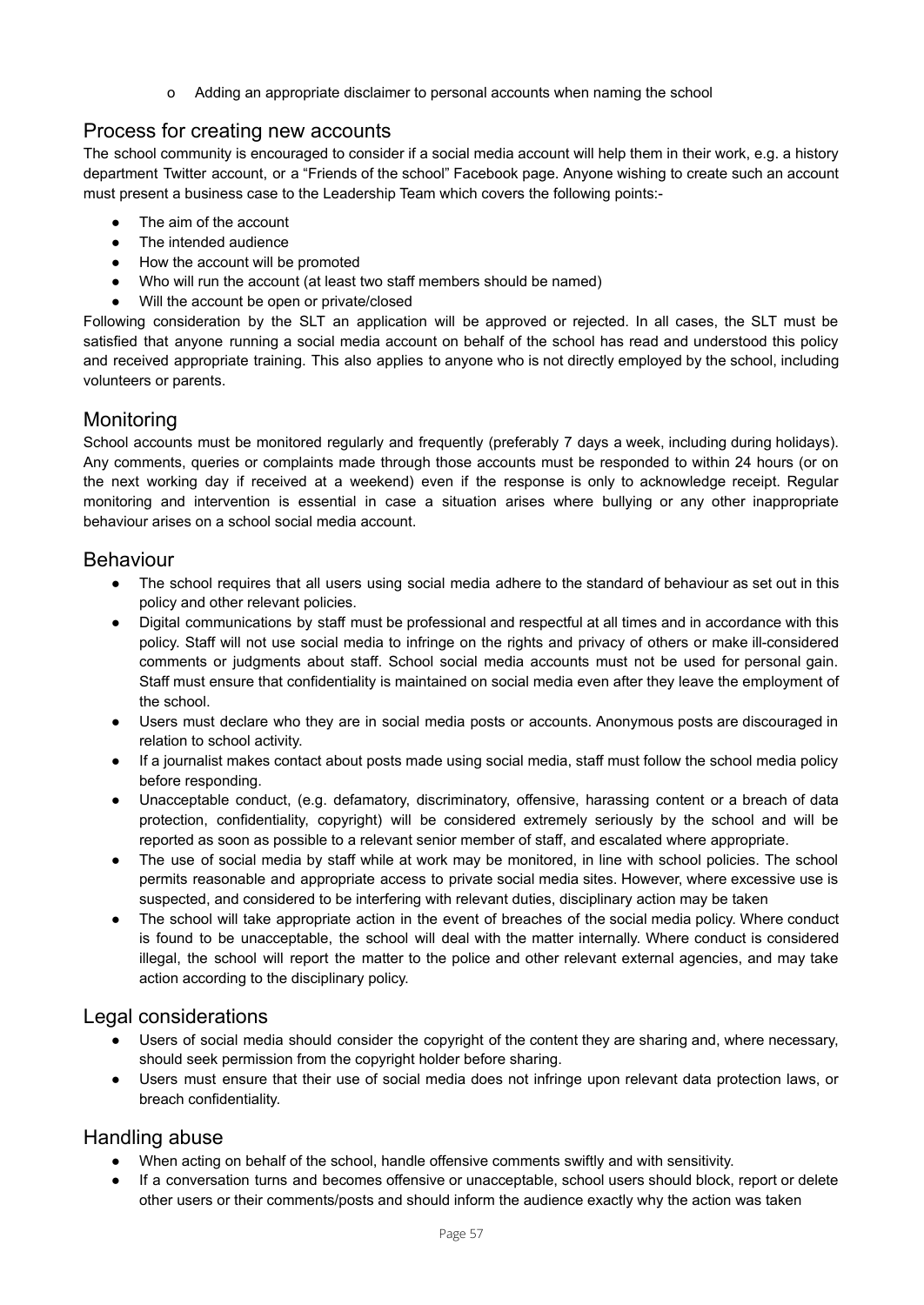● If you feel that you or someone else is subject to abuse by colleagues through use of a social networking site, then this action must be reported using the agreed school protocols.

## Tone

The tone of content published on social media should be appropriate to the audience, whilst retaining appropriate levels of professional standards. Key words to consider when composing messages are:

- Engaging
- Conversational
- Informative
- Friendly (on certain platforms, e.g. Facebook)

## Use of images

School use of images can be assumed to be acceptable, providing the following guidelines are strictly adhered to.

- Permission to use any photos or video recordings should be sought in line with the school's digital and video images policy. If anyone, for any reason, asks not to be filmed or photographed then their wishes should be respected.
- Under no circumstances should staff share or upload pupil pictures online other than via school owned social media accounts
- Staff should exercise their professional judgement about whether an image is appropriate to share on school social media accounts. Pupils should be appropriately dressed, not be subject to ridicule and must not be on any school list of children whose images must not be published.
- If a member of staff inadvertently takes a compromising picture which could be misconstrued or misused, they must delete it immediately.

## Personal use

- Staff
	- o Personal communications are those made via a personal social media accounts. In all cases, where a personal account is used which associates itself with the school or impacts on the school, it must be made clear that the member of staff is not communicating on behalf of the school with an appropriate disclaimer. Such personal communications are within the scope of this policy.
	- o Personal communications which do not refer to or impact upon the school are outside the scope of this policy.
	- o Where excessive personal use of social media in school is suspected, and considered to be interfering with relevant duties, disciplinary action may be taken
	- o The school permits reasonable and appropriate access to private social media sites.
- Pupil
	- o Staff are not permitted to follow or engage with current or prior pupils of the school on any personal social media network account.
	- o The school's education programme should enable the pupils/students to be safe and responsible users of social media.
	- o Pupils are encouraged to comment or post appropriately about the school. Any offensive or inappropriate comments will be resolved by the use of the school's behaviour policy
- **Parents/Carers** 
	- o If parents/carers have access to a school learning platform where posting or commenting is enabled, parents/carers will be informed about acceptable use.
	- o The school has an active parent/carer education programme which supports the safe and positive use of social media. This includes information on the website.
	- o Parents/Carers are encouraged to comment or post appropriately about the school. In the event of any offensive or inappropriate comments being made, the school will ask the parent/carer to remove the post and invite them to discuss the issues in person. If necessary, refer parents to the school's complaints procedures.

#### Monitoring posts about the school

As part of active social media engagement, it is considered good practice to pro-actively monitor the Internet for public postings about the school.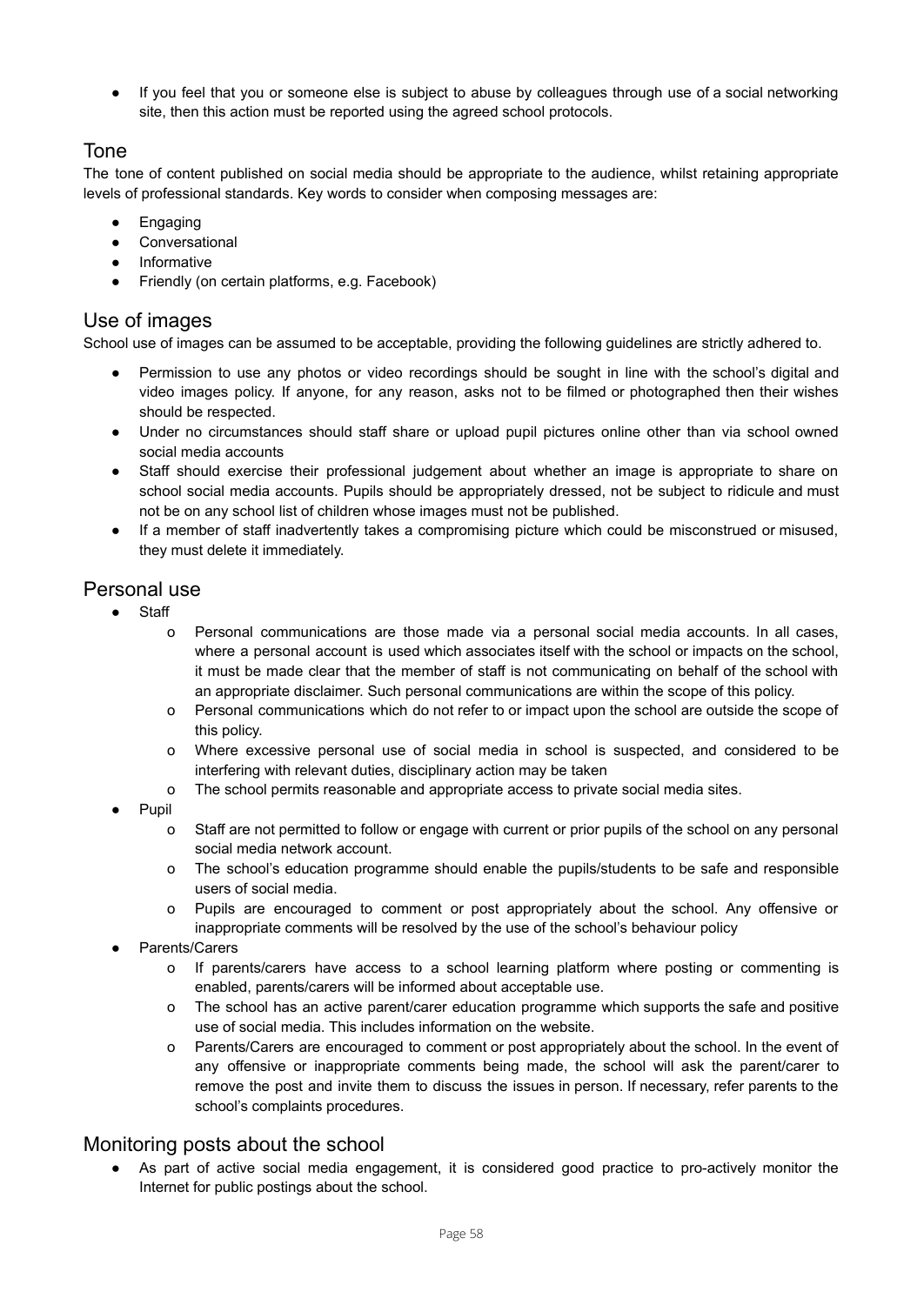The school should effectively respond to social media comments made by others according to a defined policy or process.

## Appendix

Managing your personal use of Social Media:

- "Nothing" on social media is truly private
- Social media can blur the lines between your professional and private life. Don't use the school logo and/or branding on personal accounts
- Check your settings regularly and test your privacy
- Keep an eye on your digital footprint
- Keep your personal information private
- Regularly review your connections keep them to those you want to be connected to
- When posting online consider; Scale, Audience and Permanency of what you post
- If you want to criticise, do it politely.
- Take control of your images do you want to be tagged in an image? What would children or parents say about you if they could see your images?
- Know how to report a problem

### Managing school social media accounts

The Dos

- Check with a senior leader before publishing content that may have controversial implications for the school
- Use a disclaimer when expressing personal views
- Make it clear who is posting content
- Use an appropriate and professional tone
- Be respectful to all parties
- Ensure you have permission to 'share' other peoples' materials and acknowledge the author
- Express opinions but do so in a balanced and measured manner
- Think before responding to comments and, when in doubt, get a second opinion
- Seek advice and report any mistakes using the school's reporting process
- Consider turning off tagging people in images where possible

#### The Don'ts

- Don't make comments, post content or link to materials that will bring the school into disrepute
- Don't publish confidential or commercially sensitive material
- Don't breach copyright, data protection or other relevant legislation
- Consider the appropriateness of content for any audience of school accounts, and don't link to, embed or add potentially inappropriate content
- Don't post derogatory, defamatory, offensive, harassing or discriminatory content
- Don't use social media to air internal grievances

#### Acknowledgements

With thanks to Rob Simmonds of Well Chuffed Comms ([wellchuffedcomms.com](http://wellchuffedcomms.com)) and Chelmsford College for allowing the use of their policies in the creation of this policy.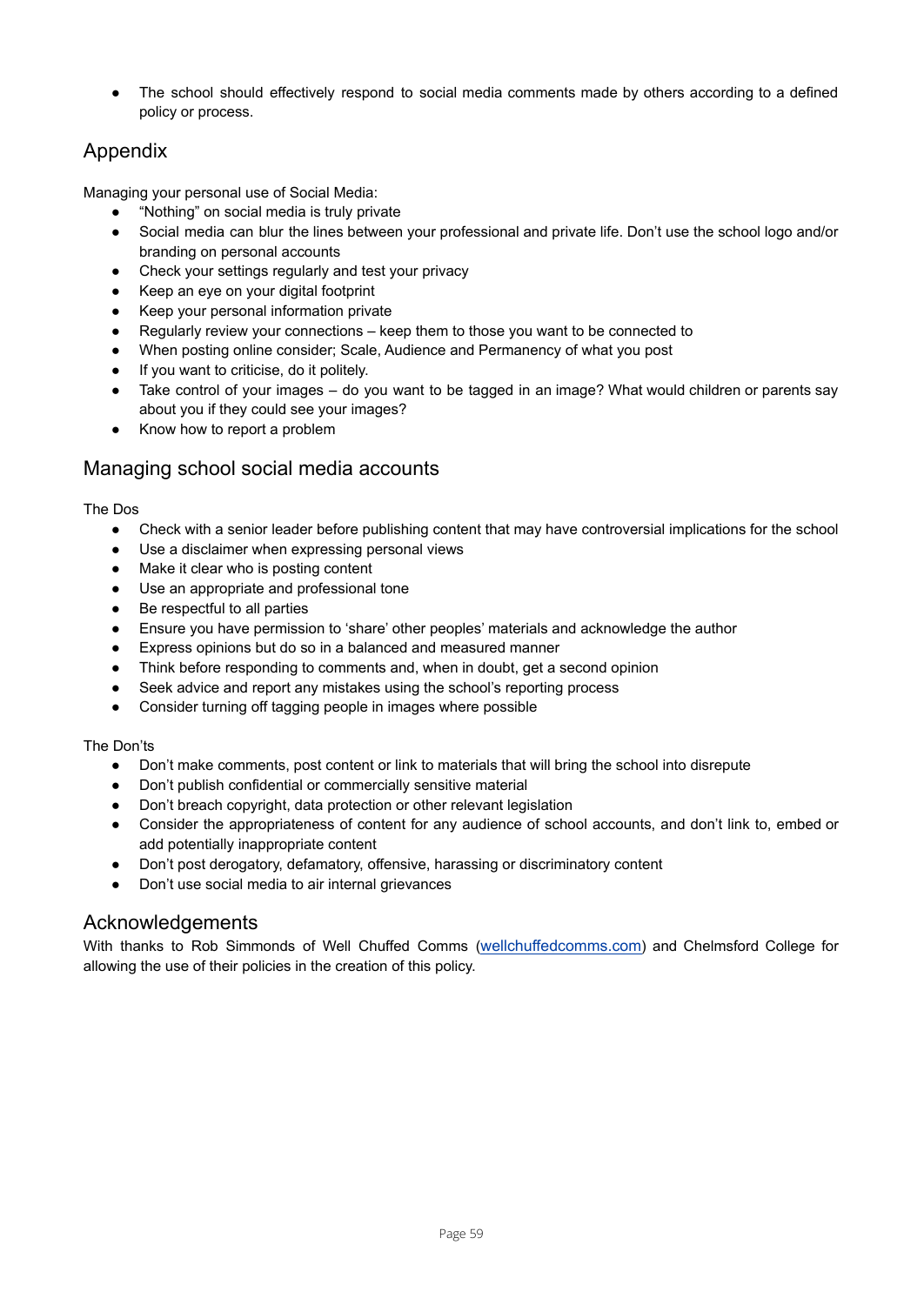## <span id="page-60-0"></span>School Policy – Online Safety Group Terms of Reference

### 1. Purpose

To provide a consultative group that has wide representation from Caton Primary School community, with responsibility for issues regarding online safety and the monitoring the online safety policy, including the impact of initiatives.

## 2. Membership

The online safety group will seek to include representation from the following stakeholders (the composition of the group should include SLT member/s)

- Child Protection/Safeguarding officer
- Teaching staff member
- Online safety coordinator (not ICT coordinator by default)
- Governor
- ICT Technical Support staff (where possible)
- 2.1. Other people may be invited to attend the meetings at the request of the Chairperson on behalf of the committee to provide advice and assistance where necessary.
- 2.2. Committee members must declare a conflict of interest if any incidents being discussed directly involve themselves or members of their families.
- 2.3. Committee members must be aware that many issues discussed by this group could be of a sensitive or confidential nature
- 2.4. When individual members feel uncomfortable about what is being discussed they should be allowed to leave the meeting with steps being made by the other members to allow for these sensitivities

## 3. Chairperson

The Committee should select a suitable Chairperson from within the group. Their responsibilities include:

- Scheduling meetings and notifying committee members;
- Inviting other people to attend meetings when required by the committee;
- Guiding the meeting according to the agenda and time available;
- Ensuring all discussion items end with a decision, action or definite outcome;
- Making sure that notes are taken at the meetings and that these with any action points are distributed as necessary

## 4. Duration of Meetings

Meetings shall be held annually. A special or extraordinary meeting may be called when and if deemed necessary.

## 5. Functions

These are to assist the Online Safety Lead (or other relevant person) with the following:

- To keep up to date with new developments in the area of online safety
- To annually review and develop the online safety policy in line with new technologies and incidents
- To monitor the delivery and impact of the online safety policy
- To monitor the log of reported online safety incidents (anonymous) to inform future areas of teaching/learning/training.
- To co-ordinate consultation with the whole school community to ensure stakeholders are up to date with information, training and/or developments in the area of online safety. This could be carried out through:
	- o Staff meetings
	- o Student/pupil forums (for advice and feedback)
	- o Governors meetings
	- o Surveys/questionnaires for pupils, parents/carers and staff
	- o Parents evenings
	- o Website/VLE/Newsletters
	- o Online safety events
	- o Internet Safety Day (annually held on the second Tuesday in February)
	- o Other methods
- To ensure that monitoring is carried out of Internet sites used across the school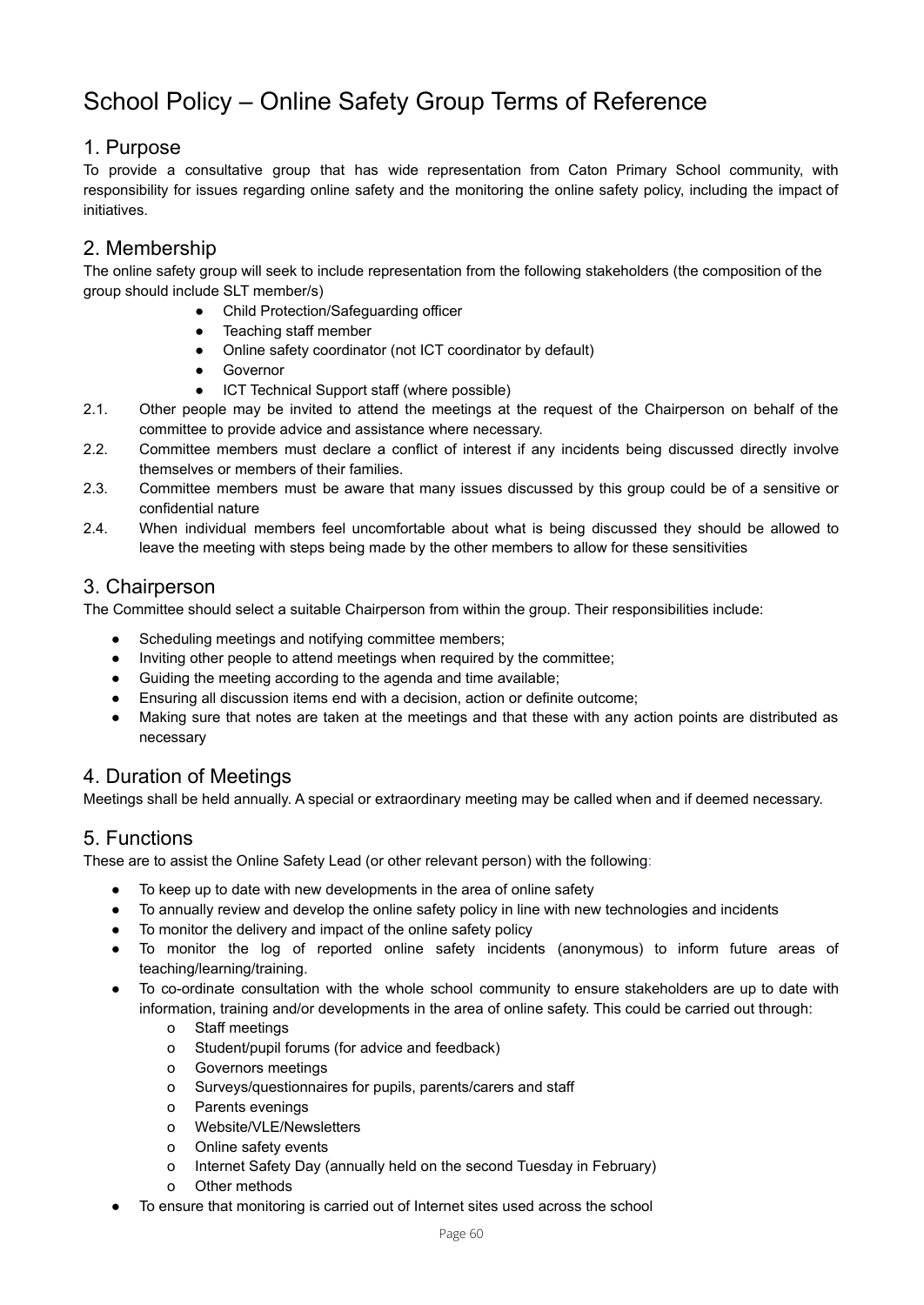- To monitor filtering/change control logs (e.g. requests for blocking/unblocking sites).
- To monitor the safe use of data across the school
- To monitor incidents involving cyberbullying for staff and pupils

#### 6. Amendments

The terms of reference shall be reviewed annually from the date of approval. They may be altered to meet the current needs of all committee members, by agreement of the majority

The above Terms of Reference for Caton Primary School have been agreed

Bowsbill

Signed by (SLT):

Date: 4/3/2022

Date for review: March 2023<br>
March 2023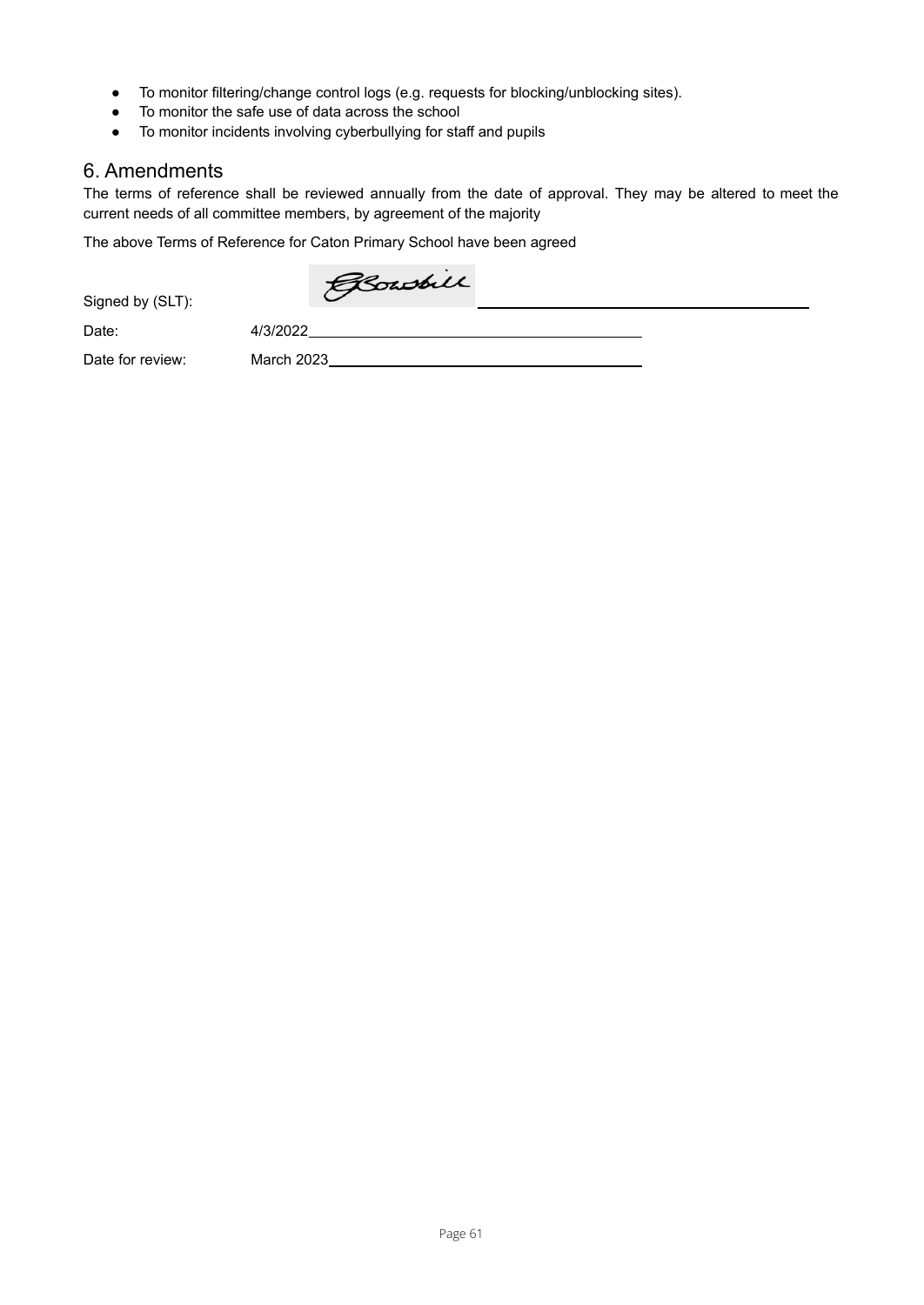## <span id="page-62-0"></span>Legislation

Schools should be aware of the legislative framework under which this online safety policy template and guidance has been produced. It is important to note that in general terms an action that is illegal if committed offline is also illegal if committed online.

It is recommended that legal advice is sought in the advent of an online safety issue or situation.

### Computer Misuse Act 1990

This Act makes it an offence to:

- Erase or amend data or programs without authority;
- Obtain unauthorised access to a computer;
- "Eavesdrop" on a computer;
- Make unauthorised use of computer time or facilities;
- Maliciously corrupt or erase data or programs;
- Deny access to authorised users.

Schools may wish to view the National Crime Agency website which includes information about ["Cyber](https://www.nationalcrimeagency.gov.uk/what-we-do/crime-threats/cyber-crime/cyber-crime-preventing-young-people-from-getting-involved) crime – [preventing](https://www.nationalcrimeagency.gov.uk/what-we-do/crime-threats/cyber-crime/cyber-crime-preventing-young-people-from-getting-involved) young people from getting involved". Each region in England (& Wales) has a Regional Organised Crime Unit (ROCU) Cyber-Prevent team that works with schools to encourage young people to make positive use of their cyber skills. There is a useful [summary](https://nationalcrimeagency.gov.uk/who-we-are/publications/75-guide-to-the-computer-misuse-act/file) of the Act on the NCA site.

## Data Protection Act 1998

This protects the rights and privacy of an individual's data. To comply with the law, information about individuals must be collected and used fairly, stored safely and securely and not disclosed to any third party unlawfully. The Act states that person data must be:

- Fairly and lawfully processed.
- Processed for limited purposes.
- Adequate, relevant and not excessive.
- Accurate.
- Not kept longer than necessary.
- Processed in accordance with the data subject's rights.
- Secure.
- Not transferred to other countries without adequate protection.

## The Data Protection Act 2018:

Updates the 1998 Act, incorporates the General Data Protection Regulations (GDPR) and aims to:

- Facilitate the secure transfer of information within the European Union.
- Prevent people or organisations from holding and using inaccurate information on individuals. This applies to information regarding both private lives or business.
- Give the public confidence about how businesses can use their personal information.
- Provide data subjects with the legal right to check the information businesses hold about them. They can also request for the data controller to destroy it.
- Give data subjects greater control over how data controllers handle their data.
- Place emphasis on accountability. This requires businesses to have processes in place that demonstrate how they're securely handling data.
- Require firms to keep people's personal data safe and secure. Data controllers must ensure that it is not misused.
- Require the data user or holder to register with the Information Commissioner.

All data subjects have the right to:

- Receive clear information about what you will use their data for.
- Access their own personal information.
- Request for their data to be revised if out of date or erased. These are known as the right to rectification and the right to erasure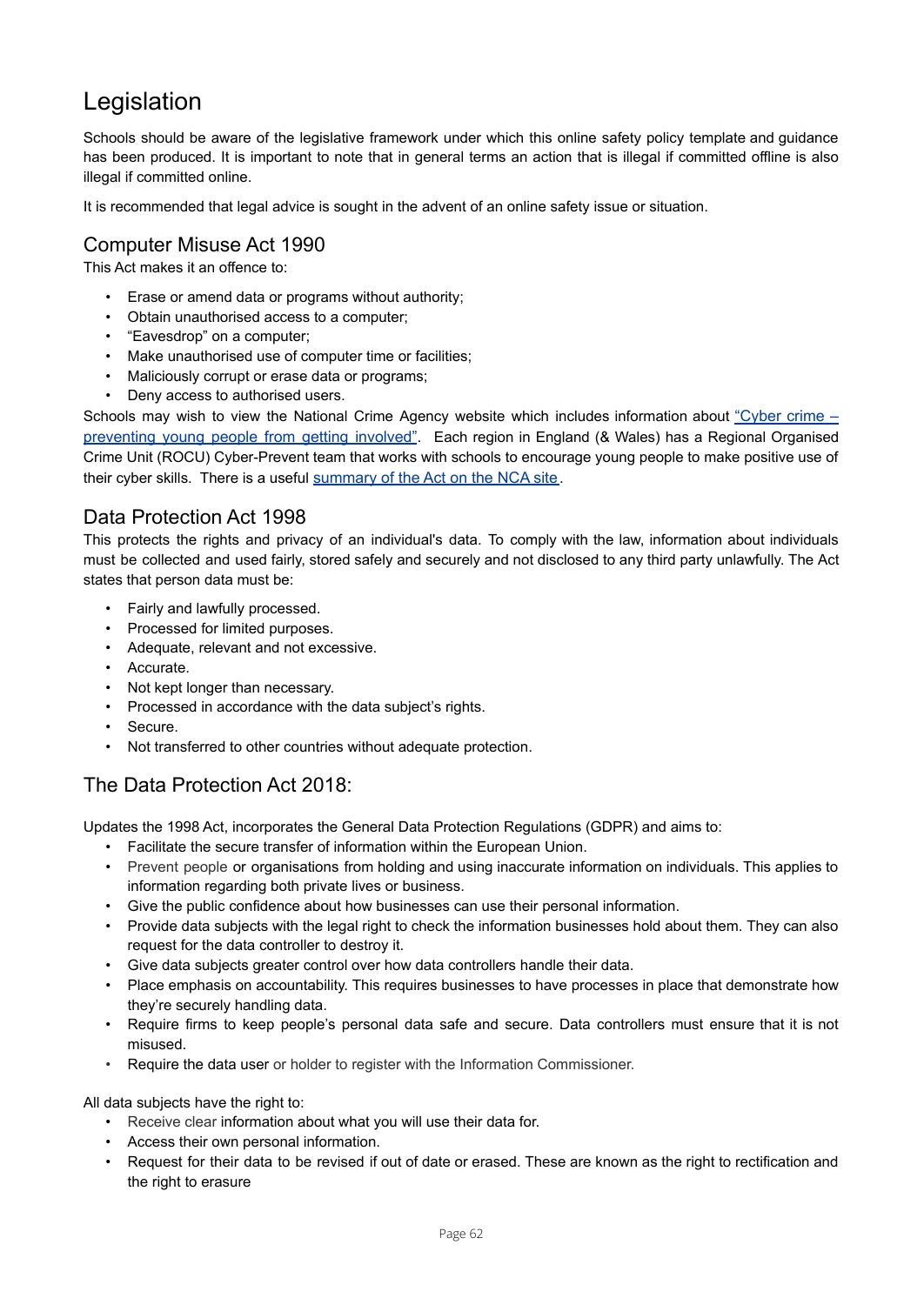- Request information about the reasoning behind any automated decisions, such as if computer software denies them access to a loan.
- Prevent or query about the automated processing of their personal data.

## Freedom of Information Act 2000

The Freedom of Information Act gives individuals the right to request information held by public authorities. All public authorities and companies wholly owned by public authorities have obligations under the Freedom of Information Act. When responding to requests, they have to follow a number of set procedures.

### Communications Act 2003

Sending by means of the Internet a message or other matter that is grossly offensive or of an indecent, obscene or menacing character; or sending a false message by means of or persistently making use of the Internet for the purpose of causing annoyance, inconvenience or needless anxiety is guilty of an offence liable, on conviction, to imprisonment. This wording is important because an offence is complete as soon as the message has been sent: there is no need to prove any intent or purpose.

#### Malicious Communications Act 1988

It is an offence to send an indecent, offensive, or threatening letter, electronic communication or other article to another person.

## Regulation of Investigatory Powers Act 2000

It is an offence for any person to intentionally and without lawful authority intercept any communication. Monitoring or keeping a record of any form of electronic communications is permitted, in order to:

- Establish the facts;
- Ascertain compliance with regulatory or self-regulatory practices or procedures;
- Demonstrate standards, which are or ought to be achieved by persons using the system;
- Investigate or detect unauthorised use of the communications system;
- Prevent or detect crime or in the interests of national security;
- Ensure the effective operation of the system.
- Monitoring but not recording is also permissible in order to:
- Ascertain whether the communication is business or personal;
- Protect or support help line staff.
- The school reserves the right to monitor its systems and communications in line with its rights under this act.

## Trade Marks Act 1994

This provides protection for Registered Trade Marks, which can be any symbol (words, shapes or images) that are associated with a particular set of goods or services. Registered Trade Marks must not be used without permission. This can also arise from using a Mark that is confusingly similar to an existing Mark.

## Copyright, Designs and Patents Act 1988

It is an offence to copy all, or a substantial part of a copyright work. There are, however, certain limited user permissions, such as fair dealing, which means under certain circumstances permission is not needed to copy small amounts for non-commercial research or private study. The Act also provides for Moral Rights, whereby authors can sue if their name is not included in a work they wrote, or if the work has been amended in such a way as to impugn their reputation. Copyright covers materials in print and electronic form, and includes words, images, and sounds, moving images, TV broadcasts and other media (e.g. YouTube).

#### Telecommunications Act 1984

It is an offence to send a message or other matter that is grossly offensive or of an indecent, obscene or menacing character. It is also an offence to send a message that is intended to cause annoyance, inconvenience or needless anxiety to another that the sender knows to be false.

## Criminal Justice & Public Order Act 1994

This defines a criminal offence of intentional harassment, which covers all forms of harassment, including sexual. A person is guilty of an offence if, with intent to cause a person harassment, alarm or distress, they: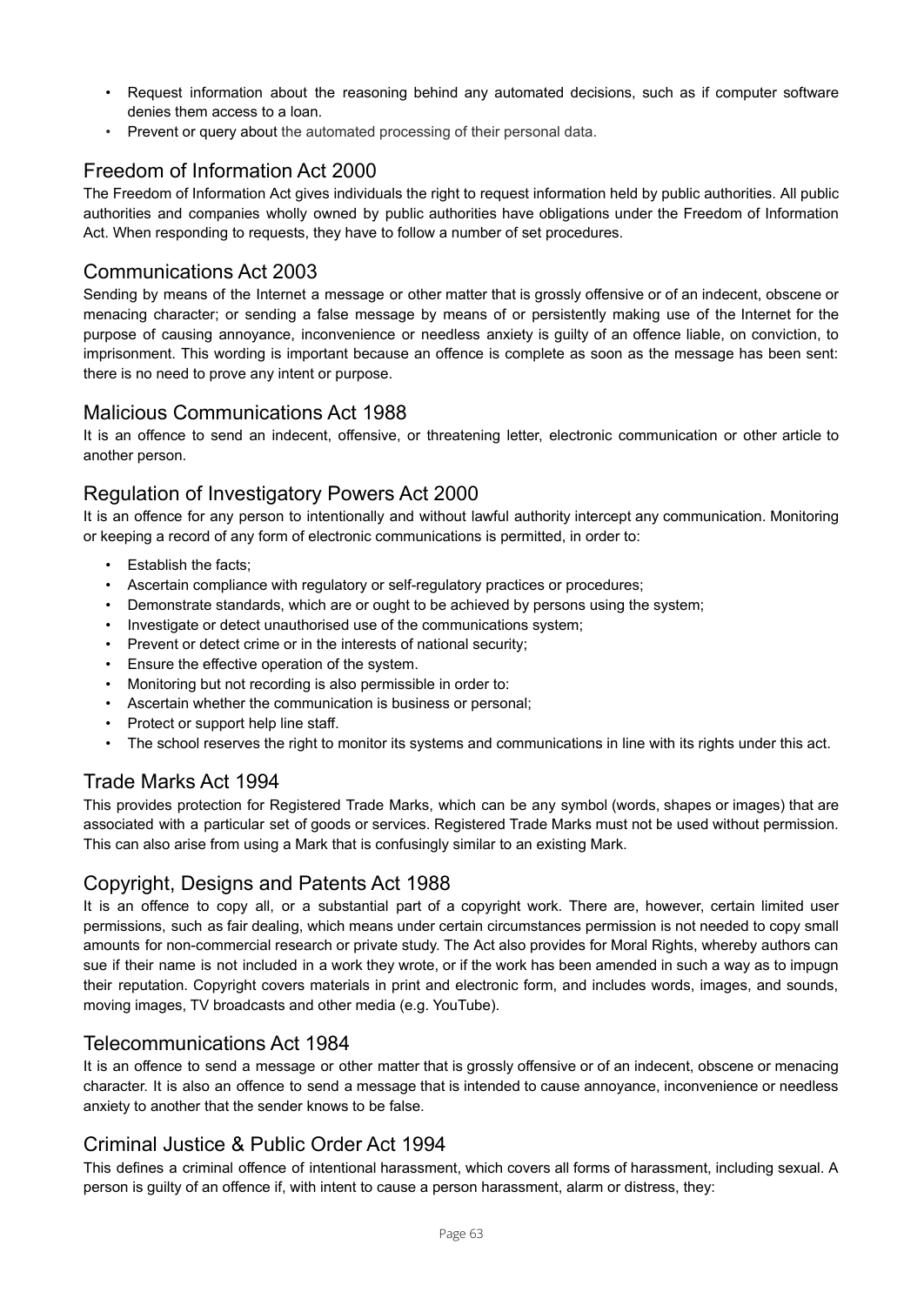- Use threatening, abusive or insulting words or behaviour, or disorderly behaviour; or
- Display any writing, sign or other visible representation, which is threatening, abusive or insulting, thereby causing that or another person harassment, alarm or distress.

## Racial and Religious Hatred Act 2006

This Act makes it a criminal offence to threaten people because of their faith, or to stir up religious hatred by displaying, publishing or distributing written material which is threatening. Other laws already protect people from threats based on their race, nationality or ethnic background.

### Protection from Harassment Act 1997

A person must not pursue a course of conduct, which amounts to harassment of another, and which he knows or ought to know amounts to harassment of the other. A person whose course of conduct causes another to fear, on at least two occasions, that violence will be used against him is guilty of an offence if he knows or ought to know that his course of conduct will cause the other so to fear on each of those occasions.

#### Protection of Children Act 1978

It is an offence to take, permit to be taken, make, possess, show, distribute or advertise indecent images of children in the United Kingdom. A child for these purposes is anyone under the age of 18. Viewing an indecent image of a child on your computer means that you have made a digital image. An image of a child also covers pseudo-photographs (digitally collated or otherwise). A person convicted of such an offence may face up to 10 years in prison

### Sexual Offences Act 2003

A grooming offence is committed if you are over 18 and have communicated with a child under 16 at least twice (including by phone or using the Internet) it is an offence to meet them or travel to meet them anywhere in the world with the intention of committing a sexual offence. Causing a child under 16 to watch a sexual act is illegal, including looking at images such as videos, photos or webcams, for your own gratification. It is also an offence for a person in a position of trust to engage in sexual activity with any person under 18, with whom they are in a position of trust. (Typically, teachers, social workers, health professionals, connexions staff fall in this category of trust). Any sexual intercourse with a child under the age of 13 commits the offence of rape.

## Public Order Act 1986

This Act makes it a criminal offence to stir up racial hatred by displaying, publishing or distributing written material which is threatening. Like the Racial and Religious Hatred Act 2006 it also makes the possession of inflammatory material with a view of releasing it a criminal offence. Children, Families and Education Directorate page 38 April 2007.

#### Obscene Publications Act 1959 and 1964

Publishing an "obscene" article is a criminal offence. Publishing includes electronic transmission.

#### Human Rights Act 1998

This does not deal with any particular issue specifically or any discrete subject area within the law. It is a type of "higher law", affecting all other laws. In the school context, human rights to be aware of include:

- The right to a fair trial
- The right to respect for private and family life, home and correspondence
- Freedom of thought, conscience and religion
- Freedom of expression
- Freedom of assembly
- Prohibition of discrimination
- The right to education

These rights are not absolute. The school is obliged to respect these rights and freedoms, balancing them against those rights, duties and obligations, which arise from other relevant legislation.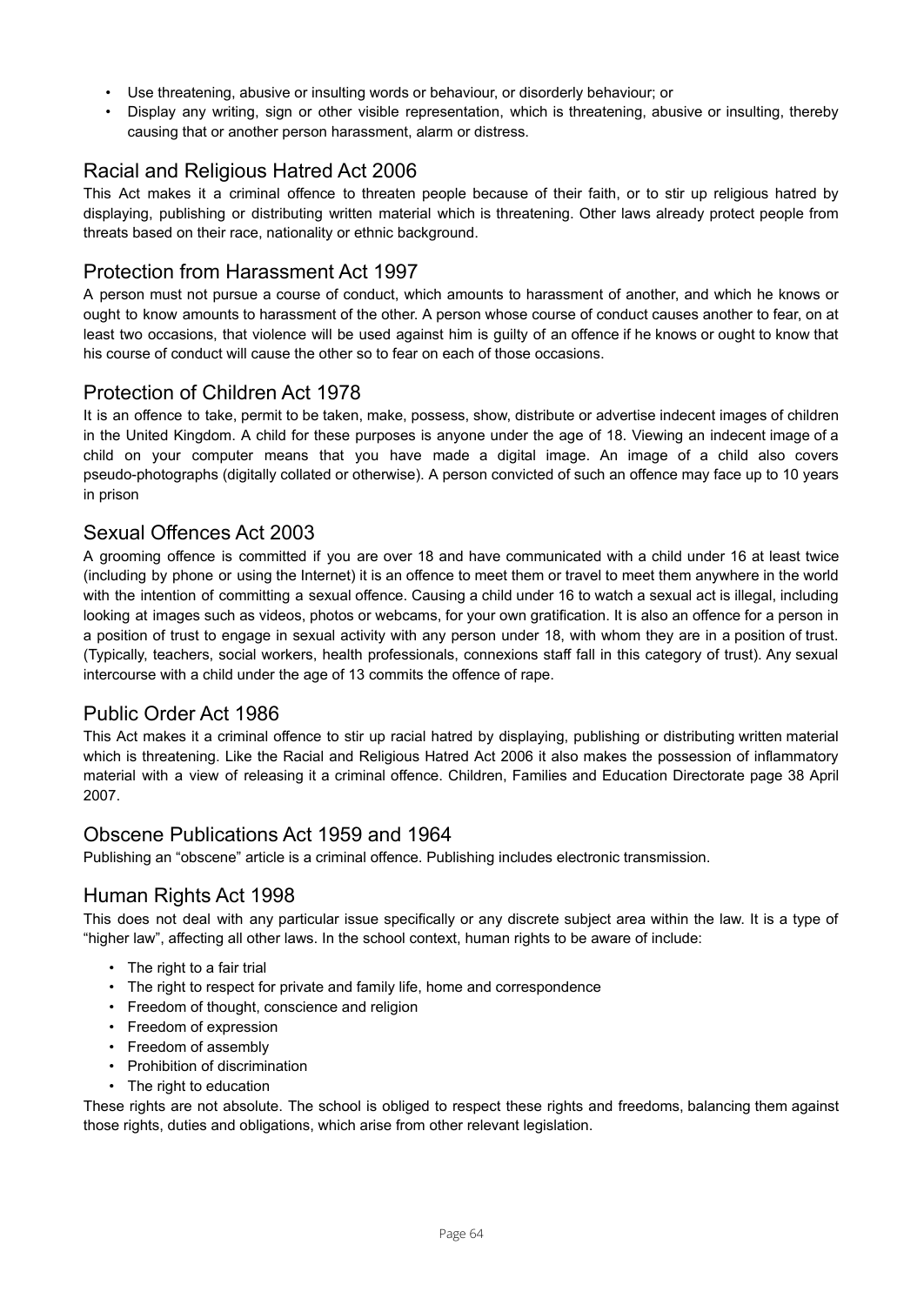## The Education and Inspections Act 2006

Empowers Headteachers, to such extent as is reasonable, to regulate the behaviour of students/pupils when they are off the school site and empowers members of staff to impose disciplinary penalties for inappropriate behaviour.

## The Education and Inspections Act 2011

Extended the powers included in the 2006 Act and gave permission for Headteachers (and nominated staff) to search for electronic devices. It also provides powers to search for data on those devices and to delete data.

(see template policy in these appendices and for DfE guidance [http://www.education.gov.uk/schools/pupilsupport/behaviour/behaviourpolicies/f0076897/screening-searching](http://www.education.gov.uk/schools/pupilsupport/behaviour/behaviourpolicies/f0076897/screening-searching-and-confiscation)[and-confiscation](http://www.education.gov.uk/schools/pupilsupport/behaviour/behaviourpolicies/f0076897/screening-searching-and-confiscation))

#### The Protection of Freedoms Act 2012

Requires schools to seek permission from a parent/carer to use Biometric systems

#### The School Information Regulations 2012

Requires schools to publish certain information on its website:

<https://www.gov.uk/guidance/what-maintained-schools-must-publish-online>

#### Serious Crime Act 2015

Introduced new offence of sexual communication with a child. Also created new offences and orders around gang crime (including CSE)

#### Criminal Justice and Courts Act 2015

Revenge porn – as it is now commonly known – involves the distribution of private and personal explicit images or video footage of an individual without their consent, with the intention of causing them embarrassment and distress. Often revenge porn is used maliciously to shame ex-partners. Revenge porn was made a specific offence in the Criminal Justice and Courts Act 2015. The Act specifies that if you are accused of revenge porn and found guilty of the criminal offence, you could be prosecuted and face a sentence of up to two years in prison.

For further guidance or support please contact the [Revenge](https://revengepornhelpline.org.uk/) Porn Helpline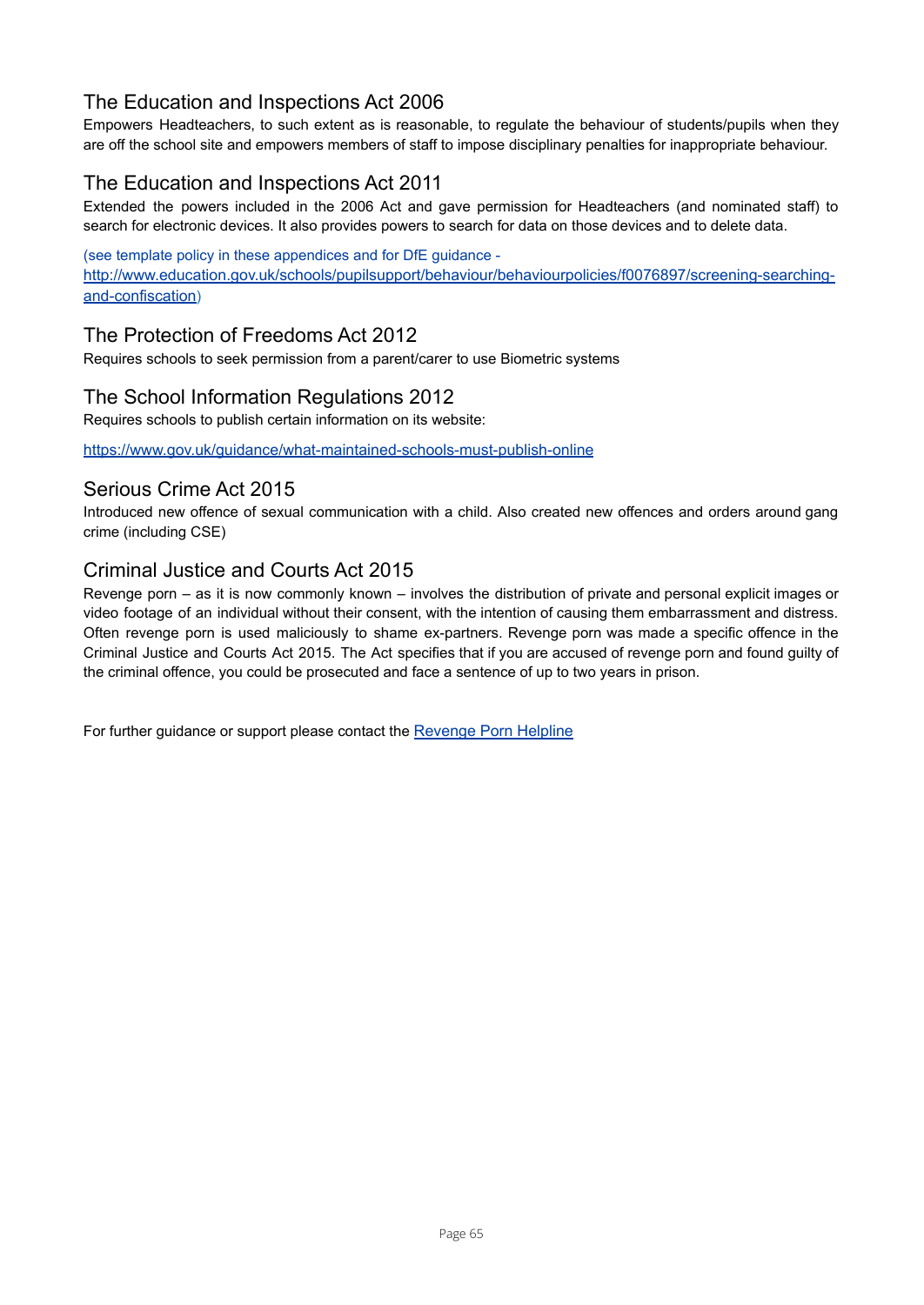## Links to other organisations or documents

The following links may help those who are developing or reviewing a school online safety policy and creating their online safety provision:

## UK Safer Internet Centre

Safer Internet Centre – <https://www.saferinternet.org.uk/> South West Grid for Learning - h[ttps://swgfl.org.uk/products-services/online-safety/](http://www.swgfl.org.uk) Childnet – <http://www.childnet-int.org/> Professionals Online Safety Helpline - <http://www.saferinternet.org.uk/about/helpline> Revenge Porn Helpline - https://revengepornhelpline.org.uk/ Internet Watch Foundation - <https://www.iwf.org.uk/> Report Harmful Content - <https://reportharmfulcontent.com/>

## CEOP

CEOP - <http://ceop.police.uk/> [ThinkUKnow](http://www.thinkuknow.co.uk/) - <https://www.thinkuknow.co.uk/>

### **Others**

LGfL - Online Safety [Resources](https://www.lgfl.net/online-safety/resource-centre?a=3) Kent – Online Safety [Resources](http://www.kelsi.org.uk/child-protection-and-safeguarding/e-safety/e-safety-classroom-materials) page INSAFE/Better Internet for Kids - <https://www.betterinternetforkids.eu/> UK Council for Internet Safety (UKCIS) <https://www.gov.uk/government/organisations/uk-council-for-internet-safety> Netsmartz - <http://www.netsmartz.org/>

## Tools for Schools

Online Safety BOOST – <https://boost.swgfl.org.uk/> 360 Degree Safe – Online Safety self-review tool – <https://360safe.org.uk/> 360Data – online data protection self-review tool: [www.360data.org.uk](http://www.360data.org.uk) SWGfL Test filtering - <http://testfiltering.com/> UKCIS Digital Resilience Framework <https://www.gov.uk/government/publications/digital-resilience-framework>

#### Bullying/Online-bullying/Sexting/Sexual Harassment

Enable – European Anti Bullying programme and resources (UK coordination/participation through SWGfL & Diana Awards) - <http://enable.eun.org/> SELMA – Hacking Hate - <https://selma.swgfl.co.uk> Scottish Anti-Bullying Service, Respectme - <http://www.respectme.org.uk/> Scottish Government - Better relationships, better learning, better behaviour <http://www.scotland.gov.uk/Publications/2013/03/7388> DfE - Cyberbullying guidance [https://www.gov.uk/government/uploads/system/uploads/attachment\\_data/file/374850/Cyberbullying\\_Advice\\_f](https://www.gov.uk/government/uploads/system/uploads/attachment_data/file/374850/Cyberbullying_Advice_for_Headteachers_and_School_Staff_121114.pdf) [or\\_Headteachers\\_and\\_School\\_Staff\\_121114.pdf](https://www.gov.uk/government/uploads/system/uploads/attachment_data/file/374850/Cyberbullying_Advice_for_Headteachers_and_School_Staff_121114.pdf) Childnet – Cyberbullying guidance and practical PSHE toolkit: <http://www.childnet.com/our-projects/cyberbullying-guidance-and-practical-toolkit> Childnet – Project deSHAME – Online Sexual [Harrassment](http://www.childnet.com/our-projects/project-deshame) UKSIC – Sexting [Resources](https://www.saferinternet.org.uk/advice-centre/teachers-and-professionals/teaching-resources/sexting-resources)

Anti-Bullying Network – <http://www.antibullying.net/cyberbullying1.htm>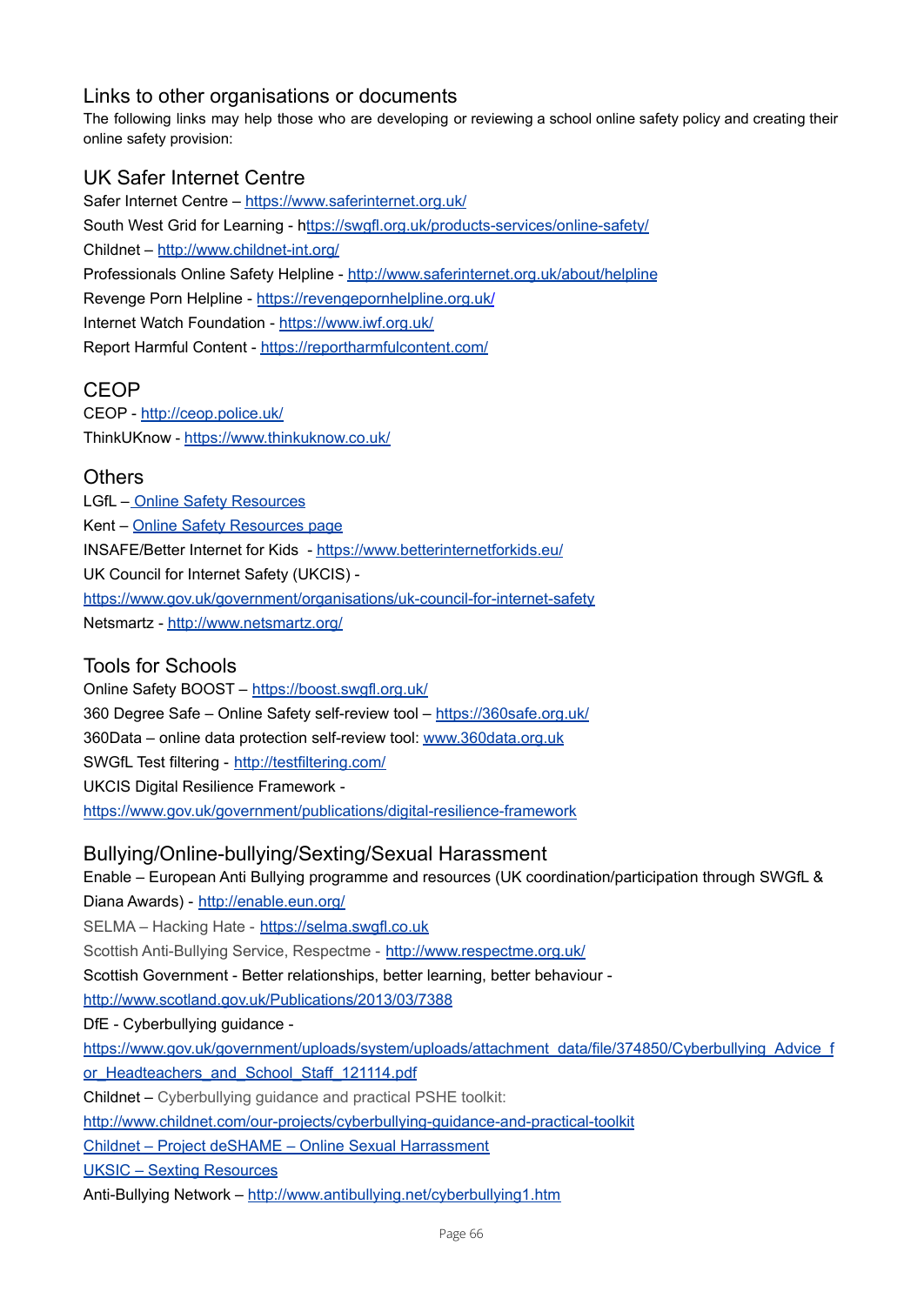Ditch the Label – Online [Bullying](https://www.ditchthelabel.org/) Charity Diana Award – [Anti-Bullying](http://www.antibullyingpro.com/) Campaign

#### Social Networking

Digizen – Social [Networking](http://digizen.org/socialnetworking/) UKSIC - Safety Features on Social [Networks](http://www.saferinternet.org.uk/advice-and-resources/teachers-and-professionals/safety-features) Children's [Commissioner,](https://www.tes.com/teaching-resources/digital-citizenship) TES and Schillings – Young peoples' rights on social media

### **Curriculum**

SWGfL Evolve - <https://projectevolve.co.uk> UKCCIS – Education for a connected world [framework](https://www.gov.uk/government/groups/uk-council-for-child-internet-safety-ukccis) Teach Today – [www.teachtoday.eu/](http://www.teachtoday.de/en/) Insafe - Education [Resources](http://lreforschools.eun.org/web/guest/insafe)

### Data Protection

360data - free [questionnaire](http://360data.org.uk/) and data protection self review tool ICO Guides for [Education](https://ico.org.uk/for-organisations/education/) (wide range of sector specific guides) DfE advice on Cloud software services and the Data [Protection](https://www.gov.uk/government/publications/cloud-software-services-and-the-data-protection-act) Act IRMS - Records [Management](https://c.ymcdn.com/sites/irms.site-ym.com/resource/collection/8BCEF755-0353-4F66-9877-CCDA4BFEEAC4/2016_IRMS_Toolkit_for_Schools_v5_Master.pdf) Toolkit for Schools NHS - Caldicott Principles [\(information](https://www.igt.hscic.gov.uk/Caldicott2Principles.aspx) that must be released) ICO [Guidance](https://ico.org.uk/for-the-public/schools/photos/) on taking photos in schools [Dotkumo](http://campuspr.co.uk/wp-content/uploads/2017/10/Commissioning-original-photography.pdf) - Best practice guide to using photos

### Professional Standards/Staff Training

DfE – Keeping Children Safe in [Education](https://www.gov.uk/government/publications/keeping-children-safe-in-education--2) DfE - Safer Working Practice for Adults who Work with [Children](http://www.safeguardinginschools.co.uk/wp-content/uploads/2015/10/Guidance-for-Safer-Working-Practices-2015-final1.pdf) and Young People Childnet – School Pack for Online Safety [Awareness](http://www.childnet.com/resources/school-pack-for-online-safety-awareness) UK Safer Internet Centre [Professionals](http://www.saferinternet.org.uk/helpline) Online Safety Helpline

#### Infrastructure/Technical Support

UKSIC – [Appropriate](https://www.saferinternet.org.uk/advice-centre/teachers-and-school-staff/appropriate-filtering-and-monitoring) Filtering and Monitoring SWGfL Safety & [Security](https://swgfl.org.uk/resources/) Resources Somerset - [Questions](https://www.somerset.org.uk/sites/edtech/eSafety/Leading/Questions%20for%20Technical%20Support%202018.pdf) for Technical Support NCA – Guide to the [Computer](https://nationalcrimeagency.gov.uk/who-we-are/publications/75-guide-to-the-computer-misuse-act/file) Misuse Act NEN – Advice and [Guidance](https://www.nen.gov.uk/advice/) Notes

#### Working with parents and carers

Online Safety BOOST [Presentations](http://www.swgfl.org.uk/boost) - parent's presentation Vodafone Digital Parents [Magazine](http://www.vodafone.com/content/parents/digital-parenting.html) Childnet [Webpages](http://www.childnet.com/parents-and-carers) for Parents & Carers Get Safe Online - [resources](http://www.getsafeonline.org/nqcontent.cfm?a_id=1182) for parents Teach Today - resources for parents [workshops/education](http://www.teachtoday.de/en/) [Internet](https://www.internetmatters.org/) Matters

## Prevent

Prevent Duty [Guidance](https://www.gov.uk/government/publications/prevent-duty-guidance) Prevent for schools – teaching [resources](http://www.preventforschools.org/) NCA – Cyber [Prevent](https://www.nationalcrimeagency.gov.uk/what-we-do/crime-threats/cyber-crime/cyber-crime-preventing-young-people-from-getting-involved)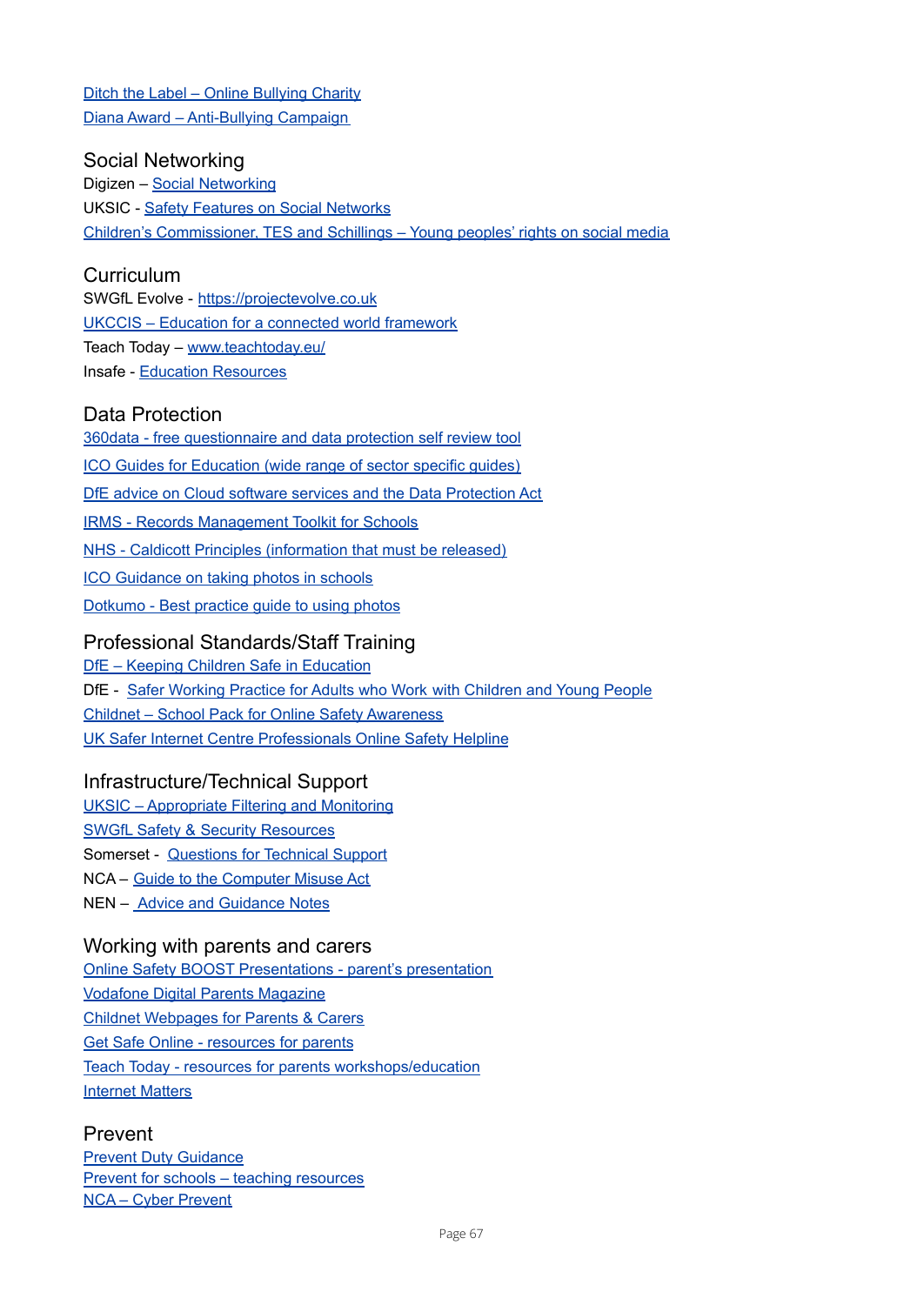Childnet – [Trust](https://www.childnet.com/resources/trust-me) Me

## Research Ofcom –Media Literacy [Research](https://www.ofcom.org.uk/research-and-data/media-literacy-research)

Further links can be found at the end of the UKCIS Education for a Connected World [Framework](https://www.gov.uk/government/publications/education-for-a-connected-world)